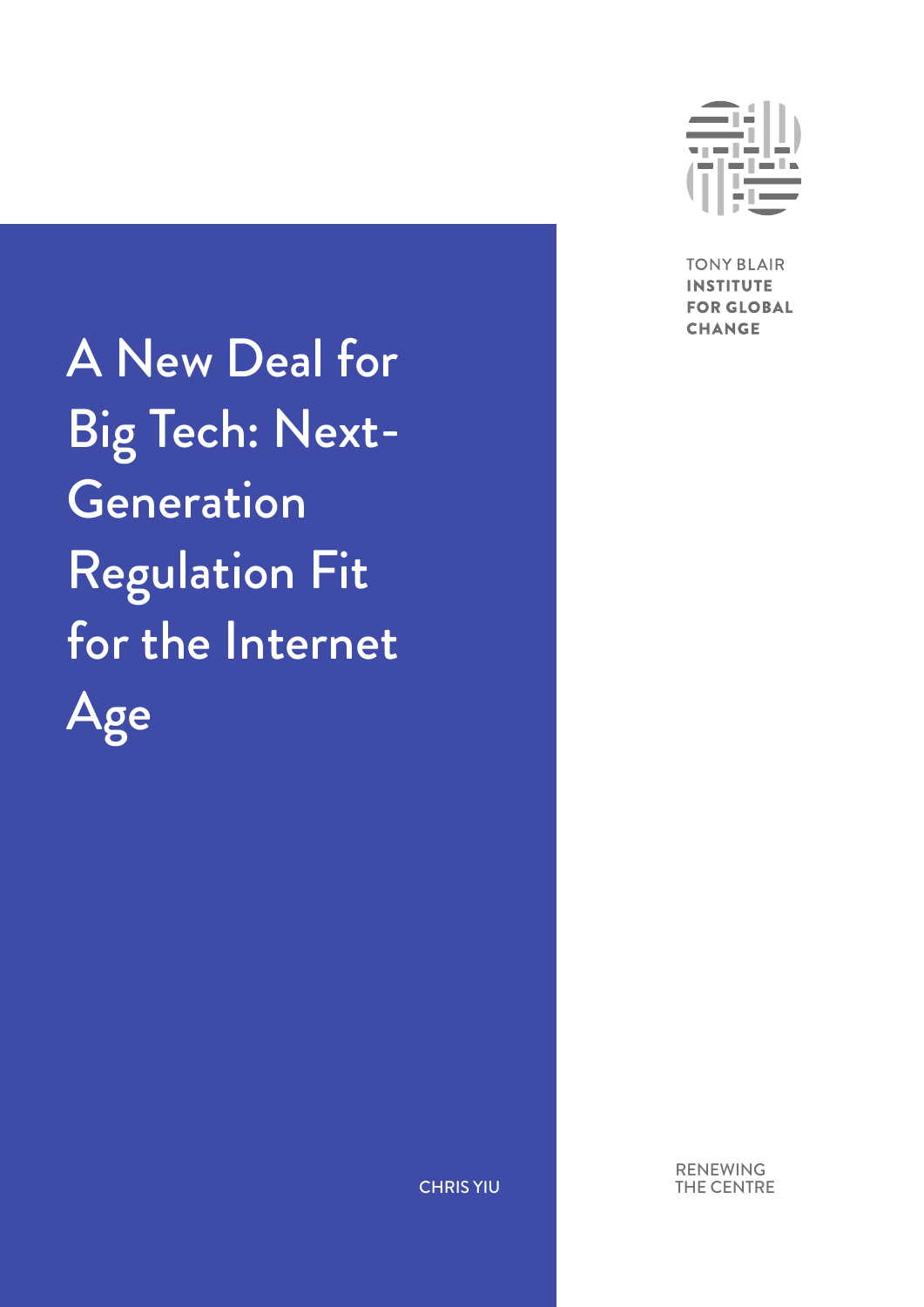# **Contents**

[Executive Summary](#page-2-0) **<sup>3</sup>** [Introduction](#page-7-0) **<sup>8</sup>** [Orientation](#page-9-0) **<sup>10</sup>** [Challenges](#page-25-0) **26** [Solutions](#page-57-0) **<sup>58</sup>** [Conclusion](#page-73-0) **<sup>74</sup>**

Published at [http://institute.global/insight/](http://institute.global/insight/renewing-centre/new-deal-big-tech) [renewing-centre/new-deal-big-tech](http://institute.global/insight/renewing-centre/new-deal-big-tech) on November 1 2018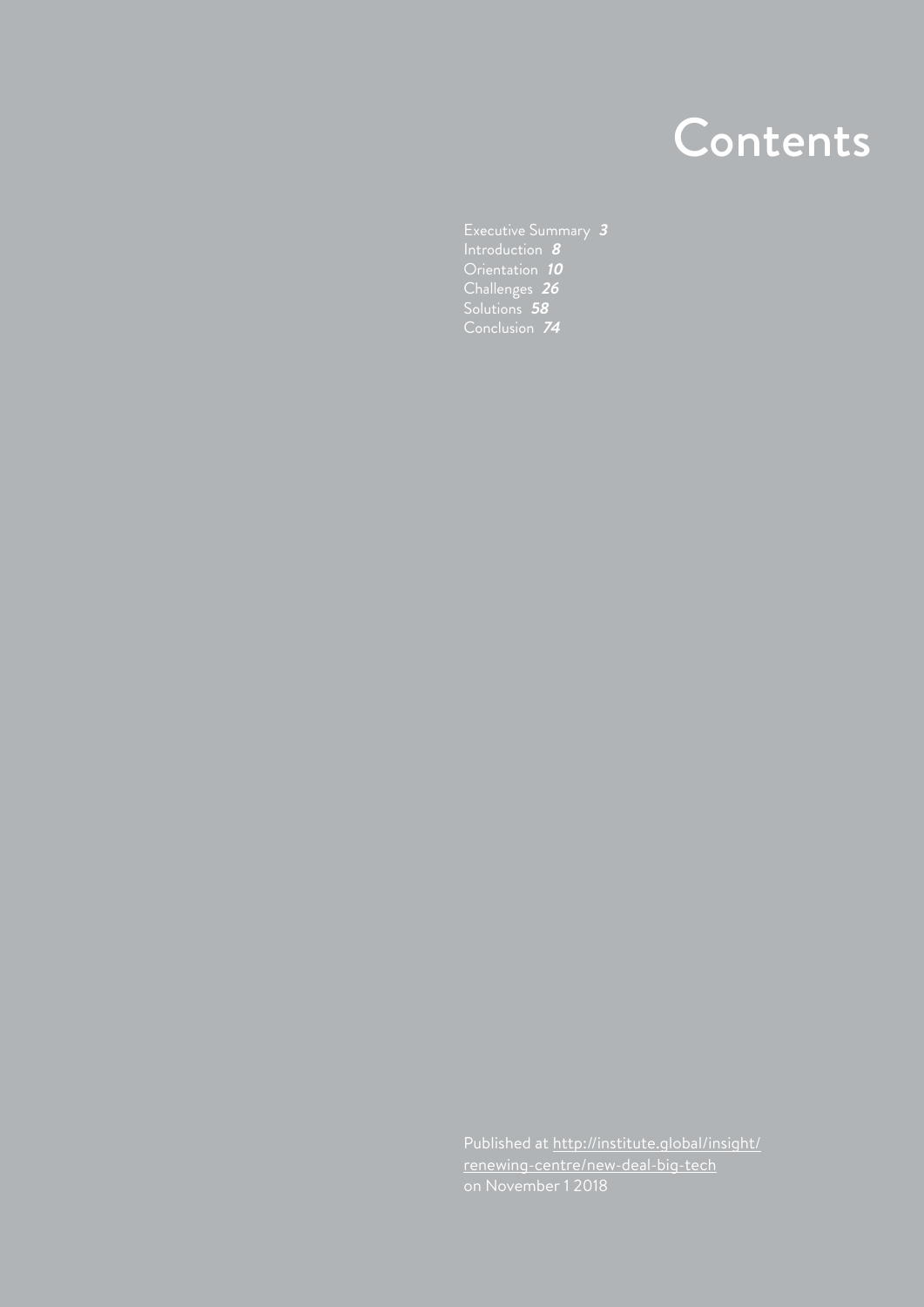# **EXECUTIVE SUMMARY**

Western politics is in turmoil. What started as a backlash against globalisation after the 2007–2008 financial crisis has spawned populist movements that are contesting the basic tenets of established liberal democracies more aggressively by the day.

<span id="page-2-0"></span>**A new approach to regulating technology companies will deliver stronger accountability and more freedom to innovate. Bureaucratic regulation designed for legacy industries is a poor fit for the pace and scale of the Internet; a fresh start is the best way to align private incentives with the public interest.**

> Technology is central to the challenge ahead because it defines the operating environment for today's politicians and policymakers. Navigating a good route through this space is not easy: the Internet has changed the structure of markets in fundamental ways, and introduced new and difficult policy trade-offs that have no obvious solutions.

> A policy framework designed for the offline world served people well for many decades, and some hard-fought exemptions held things together long enough for the early Internet to flourish. But today, with technology reaching into every aspect of daily life, people frequently struggle to reconcile their mental models of how things ought to work with the reality of the modern economy.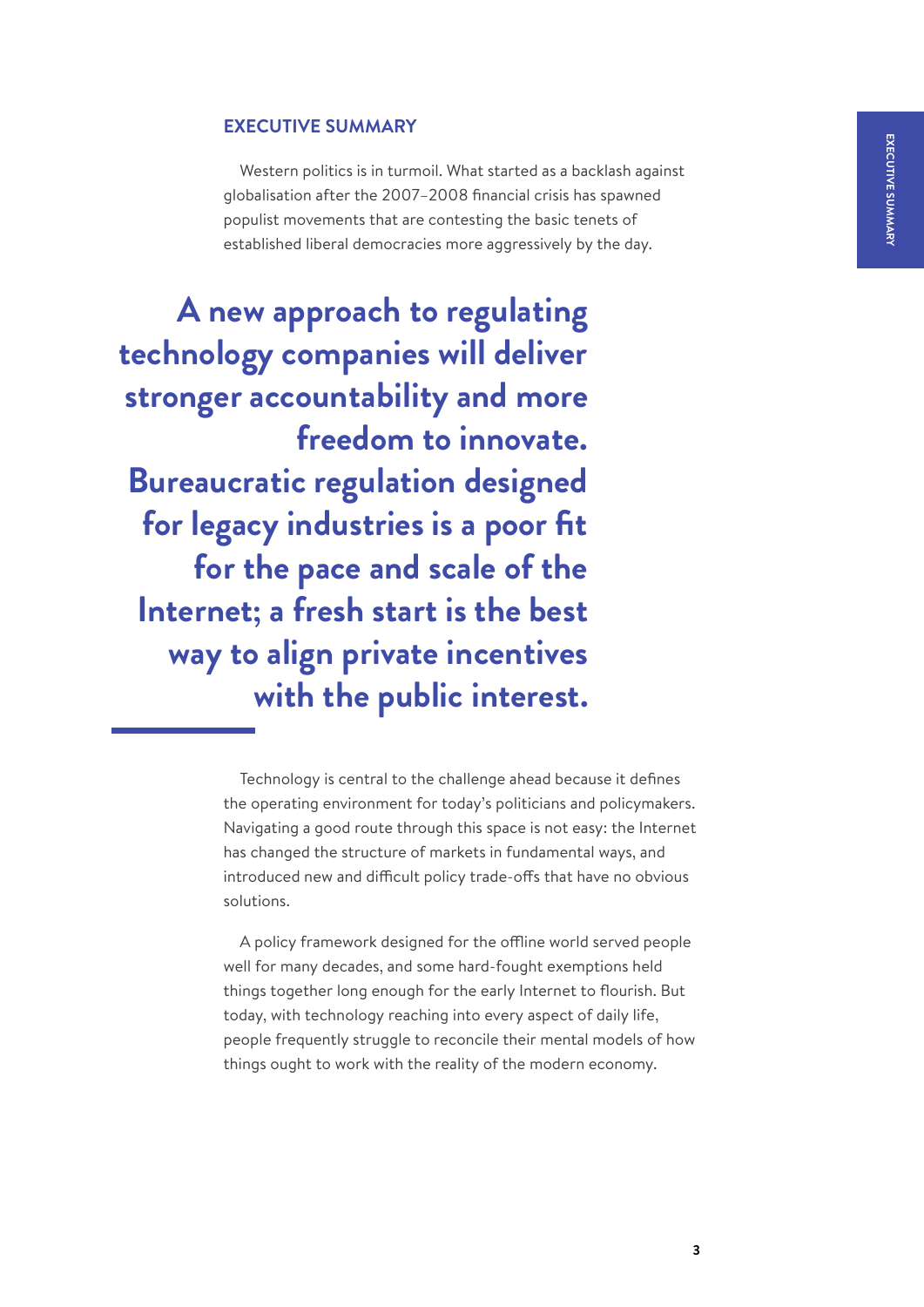### **THE IMPACT OF THE INTERNET**

The key to understanding what has happened lies in the economics of the Internet. Firms built for the Internet enjoy significant economies of scale and strong network effects. This gives rise to new business models:

- **platform companies** whose core product is the foundation for an ecosystem of other products and services;
- **aggregators** that leverage a superior customer experience to breeze past old models based on controlling distribution; and
- **infrastructure businesses** that replace costly, fixed assets with affordable and scalable services.

The companies that have harnessed these fundamentals have enjoyed astonishing growth and taken the commanding heights of the modern economy. Along the way, technology has stripped traditional gatekeepers of their power, delivered real progress for consumers and businesses, and increased many freedoms. But it has also brought significant economic upheaval and heightened cultural pressures, along with huge unknowns about the future. Most importantly, technology has concentrated power in the hands of a relatively small number of companies that all too often wield it clumsily and without sufficient legitimacy.

All of this comes at a time when the West's lead on technology is facing a clear and present challenge from determined Russian aggression and a concerted push from China to take a global lead in AI. This makes moving past the tech backlash more urgent than ever.

# **A NEW GENERATION OF REGULATION**

Bureaucratic regulation designed for legacy industries is a poor fit for the pace and scale of the Internet. A new approach, based on stronger accountability coupled with more freedom to innovate, is the best way to align private incentives with the public interest.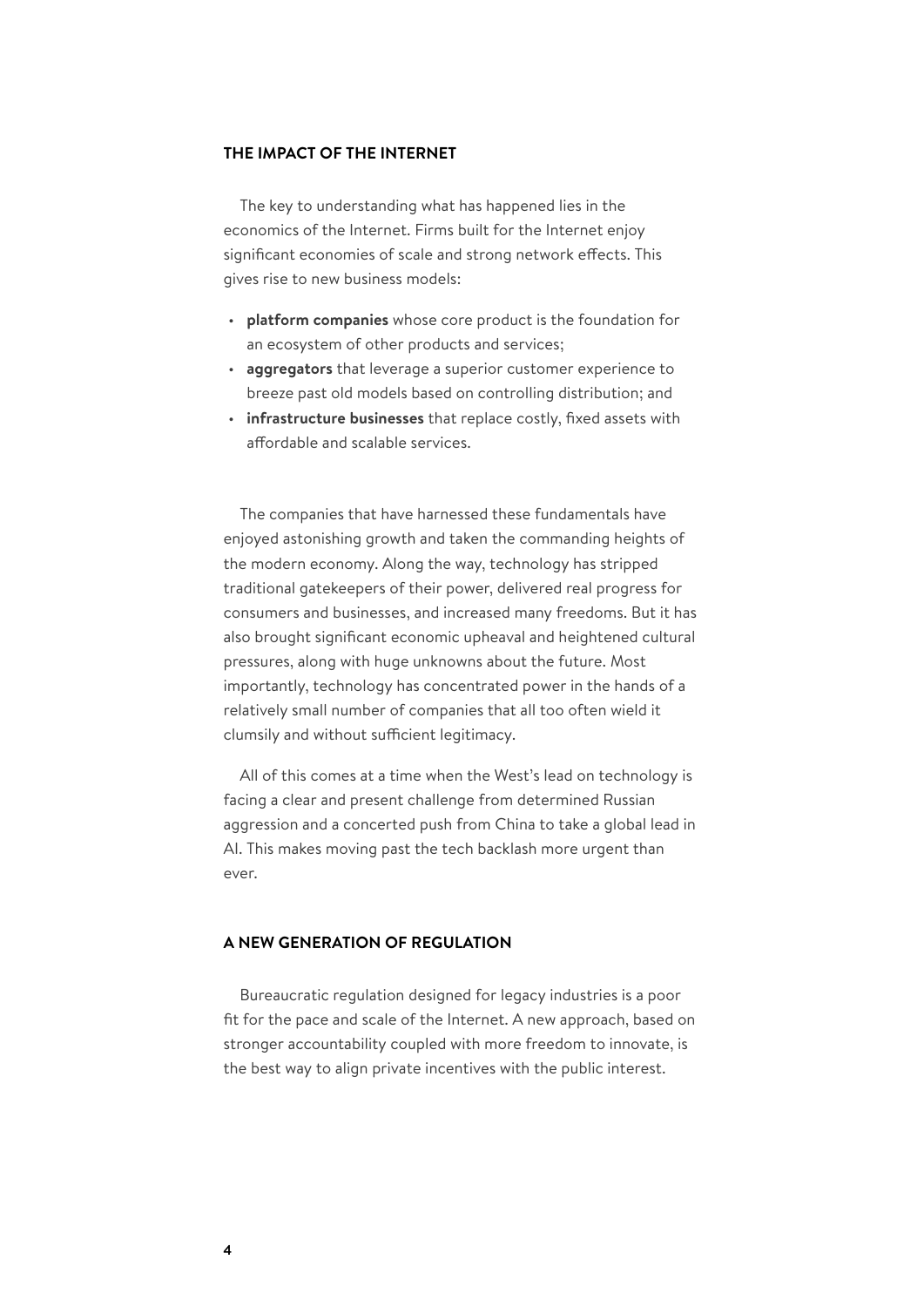The cornerstone of this approach is a new generation of regulator that can take an expert view of the activities of big tech companies. Whereas traditional regulators adopt a preventive approach based on rules and permissions, this next-generation regulator would take an enabling approach based on values and accountability. And whereas traditional regulators deal with narrow and well-defined domains, a next-generation regulator must deal consistently with the common themes arising in any market upended by the Internet. It must take an international outlook, have technical expertise comparable with the big tech companies and be fluent in the same fundamentals of Internet-scale operations, speed, data and innovation.

Such a next-generation regulator would have a three-part remit: to ensure tech companies take their responsibilities seriously, to ensure consumers understand the technology in their lives, and to rewrite obsolete rules for the Internet age.

#### **Responsibilities for Tech Companies**

The regulator's first task is to help the big tech companies meet their obligations to act in the public interest, and hold them to account when they fall short. It should require big tech companies to:

- **develop community standards** in consultation with users, governments and civil society;
- **enforce these standards** consistently and report on exceptions; and
- **consider the best interests** and well-being of users and society when setting strategy.

The regulator should have terms of reference that enumerate the values and responsibilities that society expects big tech companies to live up to, and the power to audit their policies and conduct inquiries into matters of public interest. It should also have the power to sanction companies for reckless or negligent behaviour; this should include options to issue directions and impose meaningful financial penalties.

## **Better Understanding for Consumers**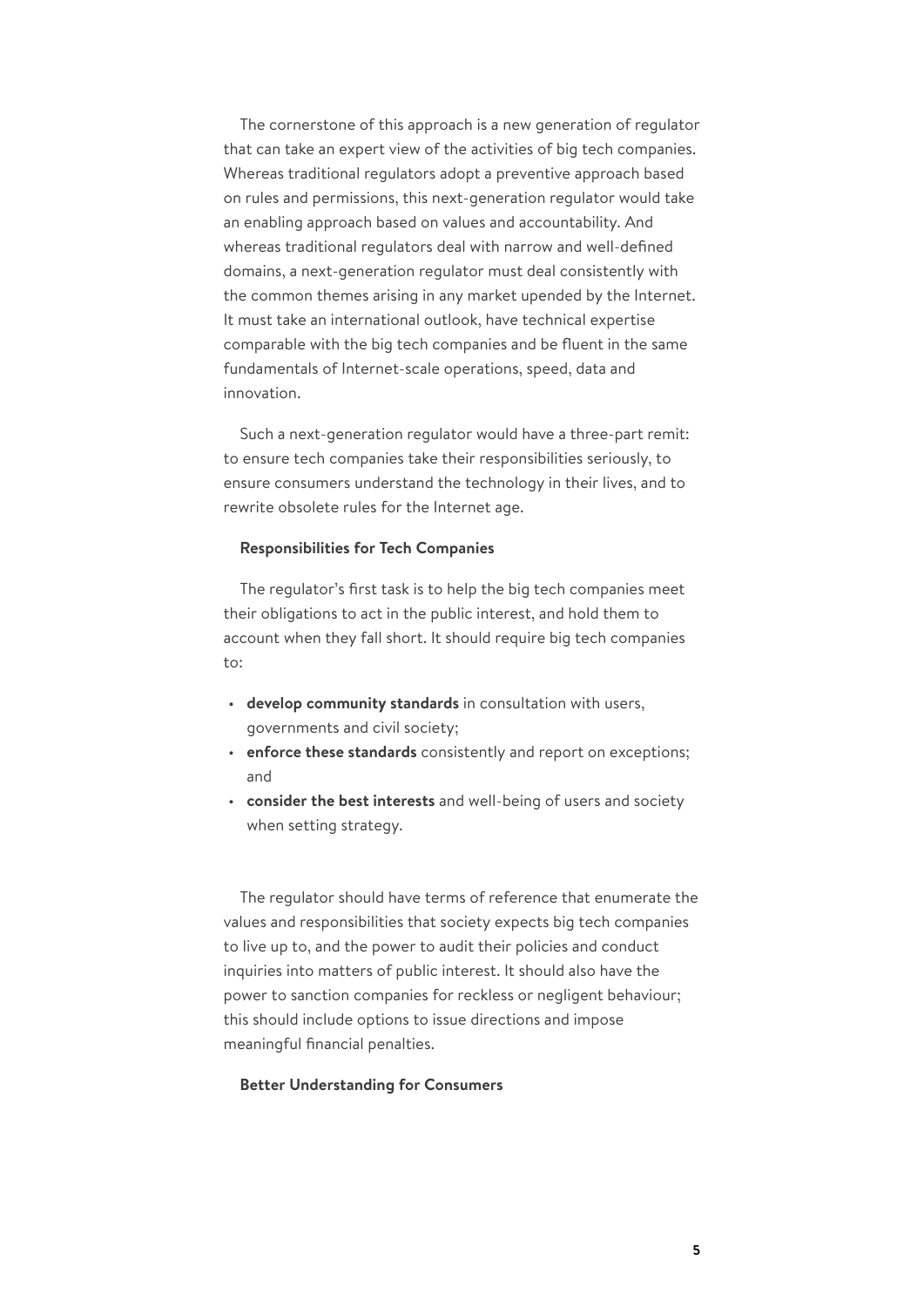The regulator's second task is to ensure that the customers of big tech companies understand what they are signing up for, and that this is consistent with what actually happens. It should require big tech companies to:

- **develop tools for users** to search, control and export data shared with a service;
- **provide straightforward summaries** of what else they observe about their users; and
- **give users clarity** about how a service is paid for.

The regulator should require additional transparency about what third parties are doing, to corroborate the information and explanations provided to users. This means giving users access to archives of third-party content that targeted them as well as global access to archives of political and other non-commercial content.

# **Institutional Reform**

The regulator's third task is to remove old-fashioned rules that make it hard for big tech companies to do the right thing, and rewrite others so they remain effective.

The complexity of modern technology, and big tech companies' unique vantage point over the ecosystems around them, means that the most acute insights into problems and potential ways forward often lie with the companies themselves. The regulator should therefore:

- **be empowered to create safe harbours** where firms can develop and test solutions to economic and social challenges; and
- **make recommendations** about the repeal or reform of obsolete rules that inhibit innovation or the public interest.

Big tech companies will always be tempted to use their considerable resources to consolidate their power and outmanoeuvre governments. The regulator should therefore:

• **be required to approve acquisitions** of potentially competitive start-ups by big tech companies, with a presumption that these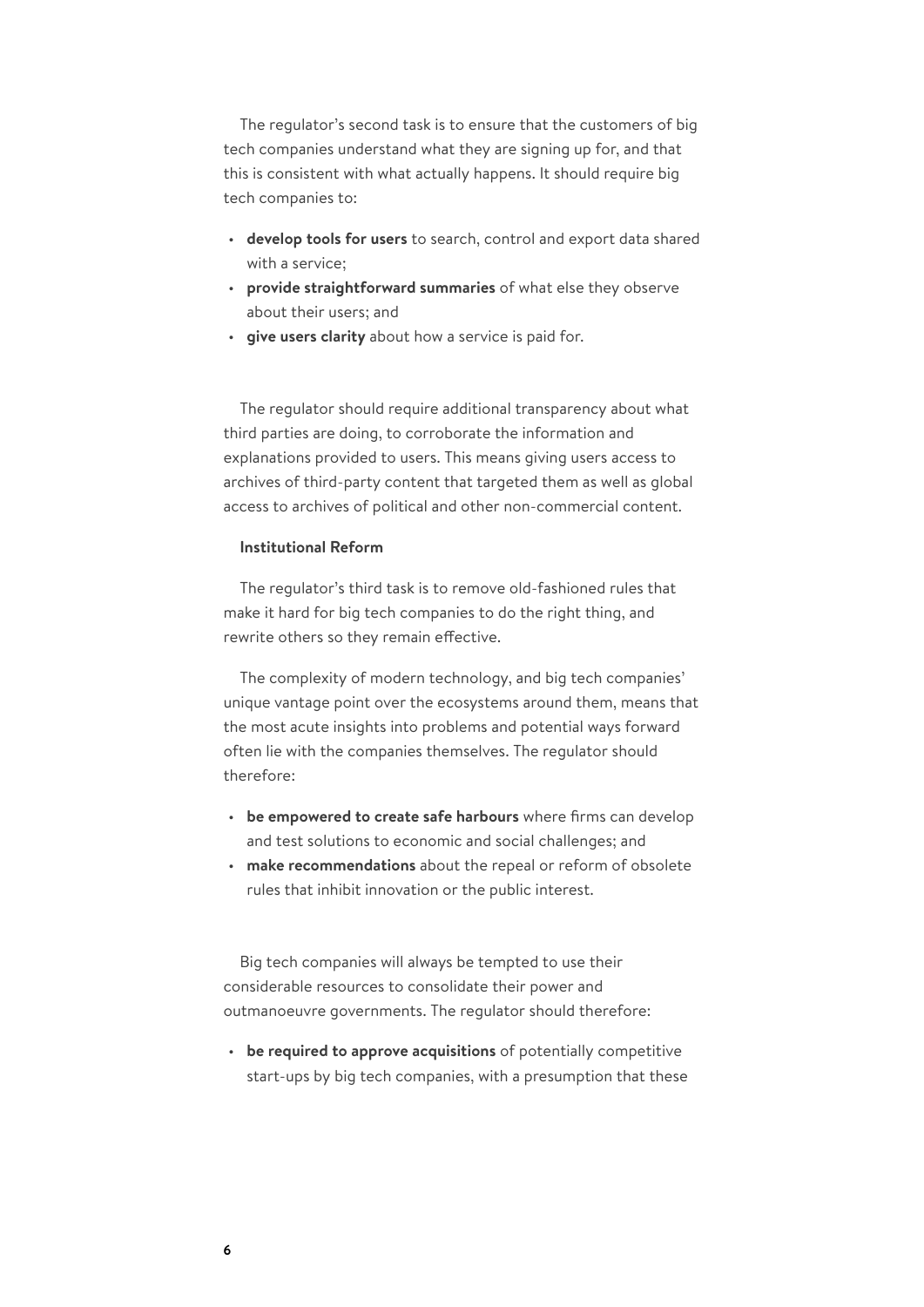will not be allowed unless there is a compelling public-interest case to the contrary; and

• **have the power to place big tech companies** in an alternative corporate-tax regime that allocates profits geographically in proportion to active users, as a stopgap pending more comprehensive international tax reform.

Implementing this programme will not be easy. A values-based approach, and the blurring of the boundary between corporation, regulator and community implicit in these proposals, is a radical departure from the old model of policymaking. But it is essential for establishing a way forward that is compatible with the new reality of the Internet.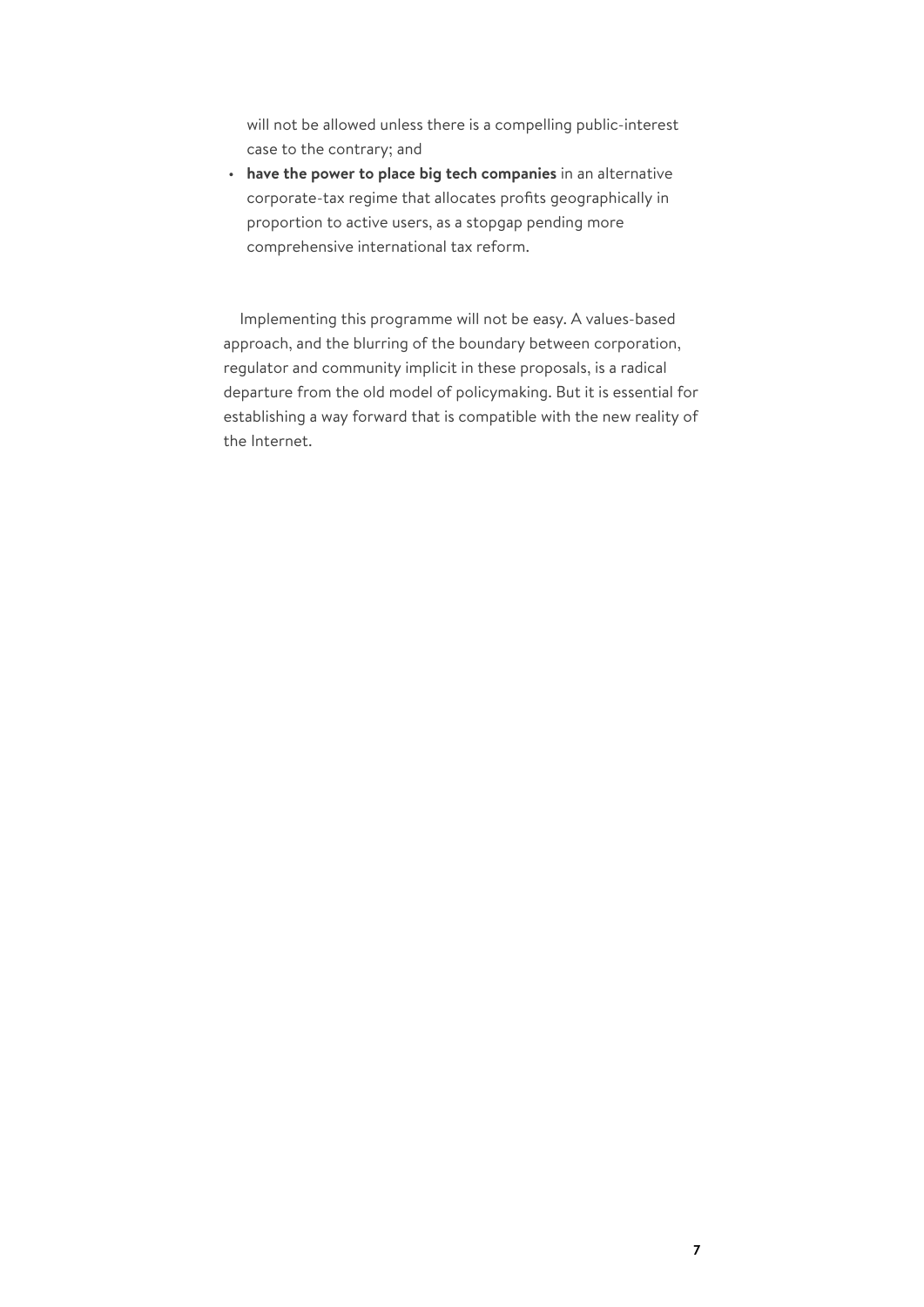## <span id="page-7-0"></span>**INTRODUCTION**

Western political leaders face an external environment characterised by disruption and rapid change, which people of all backgrounds are struggling to make sense of. Against that backdrop, leaders have a choice: ride the anger or find the answers. Right now, the anger is winning.

What started as a closed-minded turn against globalisation is now being compounded by a backward-looking turn against technology. This is a matter more of convenience than of principle. For populist movements to maintain momentum, they need to continually find new scapegoats; big tech, with its reverence for disruption and its West Coast elites, fits the bill for stoking resentment on both the left and the right. But it is not immaterial: knee-jerk reactions do more harm than good, and framing much of the debate as a confrontation obscures massive potential to apply technology to help solve some of today's most pressing policy challenges.

There is no question that the tech sector has brought much of the current firestorm on itself. There have been serious misjudgements and real failures to empathise and communicate. But politicians and policymakers are complicit too: all businesses operate in a legal and political framework, and successive governments across the West have looked the other way or sought quick fixes rather than doing the hard work of fundamental reform of policy and regulation for the Internet age.

Although the consumer Internet era began in the mid-1980s with the first mass-market home computers and the first commercial Internet service providers, it took until the late 1990s to establish some of the policy norms required to resolve the early conflicts that arose from, or were exacerbated by, widespread use of the Internet.

These norms charted territory that is now very familiar: intermediary liability exemptions that protected online services against users posting illegal content; data protection and privacy regulations designed to ensure that personal information was handled properly; and antitrust decisions that checked anticompetitive behaviour by large software companies.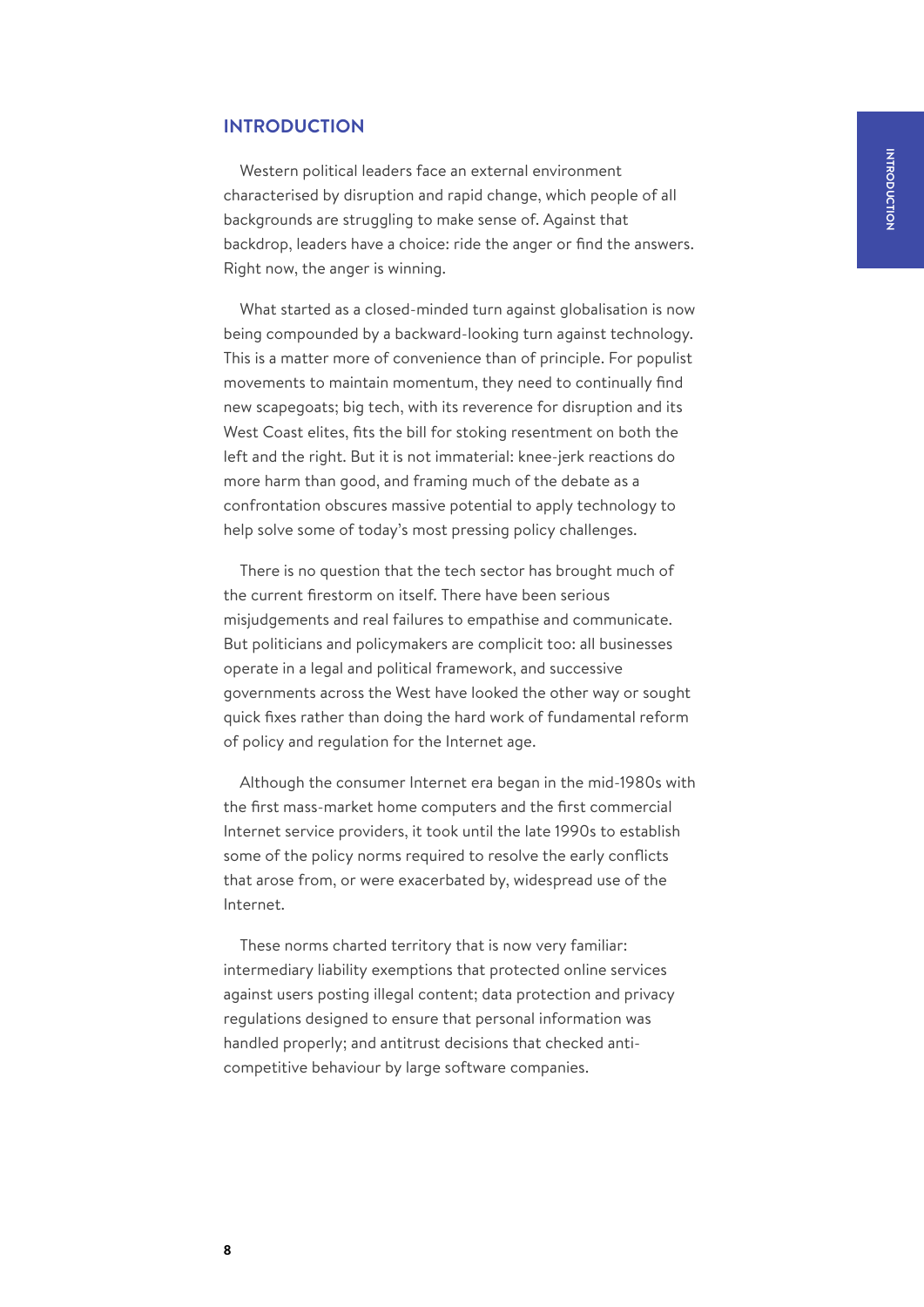However, these rules were also grounded in a narrow view of the Internet and what technologies built on top of it might be capable of. So while the first debates about the Internet acknowledged an unusual degree of scale as a result of its global nature (the record industry would not have pushed so hard against early music-sharing services if there had not been a lot of money at stake, for example), ultimately policymakers regarded the Internet on a par with the many other more traditional sectors of the economy competing for their attention.<sup>1</sup>

Today, the Internet is not just another sector: it has escaped into and disrupted all of them. This rapid and near-total transition from niche to ubiquitous has left two significant problems. First are obsolete rules across the board that no longer achieve their objectives—and are often hijacked by vested interests to try to defend the status quo. Second is an inability to craft new rules because the mental models used for policymaking are based on a bygone era.

To find a sustainable solution, policymakers need to understand how the world has changed. The truth is, the Internet has changed everything—and not in the way people usually mean. Yes, it manifests itself in the astonishing devices in people's pockets and the apps they use on a daily basis, but to navigate the world of policy and find the right answers on regulation, the economics are what really matters.

<sup>1</sup> David Kravets, "Dec. 7, 1999: RIAA Sues Napster", Wired, 7 December 2009, https://www.wired.com/2009/12/1207riaa-sues-napster/.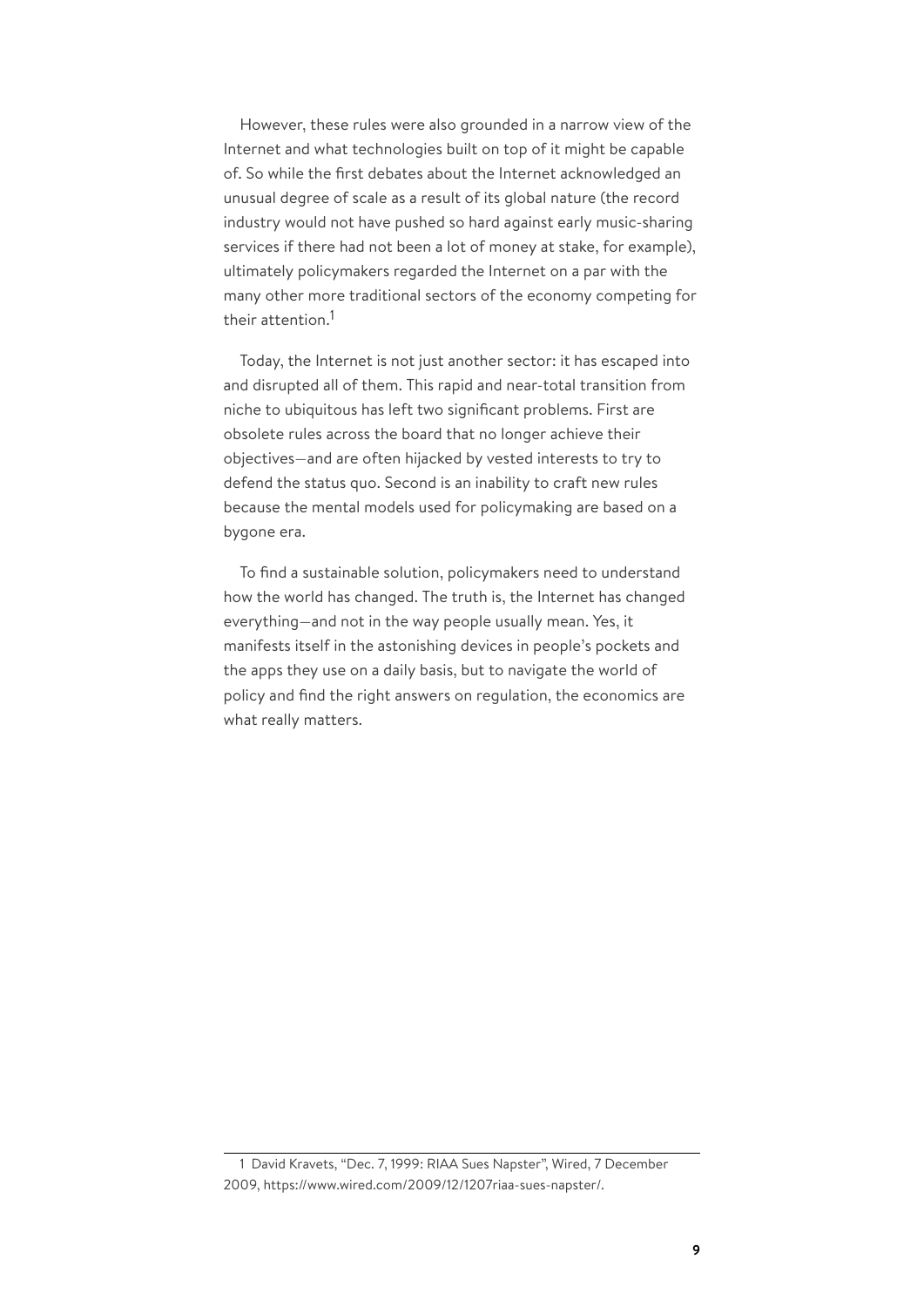# <span id="page-9-0"></span>**ORIENTATION**

The traditional framework for analysing the economy is familiar ground for policymakers. When markets are functioning well, competition between firms delivers productive and allocative efficiency; policy focuses on addressing the market failures that inhibit this—externalities, public goods, incomplete markets and imperfect competition—to improve social welfare.

The diagnoses and policy prescriptions flowing from this framework have served policymaking well for many decades. But today policymakers are struggling to reconcile their mental models of how things ought to work with the reality of the modern economy. For example:

- Firms that capture a significant share of a market are usually expected to damage consumer welfare by restricting supply and driving up prices, but many of today's big tech firms focus on abundance for consumers and low price points.
- Markets are traditionally divided into consumers and producers, and regulated accordingly, but many of the most disruptive tech businesses are more accurately described as intermediaries or marketplaces than as producers in the classical sense.
- Consumers are expected to look out for themselves by making rational and informed decisions, but the ramifications of using many tech-based products and services are not well understood, and consumers' relationships with them can be complicated.

This dissonance arises because the traditional policy framework is built for a world that is predominantly offline. For as long as the Internet remained a niche pursuit, this was not a major problem: curiosities arising from it were easily ignored or dealt with by ad hoc fixes. In the modern world, however, this is neither desirable nor politically sustainable.

The starting point for a contemporary analysis of the economy that can address the challenges facing today's policymakers is the ubiquity of the Internet. This has enabled a dramatic migration of economic activity and value creation from the physical to the online world. In turn, this has fundamentally changed the nature of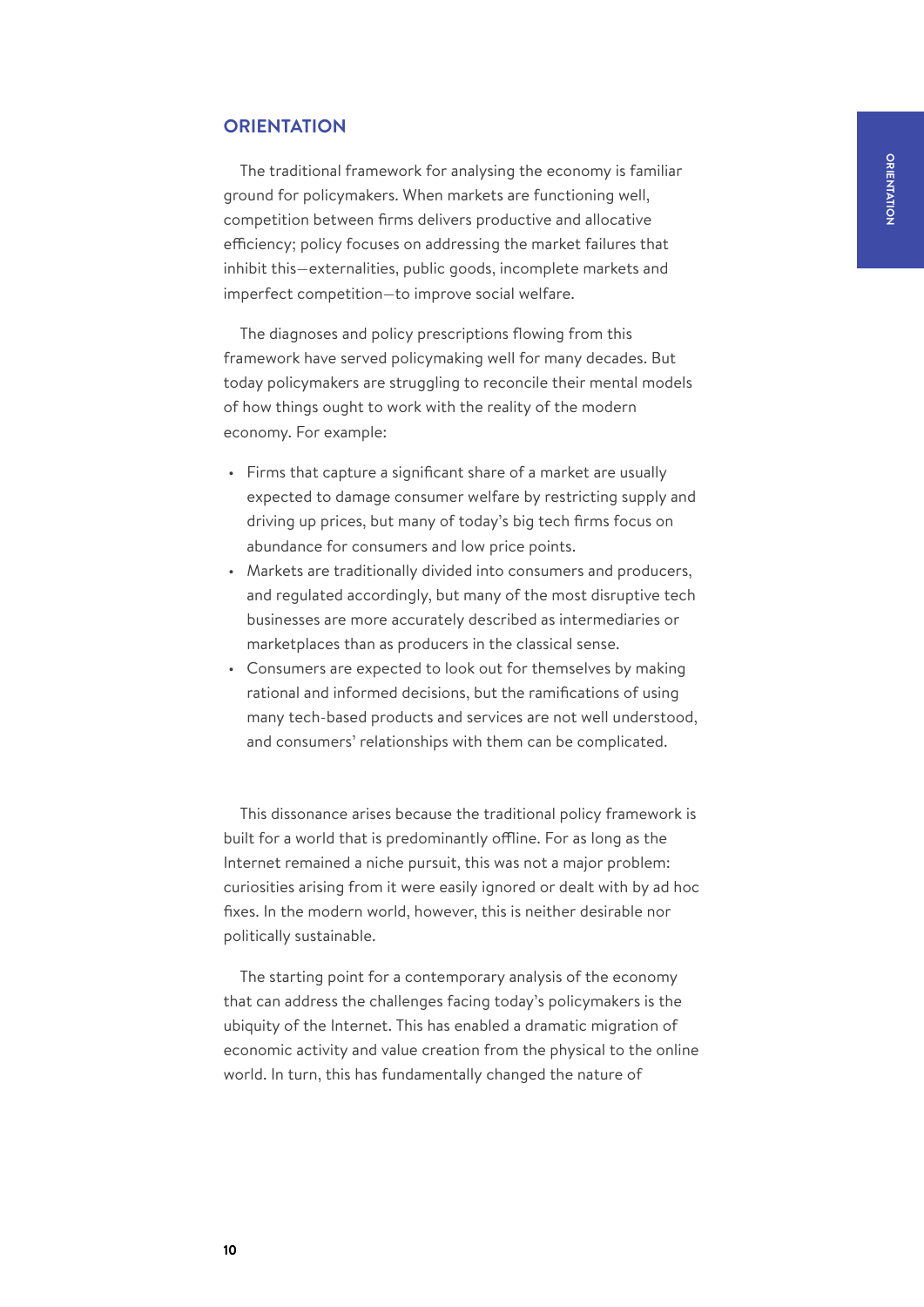production—not just for the big tech firms that tower over the modern economy, but for everyone.

In particular, many of the costs that drive business decisions and consumer behaviour are dramatically lower in an information economy with instant, global connectivity. This includes:

- **Production costs**: The non-rival nature of information-based products and services means that once the main development work is completed, there is little or no cost to produce an incremental unit, which makes economies of scale much more likely.
- **Transaction costs**: The Internet makes it much easier to determine what is available in the market, compare different options, and establish the relationships and exchanges required for transactions to take place with little or no friction.
- **Distribution costs**: When products and services are delivered online, firms can largely avoid having to hold and manage inventory, or having to ship it from one place to another, and can reach huge numbers of customers regardless of physical proximity.

Taken together, these shifts towards low or zero marginal costs weigh heavily on the strategy of any individual firm operating in today's business environment. And as every firm grapples with them at the same time, they have driven major changes in the balance of power both within supply chains and between producers and consumers. This has altered incentives and recast the structure of markets in ways that often run counter to conventional economic wisdom.

With such massive and disorienting changes across every sector of the economy, it can be tempting to revert to a simplistic narrative of old economy vs. big tech. There is, however, significant diversity among the big tech businesses, not only in terms of the sectors they operate in, but also in their strategic motivations and underlying business models. Any sensible policy response must therefore be founded on a proper and nuanced understanding of the dynamics of different industries and the players within them.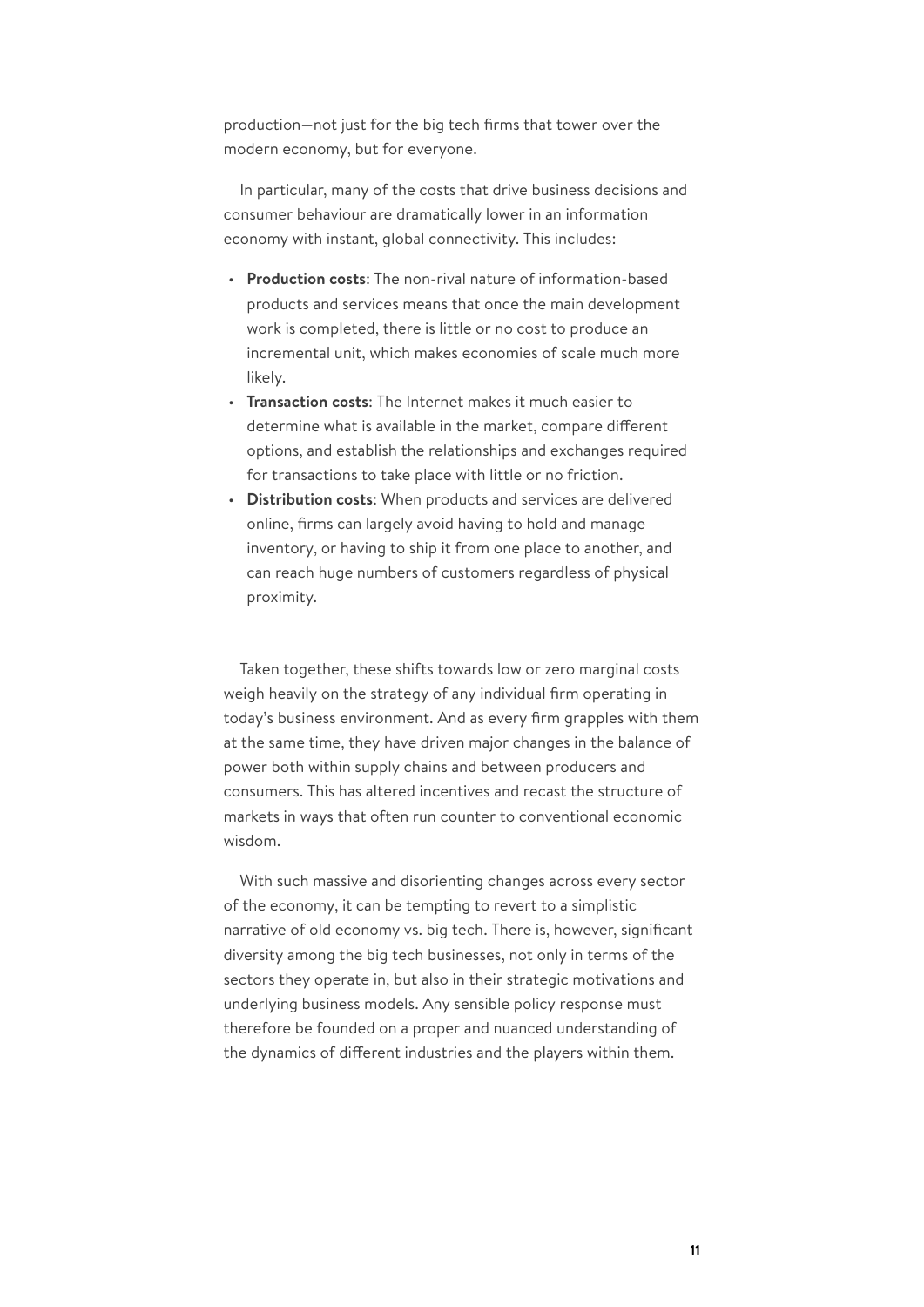#### **KEY CONCEPTS**

In thinking about the impact of the Internet on the economy, three important concepts have taken on increased significance and are essential to understand: platforms, aggregators and infrastructure. What follows are stylised descriptions—none is a literal or complete description of any individual company, and many large tech businesses reflect aspects of more than one of them (in fact, this is where the hardest problems can arise). But together, these concepts help illuminate the strategic behaviour of both tech companies and the incumbents they often go up against, and have wider implications for the long tail of businesses that make up the rest of the economy.

#### **Platforms**

Platform businesses are based on building and distributing a common architecture on top of which other products and services can exist independently, each prospering through its own relationship with end users. Familiar examples in the tech world include:

- operating systems that provide a computing environment on which other applications can be executed, such as [Windows](https://www.microsoft.com/windows) [\(https://www.microsoft.com/windows\)](https://www.microsoft.com/windows) , [macOS](https://www.apple.com/macos/) [\(https://www.apple.com/macos/\)](https://www.apple.com/macos/) and [Linux](https://www.kernel.org/) [\(https://www.kernel.org/\)](https://www.kernel.org/) ;
- video-game consoles, where the operating system and hardware are usually tied closely together, such as [PlayStation](https://www.playstation.com/) [\(https://www.playstation.com/\)](https://www.playstation.com/) , Xbox [\(https://www.xbox.com/\)](https://www.xbox.com/) and Nintendo Switch [\(https://www.nintendo.com/switch/\)](https://www.nintendo.com/switch/) ;
- mobile operating systems for phones and tablets, like [Android](https://www.android.com/) [\(https://www.android.com/\)](https://www.android.com/) and iOS [\(https://www.apple.com/](https://www.apple.com/ios) [ios\)](https://www.apple.com/ios) ; and
- smart home voice assistants like [Alexa](https://developer.amazon.com/alexa) [\(https://developer.amazon.com/alexa\)](https://developer.amazon.com/alexa) , [Siri](https://www.apple.com/siri/) [\(https://www.apple.com/siri/\)](https://www.apple.com/siri/) and the [Google Assistant](https://assistant.google.com/) [\(https://assistant.google.com/\)](https://assistant.google.com/) .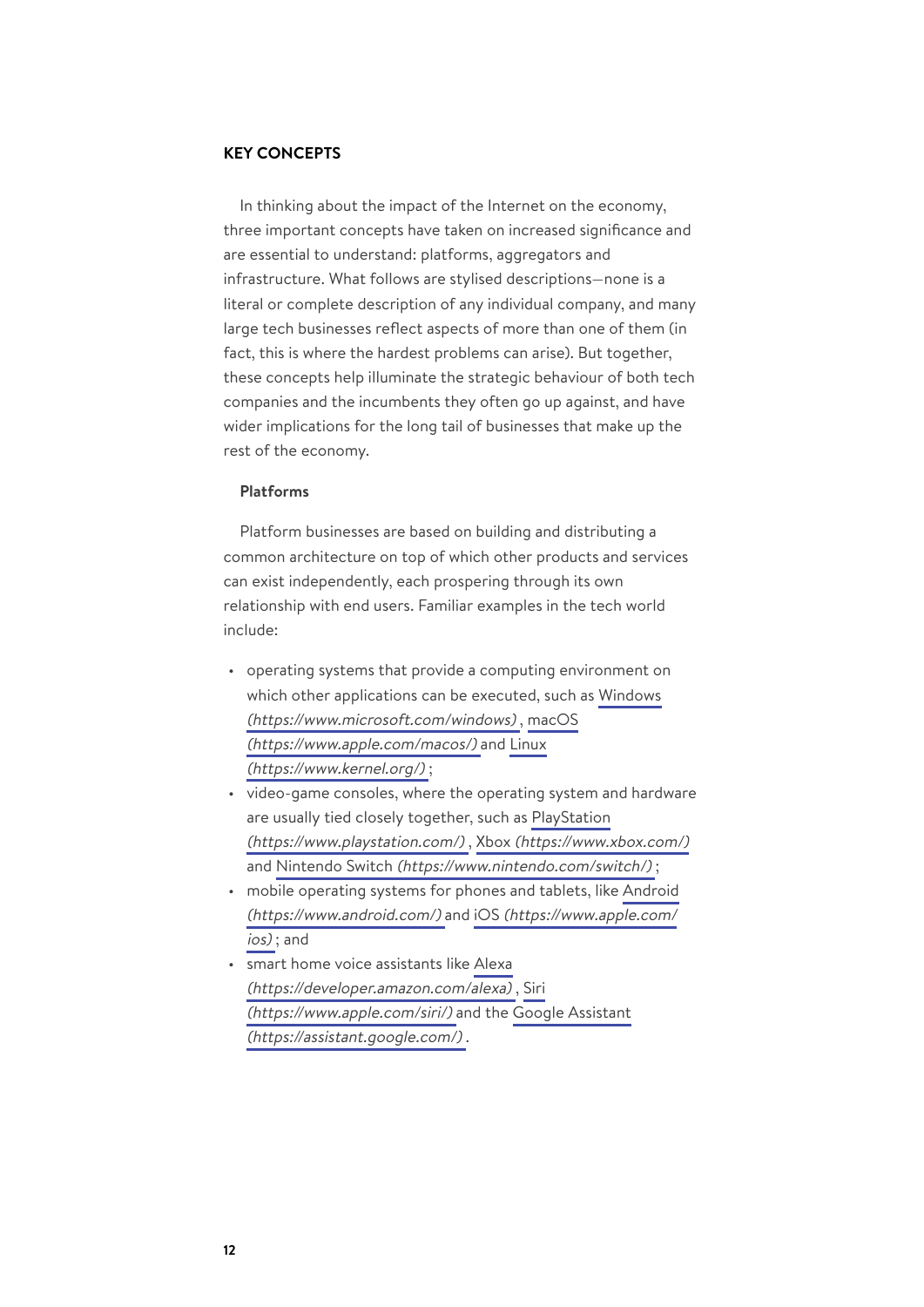Many of these platforms have achieved staggering global scale. Google has reported over 2 billion active Android devices worldwide; Apple has announced over 1.3 billion active devices; and Microsoft has stated that 700 million devices run Windows 10.<sup>2</sup> Smart speakers are the newest category here: sales to date are in the tens of millions, but the market for these devices is growing extremely fast.<sup>3</sup>

In all of these cases, consumers buy into the platform because it is the prerequisite for using various third-party products and services in its wider ecosystem. Consumers' relationship with the software, apps or products that run on top of the platform is typically separate from the purchase of the platform itself. The inherent qualities of the platform matter, but the ecosystem itself is usually the main factor driving a decision to opt for one platform over another. This means that platform businesses have a strong incentive to support third parties and to try to lock in consumers.

The platform concept is not new: one could think of cars as a platform for accessory manufacturers and service providers. But the Internet has intensified the economics of platform businesses by making it easier to attain critical mass among consumers and upgrade standards much more regularly. That erodes the cliff edges in performance and capabilities that used to encourage customers to switch from one platform to another.

#### **Aggregators**

American technology analyst Ben Thompson introduced the aggregator concept in his work on strategy and technology. $^{\rm 4}$  This

<sup>2</sup> Ben Popper, "Google announces over 2 billion monthly active devices on Android", The Verge, 17 May 2017, https://www.theverge.com/2017/5/17/ 15654454/android-reaches-2-billion-monthly-active-users; "Apple Reports First Quarter Results", Apple press release, 1 February 2018, https://www.apple.com/newsroom/2018/02/apple-reports-first-quarterresults/; Frederic Lardinois, "Microsoft says nearly 700M devices now run Windows 10", TechCrunch, 7 May 2018, https://techcrunch.com/2018/05/07/ microsoft-says-700m-devices-now-run-windows-10/.

<sup>3</sup> "Amazon Echo, Google Home Installed Base Hits 50 Million; Apple Has 6% Market Share, Report Says", Forbes, 2 August 2018, https://www.forbes.com/ sites/johnkoetsier/2018/08/02/amazon-echo-google-home-installed-basehits-50-million-apple-has-6-market-share-report-says/.

<sup>4</sup> "Aggregation Theory", Stratechery, accessed 28 September 2018, https://stratechery.com/concept/aggregation-theory/.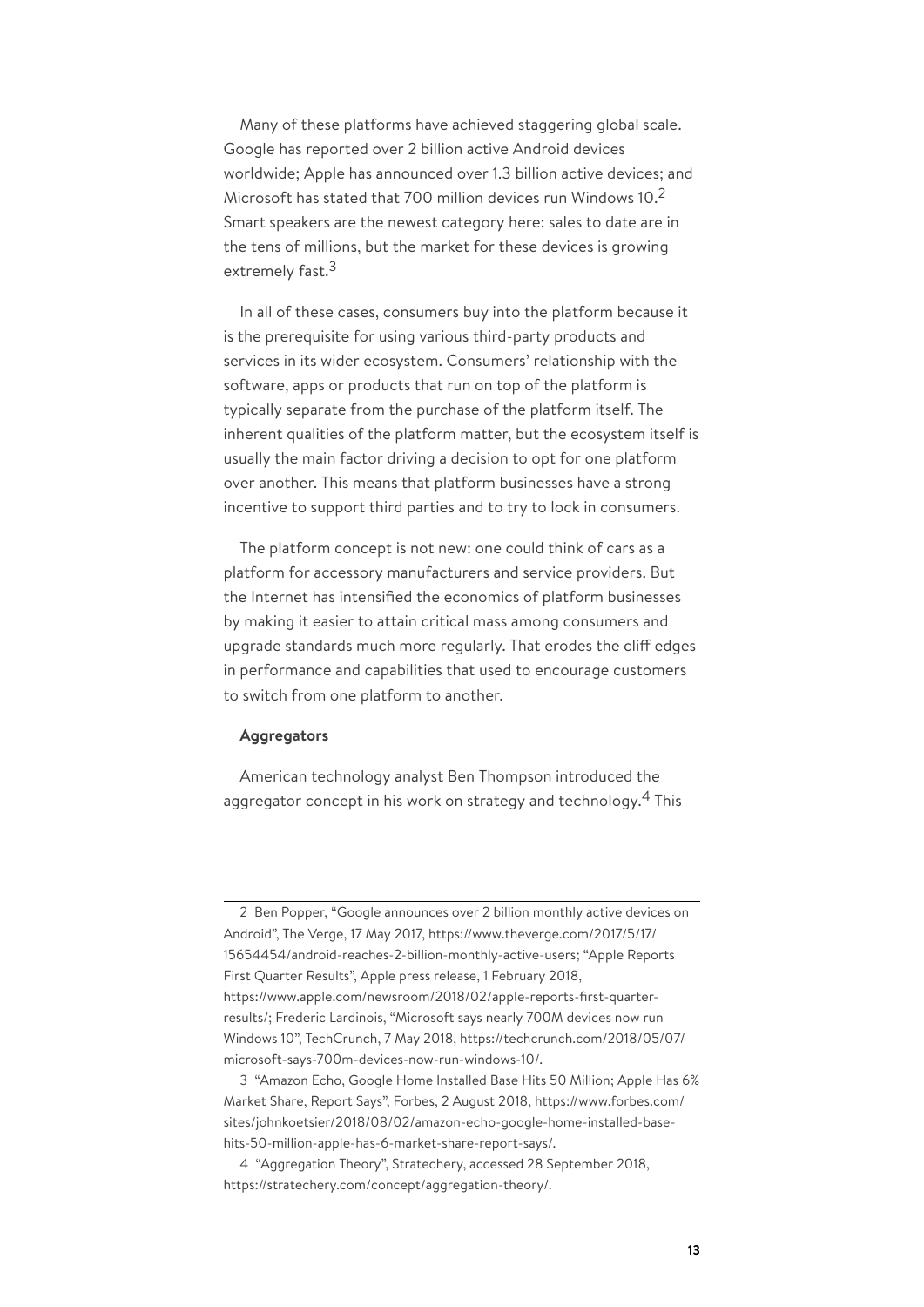report uses a slightly more accommodating version of his framework that keeps the basic principles intact but focuses more on the headline concept than on the precise boundary of the definition.

Aggregators have a business model based on owning the relationship with the end user in a particular category, which they achieve by focusing their efforts on providing a superior user experience. Although price may be an aspect of this, other factors like discovery, personalisation and reduced friction are typically more important. Familiar examples in the tech world can be grouped into three types.

First are services that connect users and the content they share, which puts a premium on presenting compelling content quickly and easily. Examples include:

- search services like Google Search [\(https://www.google.com/\)](https://www.google.com/) , Yelp [\(https://www.yelp.com/\)](https://www.yelp.com/) and [TripAdvisor](https://www.tripadvisor.co.uk/) [\(https://www.tripadvisor.co.uk/\)](https://www.tripadvisor.co.uk/) ;
- social sharing services like [Facebook](https://www.facebook.com/) [\(https://www.facebook.com/\)](https://www.facebook.com/) , [Instagram](https://www.instagram.com/) [\(https://www.instagram.com/\)](https://www.instagram.com/) , Twitter [\(https://twitter.com/\)](https://twitter.com/) , LinkedIn [\(https://www.linkedin.com/\)](https://www.linkedin.com/) , [Reddit](https://www.reddit.com/) [\(https://www.reddit.com/\)](https://www.reddit.com/) , [YouTube](https://www.youtube.com/) [\(https://www.youtube.com/\)](https://www.youtube.com/) and Twitch [\(https://www.twitch.tv/\)](https://www.twitch.tv/)
- messaging services like WhatsApp [\(https://www.whatsapp.com/\)](https://www.whatsapp.com/) , Messenger [\(https://www.messenger.com/\)](https://www.messenger.com/) and [Snapchat](https://www.snapchat.com/) [\(https://www.snapchat.com/\)](https://www.snapchat.com/) ;
- dating services like Tinder [\(https://tinder.com/\)](https://tinder.com/) and [Bumble](https://bumble.com/) [\(https://bumble.com/\)](https://bumble.com/) ; and
- question-and-answer communities like [Stack Exchange](https://stackexchange.com/) [\(https://stackexchange.com/\)](https://stackexchange.com/) and [Quora](https://www.quora.com/) [\(https://www.quora.com/\)](https://www.quora.com/) .

Second are services that provide an entry point to collections of digital content, where the transition to digital storage and delivery alters the economics in favour of bundles and subscriptions. Examples include:

;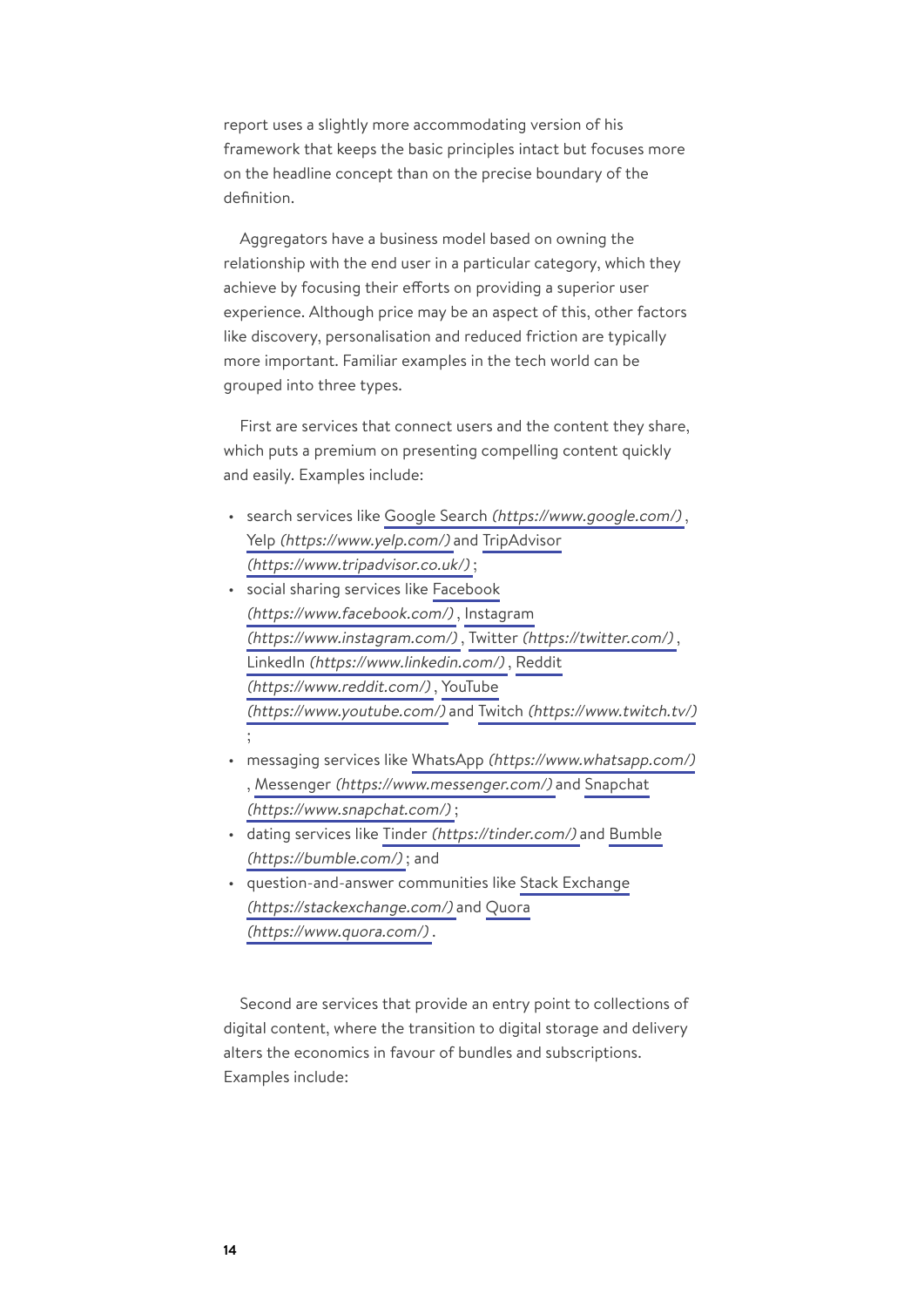- audio services like Spotify [\(https://www.spotify.com/\)](https://www.spotify.com/) , [Google](https://play.google.com/music) Play Music [\(https://play.google.com/music\)](https://play.google.com/music) , [Apple Music](https://www.apple.com/music/) [\(https://www.apple.com/music/\)](https://www.apple.com/music/) and [Amazon Music](https://music.amazon.com/) [\(https://music.amazon.com/\)](https://music.amazon.com/) ;
- video services like Netflix [\(https://www.netflix.com/\)](https://www.netflix.com/) , [Hulu](https://www.hulu.com/) [\(https://www.hulu.com/\)](https://www.hulu.com/) and [Amazon Prime Video](https://www.primevideo.com/) [\(https://www.primevideo.com/\)](https://www.primevideo.com/) ; and
- publication services like Texture [\(https://www.texture.com/\)](https://www.texture.com/) , Readly [\(https://readly.com/\)](https://readly.com/) and [Kindle Unlimited](https://www.amazon.com/kindleunlimited) [\(https://www.amazon.com/kindleunlimited\)](https://www.amazon.com/kindleunlimited) .

Third are services that facilitate point-in-time transactions, where the Internet reduces friction and makes it possible to trust counterparties by intermediating the relationship. Examples include:

- marketplaces for sellers, like [Amazon](https://www.amazon.com/) [\(https://www.amazon.com/\)](https://www.amazon.com/) , eBay [\(https://www.ebay.com/\)](https://www.ebay.com/) and Etsy [\(https://www.etsy.com/\)](https://www.etsy.com/) ;
- ride-hailing services like Uber [\(https://www.uber.com/\)](https://www.uber.com/) and [Lyft](https://www.lyft.com/) [\(https://www.lyft.com/\)](https://www.lyft.com/) ;
- active-transport services like Bird [\(https://www.bird.co/\)](https://www.bird.co/) , [Lime](https://www.li.me/) [\(https://www.li.me/\)](https://www.li.me/) , Ofo [\(https://www.ofo.com/\)](https://www.ofo.com/) , [Mobike](https://mobike.com/) [\(https://mobike.com/\)](https://mobike.com/) and Jump [\(https://jumpbikes.com/\)](https://jumpbikes.com/) ;
- property-rental services like Airbnb [\(https://www.airbnb.com/\)](https://www.airbnb.com/) and HomeAway [\(https://www.homeaway.com/\)](https://www.homeaway.com/);
- food-delivery marketplaces like JustEat [\(https://www.just](https://www.just-eat.com/)[eat.com/\)](https://www.just-eat.com/), Deliveroo [\(https://deliveroo.com/\)](https://deliveroo.com/) and [Uber Eats](https://www.ubereats.com/) [\(https://www.ubereats.com/\)](https://www.ubereats.com/) ;
- marketplaces for tools or tasks, like [Fat Llama](https://fatllama.com/) [\(https://fatllama.com/\)](https://fatllama.com/) , [TaskRabbit](https://www.taskrabbit.com/) [\(https://www.taskrabbit.com/\)](https://www.taskrabbit.com/) and [Airtasker](https://www.airtasker.com/) [\(https://www.airtasker.com/\)](https://www.airtasker.com/) ; and
- money-transfer services like Venmo [\(https://venmo.com/\)](https://venmo.com/) and TransferWise [\(https://transferwise.com/\)](https://transferwise.com/) .

The scale of these services is such that numbers of users are often comparable with the populations of entire countries (or even continents). Large social networks count active users in the billions,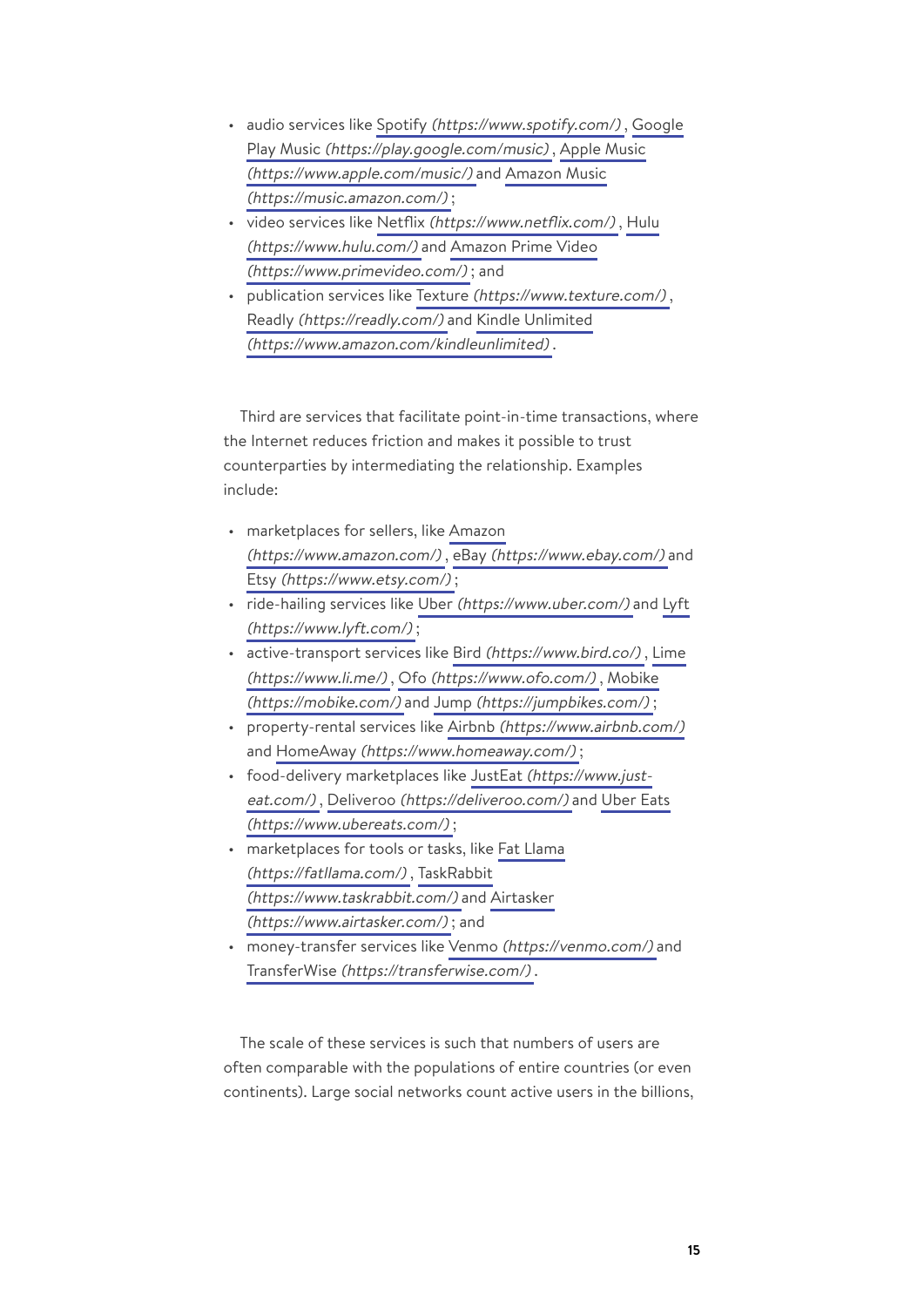while leaders in many other categories count paying users in the hundreds of millions.<sup>5</sup>

Aggregators typically leverage technology to support multisided markets on a scale that would not otherwise be possible. In all of the cases above, the companies' primary focus is to be the consumers' first choice in their particular category. This puts a huge premium on delivering a user experience that is compelling and as simple as possible. By taking control of the demand side of the market, these firms can displace incumbent competitors and attract suppliers on terms that are favourable to the aggregator. This means that aggregator businesses have a strong incentive to attract and retain users, and to try to commoditise suppliers.

The aggregator concept is a direct outgrowth from the Internet. Previously, the best strategy for most businesses operating in offline markets was to differentiate themselves from competitors and capture a profitable segment of the customer base. But with marginal costs, transaction costs and distribution costs eliminated, the addressable market is the entire world, and the best way to defray predominantly fixed costs is not to settle for a niche, but to capture as much of the market as possible.

## **Infrastructure**

Infrastructure businesses are based on selling services that are more attractive than building, owning and operating the underlying assets, and are focused predominantly on business customers. Familiar examples in the tech world can again be grouped into three categories.

First are developer-focused cloud computing services that replace on premises equipment with different degrees of abstraction. Examples include:

• Infrastructure as a Service offerings, such as [AWS EC2](https://aws.amazon.com/ec2/) [\(https://aws.amazon.com/ec2/\)](https://aws.amazon.com/ec2/) , [Google Compute Engine](https://cloud.google.com/compute/) [\(https://cloud.google.com/compute/\)](https://cloud.google.com/compute/) , [Azure VMs](https://azure.microsoft.com/services/virtual-machines/) [\(https://azure.microsoft.com/services/virtual-machines/\)](https://azure.microsoft.com/services/virtual-machines/) ;

<sup>5</sup> Josh Constine, "Facebook now has 2 billion monthly users. . . and responsibility", TechCrunch, 27 June 2017, https://techcrunch.com/2017/06/27/ facebook-2-billion-users/.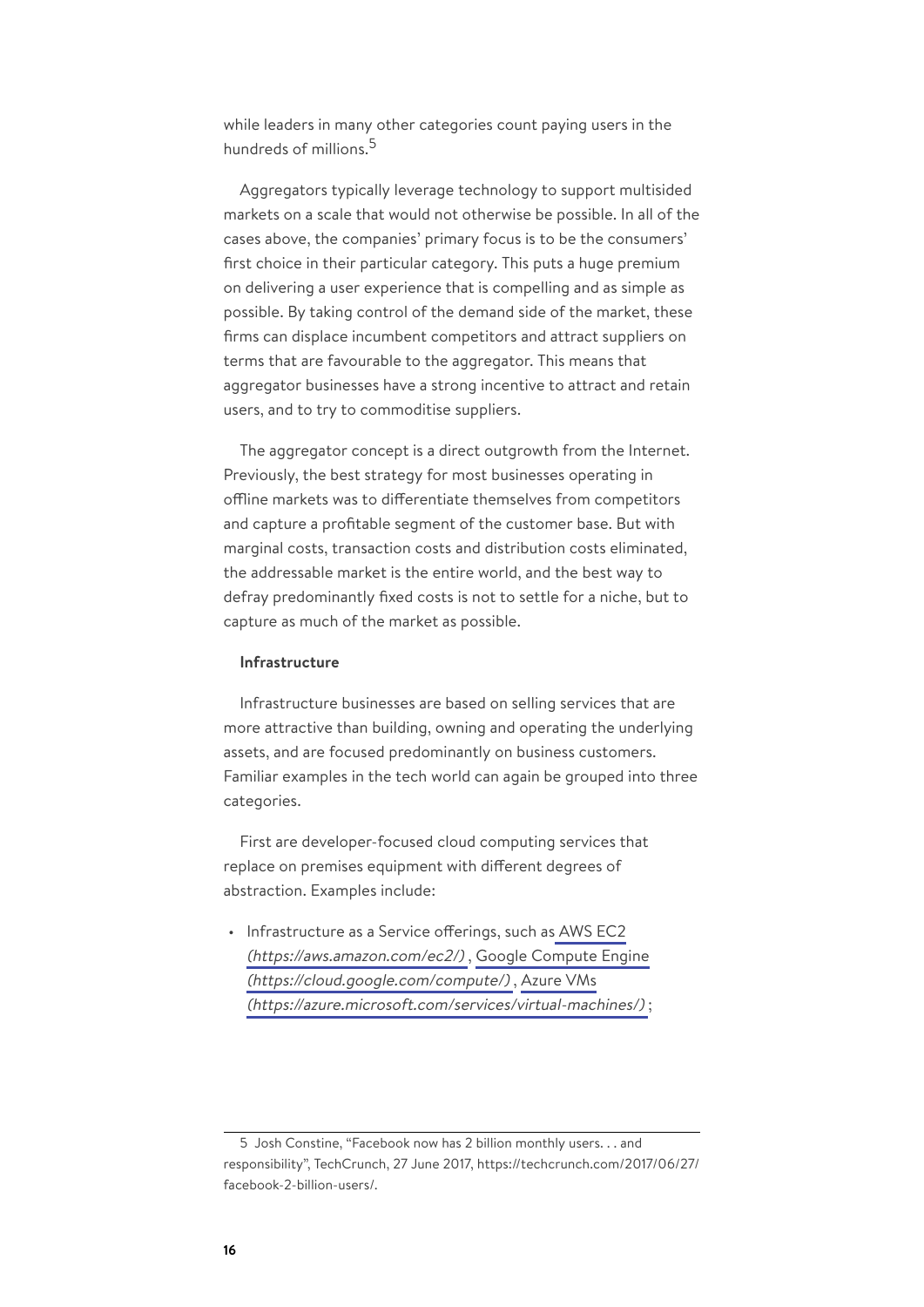- Platform as a Service offerings, such as [AWS Elastic Beanstalk](https://aws.amazon.com/elasticbeanstalk/) [\(https://aws.amazon.com/elasticbeanstalk/\)](https://aws.amazon.com/elasticbeanstalk/) , [Google App Engine](https://cloud.google.com/appengine/) [\(https://cloud.google.com/appengine/\)](https://cloud.google.com/appengine/) , [Azure App Services](https://azure.microsoft.com/services/app-service/) [\(https://azure.microsoft.com/services/app-service/\)](https://azure.microsoft.com/services/app-service/) ; and
- other variants like Containers as a Service, for container-based computing, and Functions as a Service, for serverless computing.

Second are business-focused cloud-computing services that replace applications running on local machines with software delivered over the Internet. Examples of Software as a Service include:

- productivity software like [Office 365](https://products.office.com/) [\(https://products.office.com/\)](https://products.office.com/) and [G Suite](https://gsuite.google.com/) [\(https://gsuite.google.com/\)](https://gsuite.google.com/) ;
- collaboration tools like Slack [\(https://slack.com/\)](https://slack.com/) , [Box](https://www.box.com/) [\(https://www.box.com/\)](https://www.box.com/) and Zoom [\(https://zoom.us/\)](https://zoom.us/) ;
- project-management tools like Trello [\(https://trello.com/\)](https://trello.com/) , Asana [\(https://asana.com/\)](https://asana.com/) and Jira [\(https://www.atlassian.com/](https://www.atlassian.com/software/jira) [software/jira\)](https://www.atlassian.com/software/jira);
- business-operations tools like [Workday](https://www.workday.com/) [\(https://www.workday.com/\)](https://www.workday.com/) , Coupa [\(https://www.coupa.com/\)](https://www.coupa.com/) and Expensify [\(https://www.expensify.com/\)](https://www.expensify.com/); and
- customer-relationship management (CRM) tools like [Salesforce](https://www.salesforce.com/) [\(https://www.salesforce.com/\)](https://www.salesforce.com/) and [Zendesk](https://www.zendesk.com/) [\(https://www.zendesk.com/\)](https://www.zendesk.com/) .

Third are business-focused operations solutions that can satisfy other business requirements via a service-based model. Examples of so-called Anything as a Service include:

- website and e-commerce services like [WordPress](https://wordpress.com/) [\(https://wordpress.com/\)](https://wordpress.com/) and [Shopify](https://www.shopify.com/) [\(https://www.shopify.com/\)](https://www.shopify.com/) ;
- communications services like SendGrid [\(https://sendgrid.com/\)](https://sendgrid.com/) and Twilio [\(https://www.twilio.com/\)](https://www.twilio.com/);
- task and project services like [Amazon Mechanical Turk](https://www.mturk.com/) [\(https://www.mturk.com/\)](https://www.mturk.com/) and [UpWork](https://www.upwork.com/)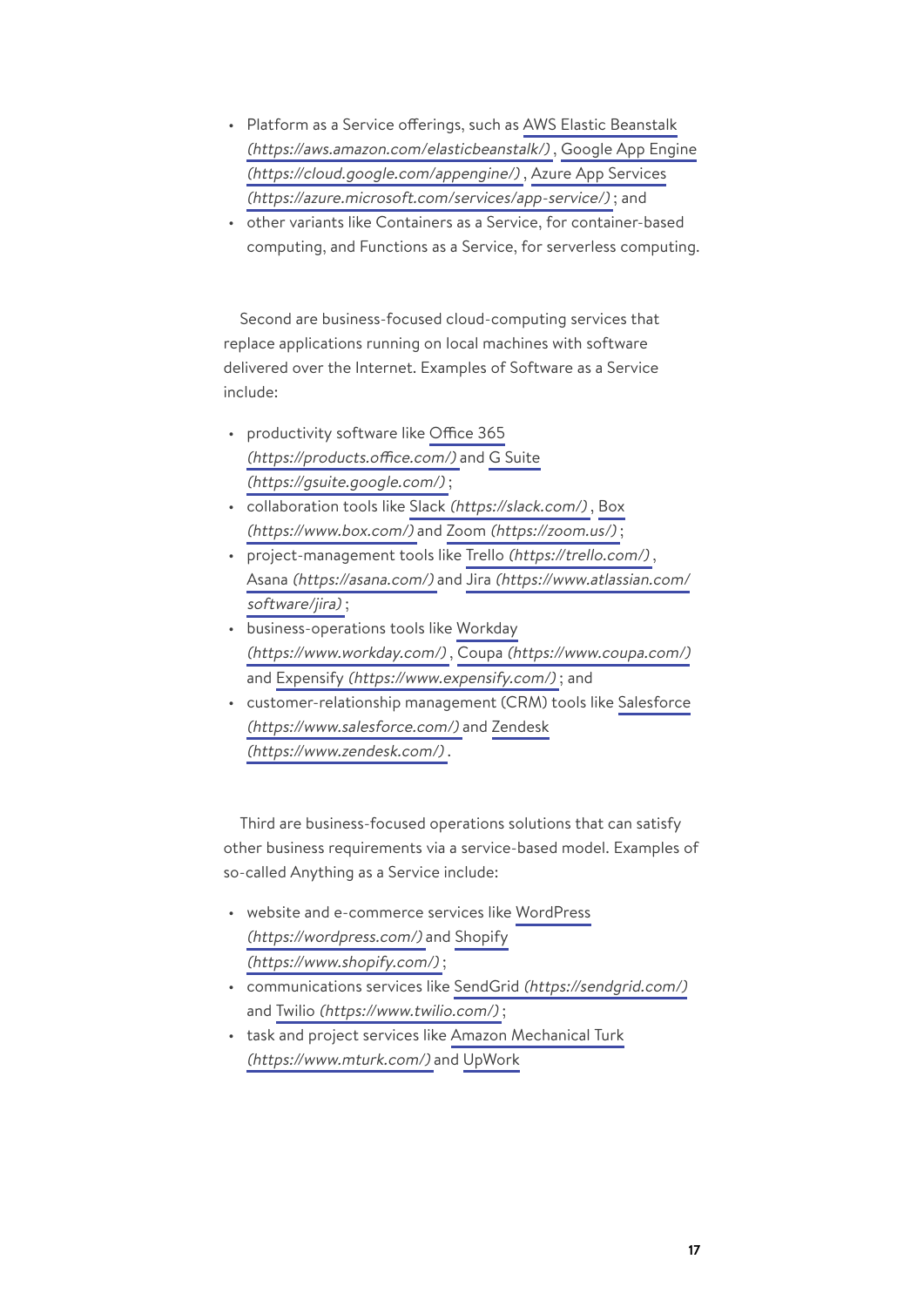[\(https://www.upwork.com/\)](https://www.upwork.com/) ;

- business process automation services like [UIPath](https://www.uipath.com/) [\(https://www.uipath.com/\)](https://www.uipath.com/) and [Blue Prism](http://www.blueprism.com/) [\(http://www.blueprism.com/\)](http://www.blueprism.com/) ;
- payments services like Stripe [\(https://stripe.com/\)](https://stripe.com/) and [PayPal](https://www.paypal.com/) [\(https://www.paypal.com/\)](https://www.paypal.com/) ;
- advertising services like Google Ads [\(https://ads.google.com/\)](https://ads.google.com/) and Facebook Ads [\(https://www.facebook.com/business/](https://www.facebook.com/business/products/ads) [products/ads\)](https://www.facebook.com/business/products/ads) ;
- warehousing and logistics services like [Fulfillment by Amazon](https://services.amazon.com/fulfillment-by-amazon/benefits.htm) [\(https://services.amazon.com/fulfillment-by-amazon/](https://services.amazon.com/fulfillment-by-amazon/benefits.htm) [benefits.htm\)](https://services.amazon.com/fulfillment-by-amazon/benefits.htm) and ShipWire [\(https://www.shipwire.com/\)](https://www.shipwire.com/) ; and
- workspace services like WeWork [\(https://www.wework.com/\)](https://www.wework.com/) .

Services marketed to business users will always have a lower profile than big consumer brands, but scale and global reach is still a distinctive feature for infrastructure businesses. WordPress is estimated to power nearly a third of all websites.<sup>6</sup> Stripe processes billions of dollars a year in payments.<sup>7</sup> Hundreds of millions of people use general-purpose productivity software, and even narrower services delivered over the Internet still count end users in the millions.

In all of these cases, services are typically charged on a pay-asyou-go basis—for example, by the number of users or monthly usage—and are easy to scale up or down as required. This often compares favourably with traditional alternatives, for which investment must be allocated upfront and capacity is fixed.

Infrastructure businesses have the most parallels in the pre-Internet world: consumers are used to arranging power, water and phone services from a utility company rather than building their own power plants, reservoirs and telecoms networks. The difference in the online environment is that there is little or no cost to reach a

<sup>6</sup> Paul Sawers, "WordPress now powers 30% of websites", VentureBeat, 5 March 2018, https://venturebeat.com/2018/03/05/wordpress-nowpowers-30-of-websites/.

<sup>7</sup> Ashlee Vance, "How Two Brothers Turned Seven Lines of Code Into a \$9.2 Billion Startup", Bloomberg Businessweek, 1 August 2017, https://www.bloomberg.com/news/features/2017-08-01/how-two-brothersturned-seven-lines-of-code-into-a-9-2-billion-startup.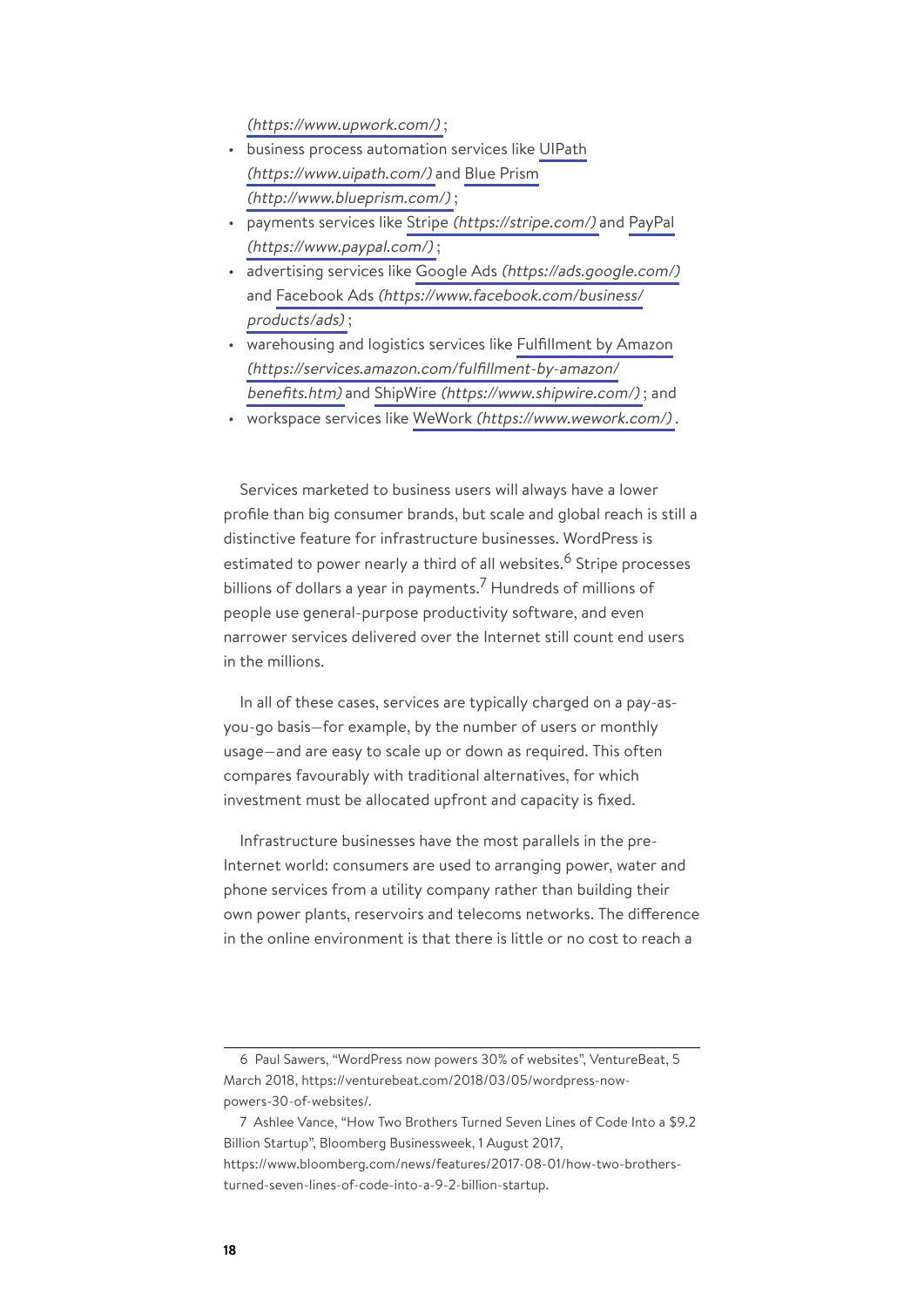new customer, so the issues relating to duplication of physical networks in traditional sectors are less relevant, and in many cases customers serve themselves rather than requiring expensive ongoing relationship management. Moreover, infrastructure businesses are constantly increasing in scope, as technology enables more and more activities to be shifted seamlessly to external providers.

## **BROADER CONSEQUENCES**

Thanks to these three concepts, it becomes much easier to make sense of the changes in the economy that are causing so much difficulty for political leaders and policymakers. Three phenomena in particular are worth exploring in more detail: the decline of traditional gatekeepers, the rise of the zero-stack start-up and the era of the superstar tech firm.

### **The Decline of Traditional Gatekeepers**

Before the Internet, access to customers in many markets was typically gated by a small number of incumbent firms with control over the means of distribution. These firms were often in a position to leverage this control to restrict supply or protect insiders, and had to segment the customer base because distribution costs made serving the whole market prohibitively expensive.

The Internet has turned this situation on its head. New models of economic organisation give everyone the ability to get in front of customers and audiences without needing to win favour from traditional gatekeepers to be granted access (see table 1).

| Old Way (Before the<br>Internet)          | New Way (With the Internet)        |
|-------------------------------------------|------------------------------------|
| Write a letter to your<br>local newspaper | Share your opinion on social media |
| Write a letter to your                    | Post a comment on an MP's          |

Table 1: Old and New Ways of Carrying Out Common Tasks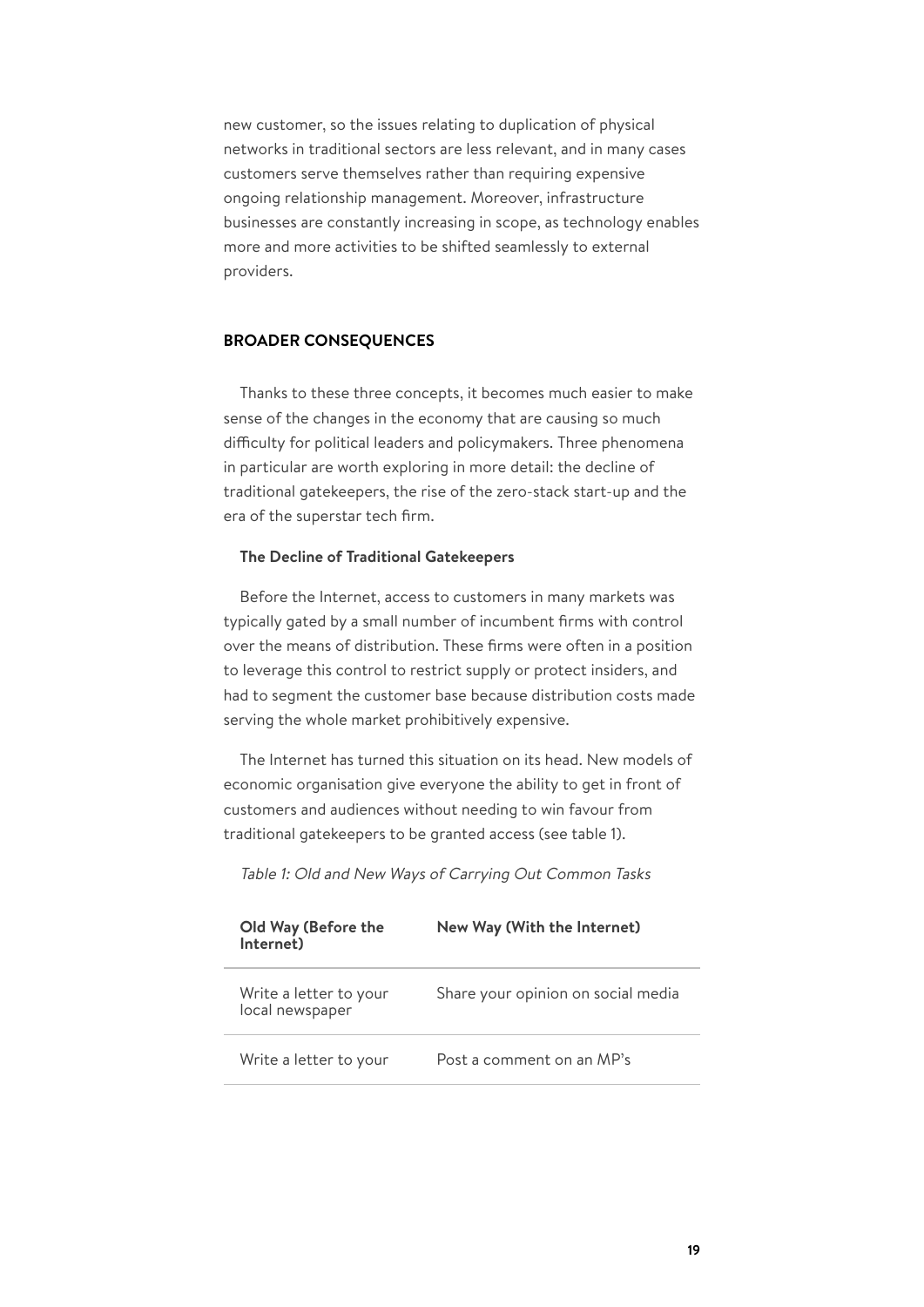| member of parliament<br>(MP)                  | homepage                                                                     |
|-----------------------------------------------|------------------------------------------------------------------------------|
| Submit an article to an<br>editor             | Self-publish on a website or blog                                            |
| Send a manuscript to a<br>publisher           | Self-publish on an online bookstore                                          |
| Demo a track to a<br>record label             | Release promo tracks direct to<br>fans                                       |
| Pitch a script to a<br>studio                 | Release a teaser trailer direct to<br>viewers                                |
| Pitch a new product to<br>an investor         | Crowdfund from potential<br>customers                                        |
| Buy a taxi medallion                          | Drive with a ride-hailing service                                            |
| Register a hotel or<br>holiday let            | Host with an accommodation<br>service                                        |
| Win shelf space in a<br>retail outlet         | Sell direct to consumers online                                              |
| Obtain licences to<br>write software          | Write software based on open<br>application programming<br>interfaces (APIS) |
| Debate policy though<br>formal party channels | Canvass opinions on social media                                             |
| Stand for leadership at<br>official hustings  | Post a status update to your<br>followers                                    |

#### **Old Way (Before the Internet) New Way (With the Internet)**

Of course, the Internet has not eliminated gatekeepers altogether. But unlike past shake-ups in which traditional gatekeepers' fortunes changed relative to their peers (think the shifting balance of power among newspapers, or the rise and fall in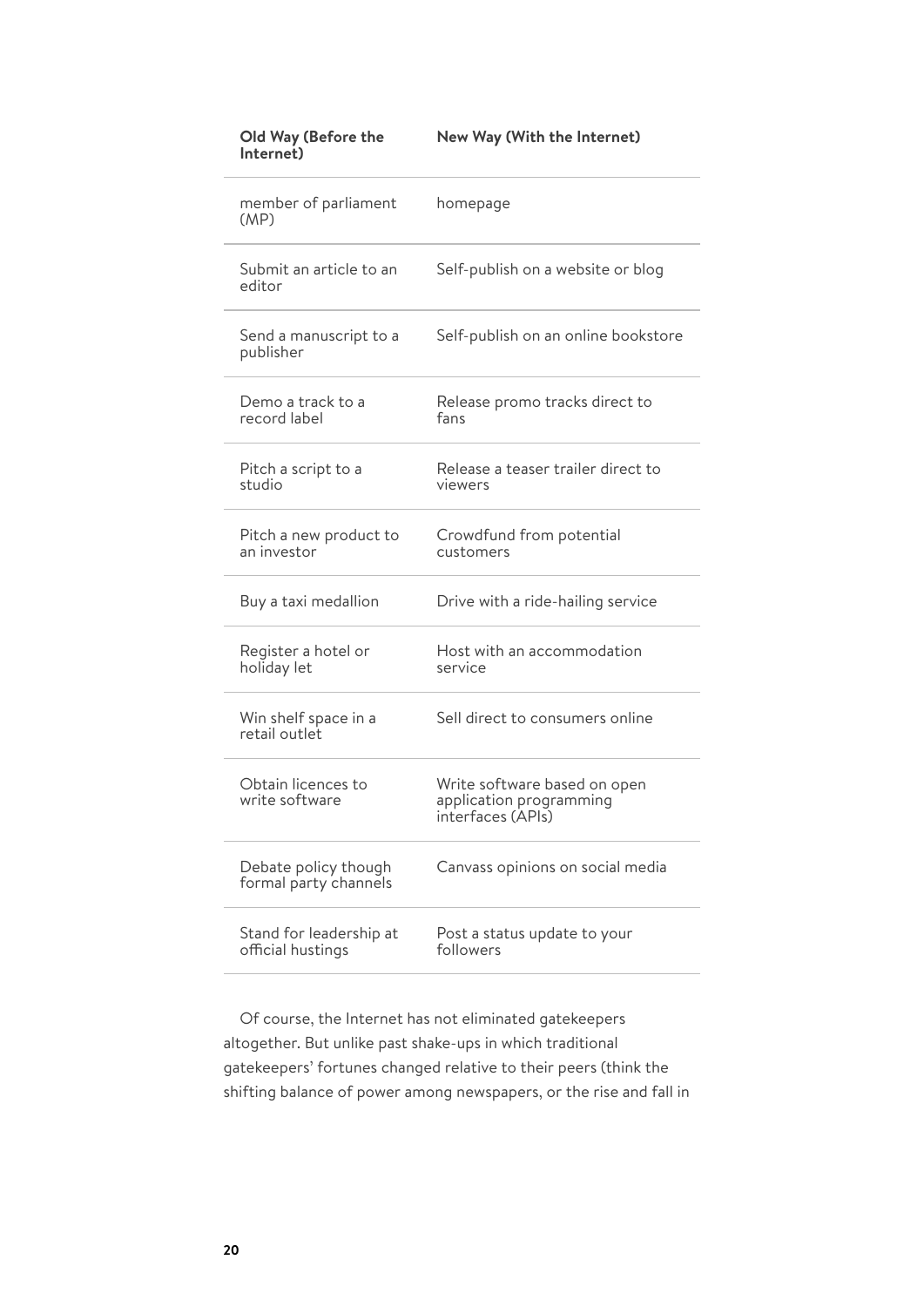popularity of different television channels), the Internet has precipitated a far more extensive structural realignment.

The new gatekeepers are both fewer in number and oriented towards end users rather than suppliers, which means that—for better or for worse—consumers have far greater power when it comes to determining what ends up taking off.

### **The Rise of the Zero-Stack Start-Up**

Before the Internet, starting a business in pretty much any industry was capital intensive and required a high tolerance for bureaucracy. But as the range of business capabilities that can be commoditised and delivered as a service has expanded, the cost of getting started has fallen significantly. Historically this applied most strongly in fields like design and development, but there are now many businesses dealing in real-world products and services that have benefited from the ability to get up and running without needing to commit a huge amount of money on day one.

A business that focuses ruthlessly on its core idea, with most or all of its supporting functions delivered by external service partners rather than internal capabilities, is sometimes described as a zerostack start-up. This is an inversion of the full-stack concept common in the tech world, which describes a person, team or organisation able to do everything required to deliver a product. Zero-stack start-ups are viable thanks to an increasing range of scalable external services (see table 2).

| <b>Technology as a Service</b> | <b>Anything as a Service</b> |
|--------------------------------|------------------------------|
| Data storage                   | Warehousing                  |
| Computing                      | Payments and banking         |
| <b>Bandwidth</b>               | Logistics                    |
| Desktops                       | Office space                 |
|                                |                              |

Table 2: Scalable External Services Available to Businesses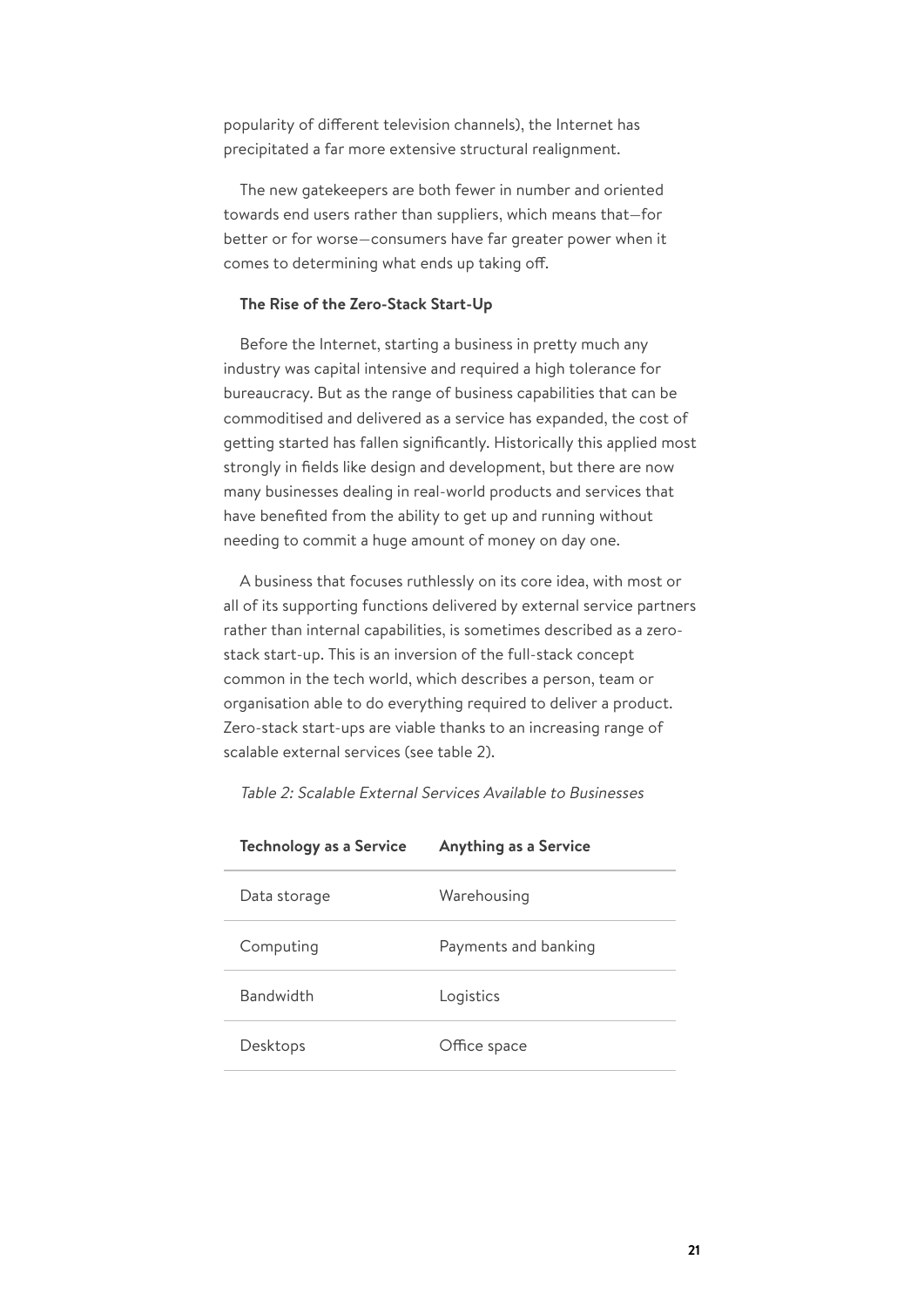| <b>Technology as a Service</b> | <b>Anything as a Service</b> |  |
|--------------------------------|------------------------------|--|
| Applications                   | Marketing and communications |  |
| Artificial intelligence        | Human intelligence           |  |

One particularly important aspect of this phenomenon is the interplay of frictionless scaling with the zero-distribution-andtransaction-costs nature of businesses built on the Internet. Small businesses that would never have been viable offline, because it was impossible to achieve a critical mass of customers in close geographic proximity, are a completely different proposition when companies can reach everyone on the planet affordably and handle transactions with customers in different places easily and confidently.

The decline of traditional gatekeepers in the advertising field is a particular boon for start-ups. Traditional channels like print media and broadcast television are poorly targeted and far too cumbersome and expensive for the early days of most businesses. But self-service online advertising offers start-ups a highly costeffective way to get their brand in front of the best prospects, along with far better abilities to generate direct responses and monitor effectiveness.

So as well as eroding the power of traditional gatekeepers at the customer end, the Internet has opened up the potential for far more people to make the economics of a small business work, by giving them the flexibility and scalability required to turn entrepreneurial ideas into substantial businesses that create wealth and jobs. At a time of growing concerns about automation and the future of work, and an increasing emphasis on the tasks that humans are uniquely suited to accomplishing, these sorts of reductions in barriers to small-business formation will only become more important.

## **The Era of the Superstar Tech Firm**

The tech companies that are disrupting the traditional gatekeepers and enabling a new generation of start-ups are also an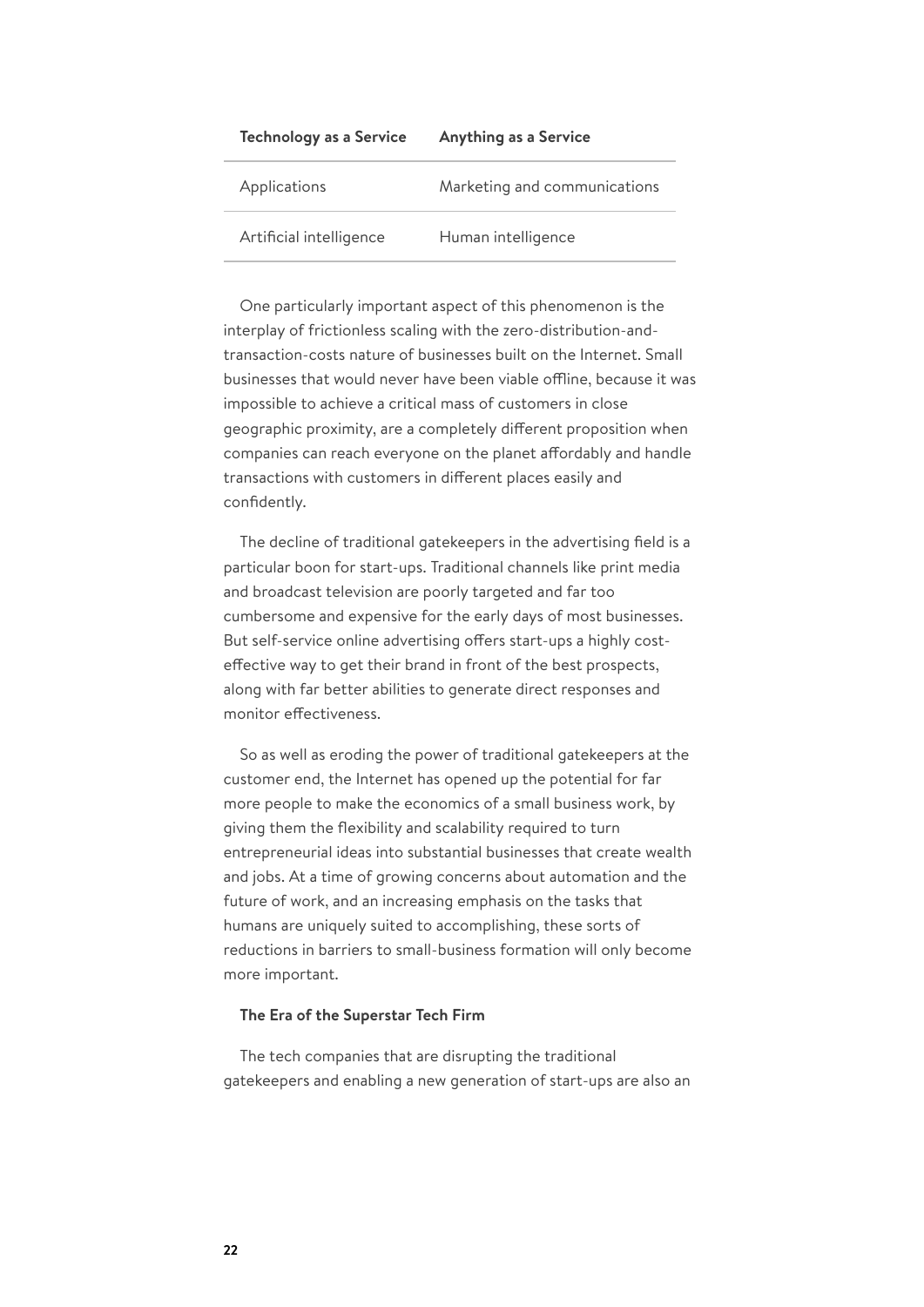interesting case in their own right. Although there are important distinctions between platforms, aggregators and infrastructure, there are also similarities that help explain why some of the most successful technology businesses are now also some of the most highly valued companies on the planet (see figure 3, which shows tech firms in blue and traditional companies in red).





Data provided for free by IEX [\(https://iextrading.com/developer\)](https://iextrading.com/developer) . View [IEX's Terms of](https://iextrading.com/api-exhibit-a/) Use [\(https://iextrading.com/api-exhibit-a/\)](https://iextrading.com/api-exhibit-a/) .

The most important similarity is these firms' inherent cost structure compared with other businesses. The fundamentals of the Internet mean that the big companies built on it are typically characterised by large fixed costs and low (or zero) marginal costs, transaction costs and distribution costs. Consequently all tend to enjoy significant economies of scale: getting bigger by adding more end users means lower unit costs and higher margins.

On top of this, in many cases a cost structure that favours operating at scale is reinforced by network effects that operate on one or more sides of the market.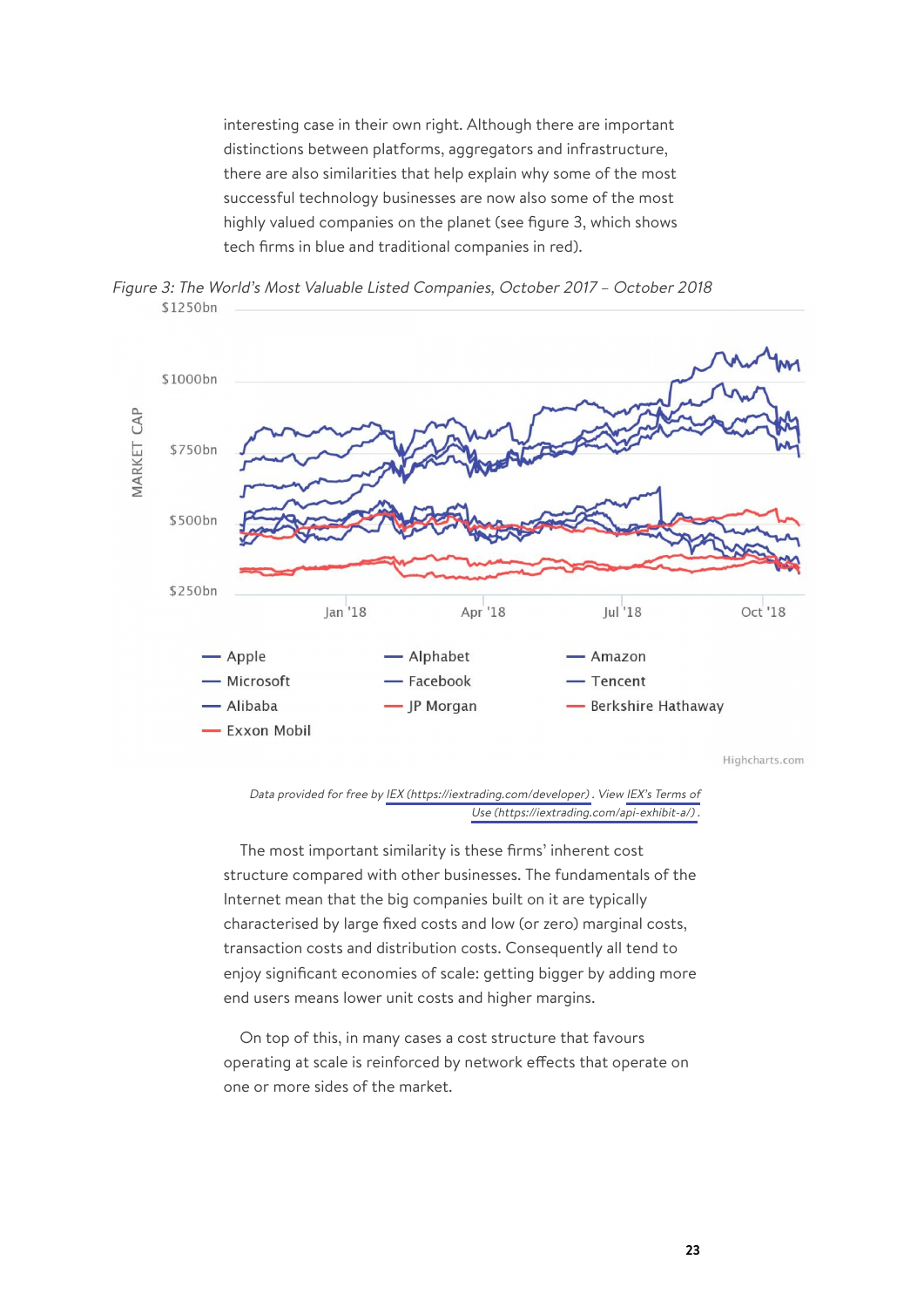Direct network effects are immediately apparent in social networks, where the service is closely tied to the relationships between users and therefore becomes more useful for everyone as more people join. (The same is true for peer-to-peer services like file-sharing and Bitcoin.) There are also same-side network effects arising from the pooling of data across a growing user base, for example in delivering more useful search results or better personalised playlists.

Indirect network effects are present in many multisided markets like online marketplaces (buyers attract sellers, which expands selection, which attracts more buyers) or ride hailing (riders attract drivers, which lowers wait times, which attracts more riders). Markets can have multiple sides: when a service is free for consumers and supported by advertising, a busier network will be more attractive to the advertisers that want to reach its users.

Products or services that are exposed to both significant economies of scale and strong network effects are inherently expensive and technically challenging to scale up, but if this is achieved, they have the potential to be very successful. Along the way, those that grow the fastest will often attain a significant firstmover advantage against competitors, as unit economics moves in their favour and network effects drive customer acquisition costs down (at least to begin with).

Looking ahead, the biggest unknown in tech is the future of artificial intelligence (AI). The technical demands of cutting-edge AI research are already extreme and intensifying, to the point that the requirements for training new generations of deep-learning models are within the reach of only a small number of organisations. The leaders in the field include Western companies with extensive computing infrastructure like Google, Facebook and Amazon, as well as Chinese giants like Baidu, Alibaba and Tencent. As AI develops into a general-purpose technology with high-value applications across the consumer and commercial spheres, an early lead resulting from the data generated by operating at scale may be self-perpetuating.

In some respects this winner-takes-all tendency looks a lot like the natural monopolies of classical economics, but there is an important difference. Natural monopolies such as electricity or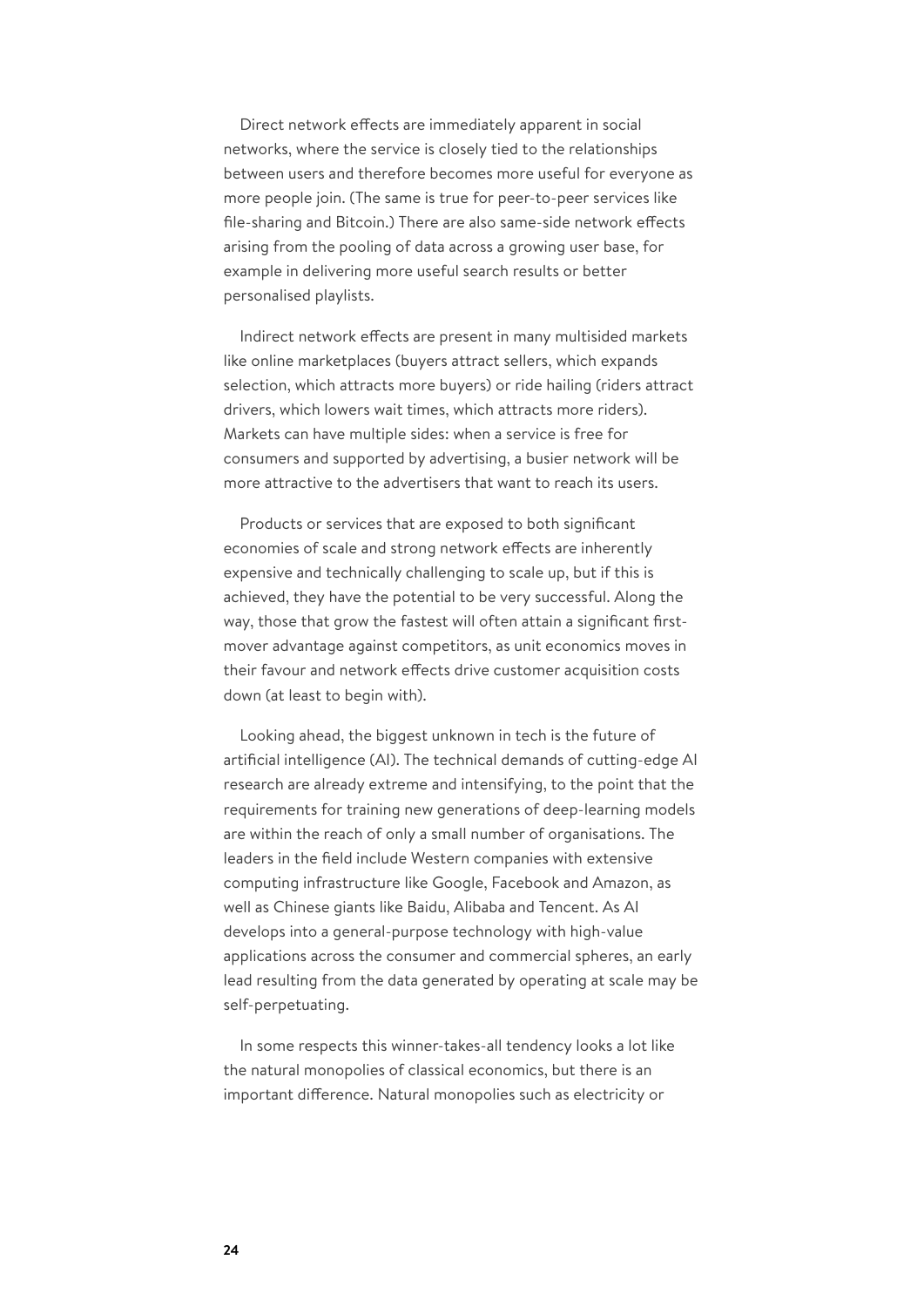water provision are often plagued by poor cost control and a lack of innovation that has a negative impact on consumers, and the cost of switching can be prohibitive. In the tech environment, by contrast, many firms stay relevant through a strong customer proposition that remains compelling and keeps the flywheel of network effects moving in the right direction, while the cost of switching can be trivial (and users commonly use more than one competing app).

This is not to say that superstar technology companies are entirely benign, or have no negative impacts on the wider economy. But the challenges that accompany them do not necessarily appear where they are usually expected—and so traditional policy tools and conventional wisdom are not always the best guide to finding solutions.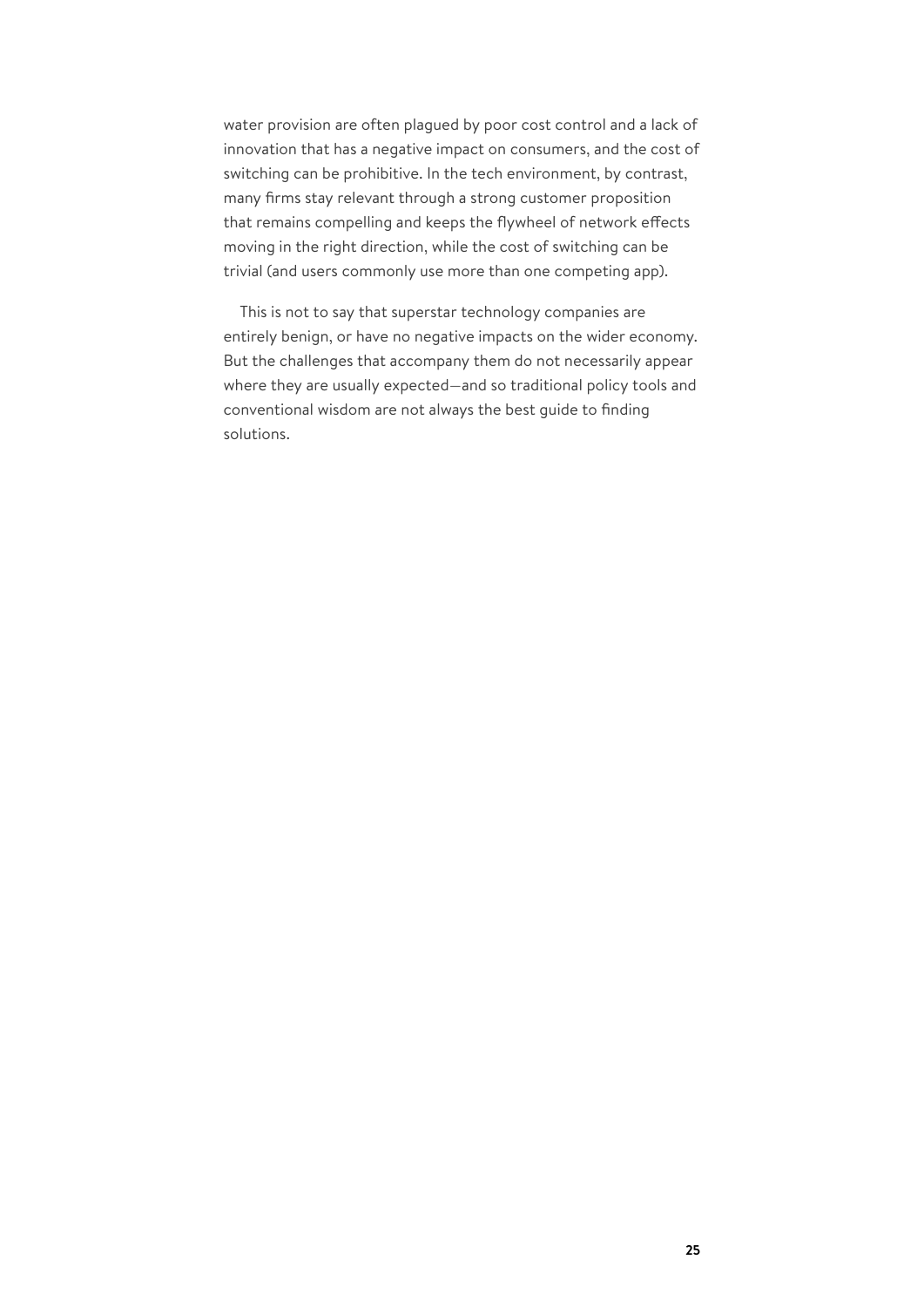# <span id="page-25-0"></span>**CHALLENGES**

The policy dissonance outlined above can now be analysed in a different light. The analytical building blocks described earlier—the cost structure of the Internet; the distinction between platforms, aggregators and infrastructure; and the implications for gatekeepers, start-ups and tech giants—are essential for helping chart a way through. Returning to the examples highlighted in the previous chapter:

- For big tech firms, the priority is to achieve scale to defray a cost base that is mainly fixed. Making products inexpensive for end users is a good strategy; removing the friction of payments altogether by making them free for end users is even better.
- The Internet itself provides a different point of integration in the value chain, namely controlling the demand side of the market rather than owning supply and distribution. Big tech firms have built entire business models anchored on facilitating or coordinating markets.
- Technology is becoming increasingly sophisticated behind the scenes, while user interfaces are becoming simpler to broaden their appeal. This is driving a wedge between what people think is happening—if they think about it at all—and what is actually going on.

This world is very different from the one that traditional policy tools are designed for. And although it has brought tremendous benefits, it is undeniably overshadowed by a huge imbalance of power, and many of the trade-offs in public policy that made sense before the Internet need to be reassessed. The most urgent priority for policymakers is therefore to cut through the complexity and get the perspective required to make more informed decisions.

# **ECONOMIC UPHEAVAL**

First, consider the big-picture impact of the technological revolution on the economy. There are many different measures of size of the digital economy, the pace at which it is growing, and the extent of technology sector ecosystems in different countries.<sup>8</sup> But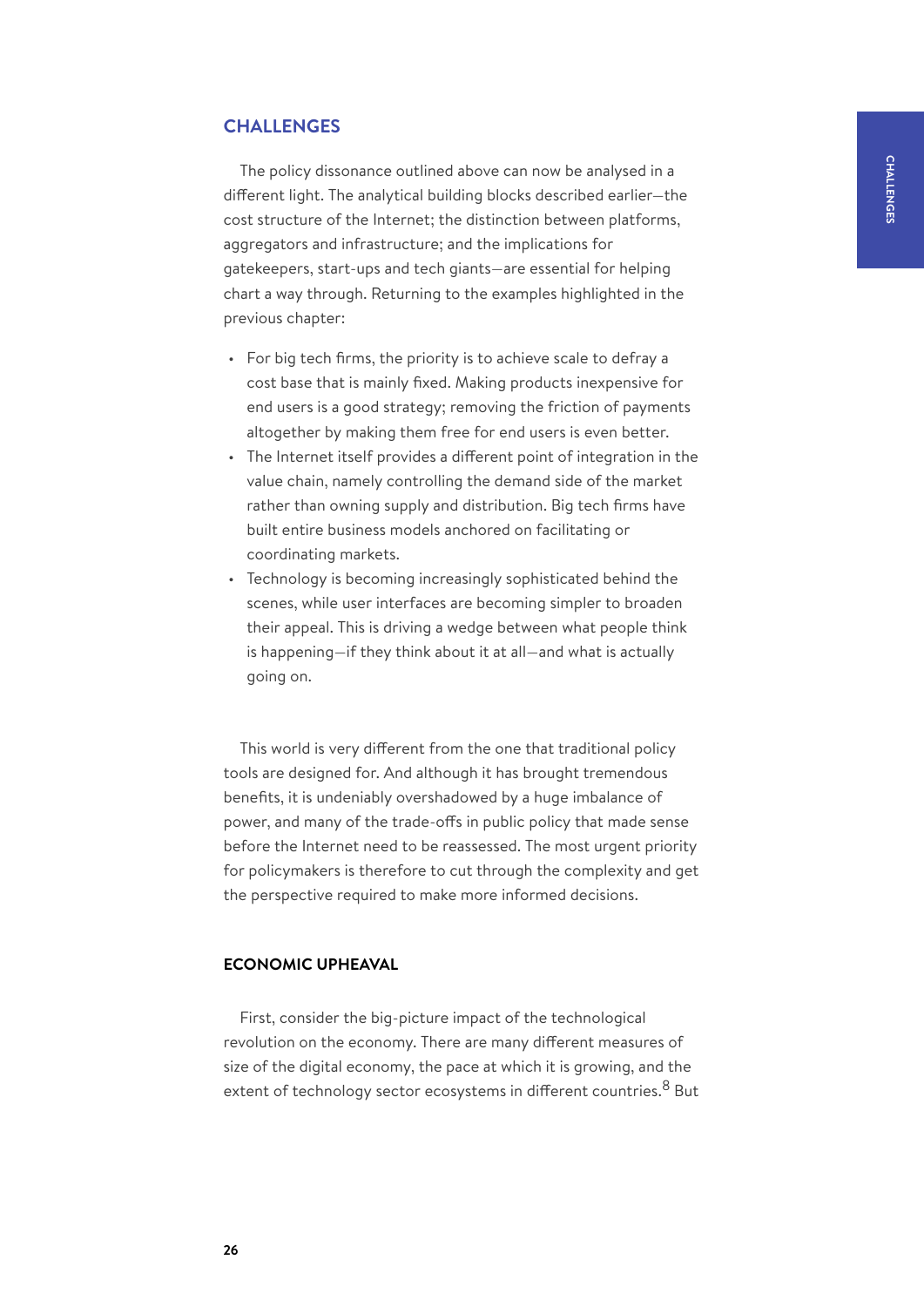when it comes to thinking about the systemic impact of the Internet on the economy, zooming out reveals a number of important trends.

#### **Disruption**

Ever since American academic Clayton Christensen started writing about disruptive innovation, and entrepreneur Marc Andreessen coined the phrase "software is eating the world", the technology policy debate has been awash with talk of old industries being disrupted by new entrants with the Internet in their DNA<sup>9</sup>.

Broadly speaking, disruptive innovations use technology to enable radically different business models that can outperform and unseat the established players. Christensen talked about disruptive innovation as the counterpoint to sustaining innovation: disruptive innovations start out by addressing a low-end part of the market that the incumbents have neglected, as opposed to incrementally improving an established offering.

Others offer a view of disruption that is more about creating a new market foothold—on one or more sides of a market—or creating new markets altogether, as is the case with many of the big tech firms. When successful, this can result in a business that is dramatically more cost efficient than the incumbents for a similar or superior feature set (and often eliminates major sources of rent seeking in the process). At that point, the shift from old to new can happen very fast.

These sorts of effects did not start with the arrival of the Internet. Personal computers were disruptive to the mainframe industry, and cellular phones were disruptive to fixed-line networks. But the cost structure of the Internet massively increased the

<sup>8</sup> "Tech Nation 2018", Tech Nation, May 2018, https://technation.io/ insights/report-2018/; "Digital Planet 2017", The Fletcher School at Tufts University, July 2017, https://sites.tufts.edu/digitalplanet/dei17/; "The State of European Tech 2017", Atomico, November 2017, https://2017.stateofeuropeantech.com/.

<sup>9</sup> "Disruptive Innovation", Clayton Christensen, accessed 27 September 2018, http://www.claytonchristensen.com/key-concepts/; Marc Andreessen, "Why Software Is Eating The World", Wall Street Journal, 20 August 2011, https://www.wsj.com/articles/

SB10001424053111903480904576512250915629460.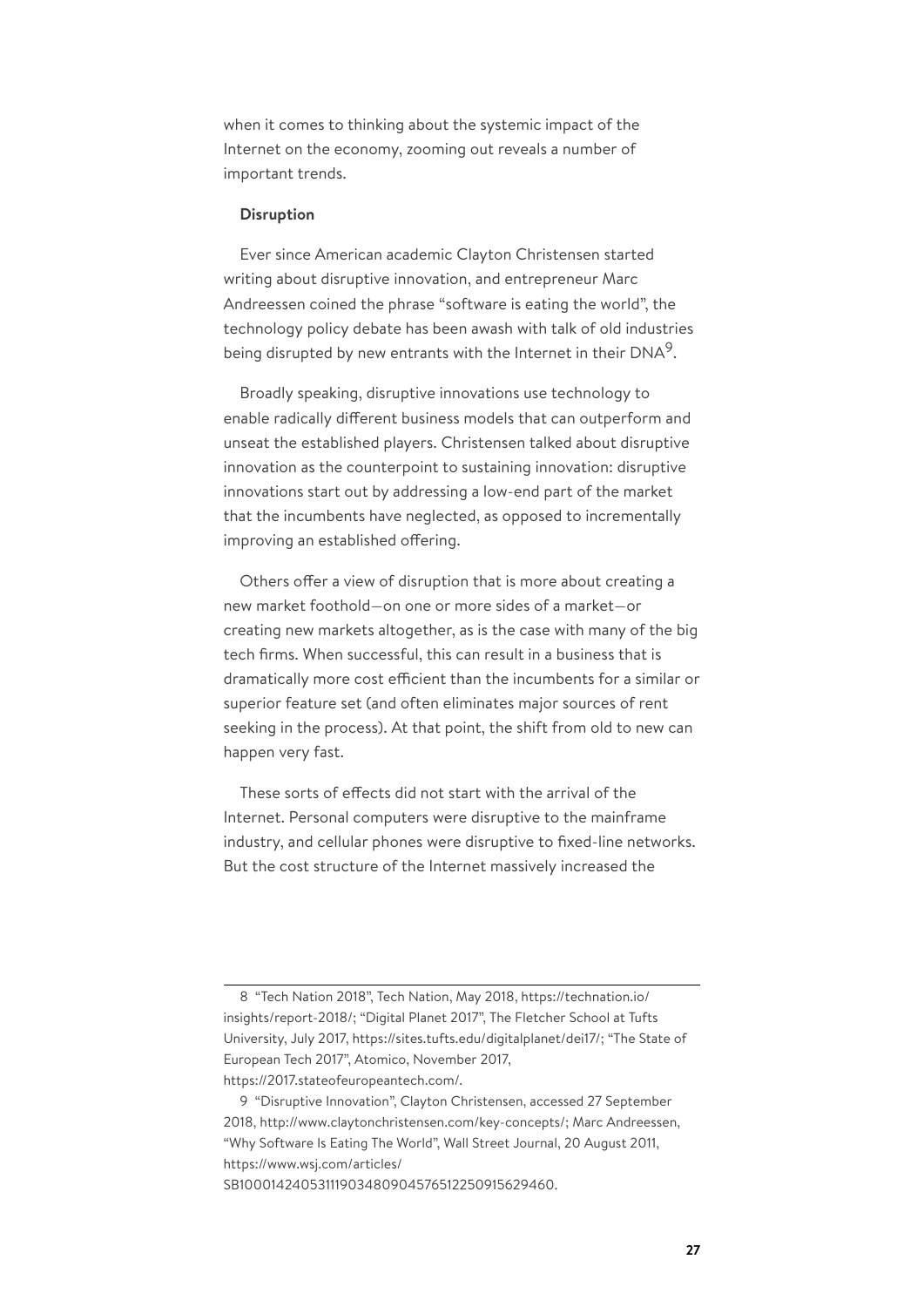ability of prospective disruptors to quickly reach a very large number of customers with a new product. This is most closely tied to the concept of aggregators—firms built to leverage the power that comes from delivering a superior customer experience—and the traditional gatekeepers are the ones most often on the sharp end of disruption.

This phenomenon has unlocked enormous amounts of value in all sorts of areas. Search, social media, messaging, ride hailing, retail, accommodation, music, television, app stores and auctions are all good examples of aggregators realigning the market around the customer relationship. In all of these arenas, consumers have enjoyed significant gains—few people would want to return to a world before they had these options at their fingertips.<sup>10</sup>

But at the same time, the incumbents have seen their hold on the markets they used to dominate significantly weakened. And while this may be good for consumers, for those on the losing end of disruption, talk of other peoples' gains is little consolation for the decline of a profession or the loss of a previously secure job—particularly when that profession took a lot of time and money to enter, or the job was the long-term anchor for paying the mortgage and supporting the children's education. These effects play out at a social level as well: the decline of local employers who were focal points for the community, of the newspapers that helped establish a factual baseline for political debate, and so on.

For many of those threatened by disruption, doubling down on old rules and regulations in an attempt to forestall change can be a rational response. But this often means pitching vested interests against consumers, and wrecks the potential for a proper debate about the real goals of public policy and how best to achieve them.

Of course, most changes in the economy—whether precipitated by innovation or by policy—create winners and losers. But never before has disruption occurred at a scale and pace that leaves the traditional safety nets and adjustment mechanisms so grossly ill equipped to address its effects.

<sup>10</sup> Laura Bliss, "Lyft Is Reaching L.A. Neighborhoods Where Taxis Wouldn't", CityLab, 29 June 2018, https://www.citylab.com/transportation/2018/06/lyftis-reaching-la-neighborhoods-where-taxis-wouldnt/563810/.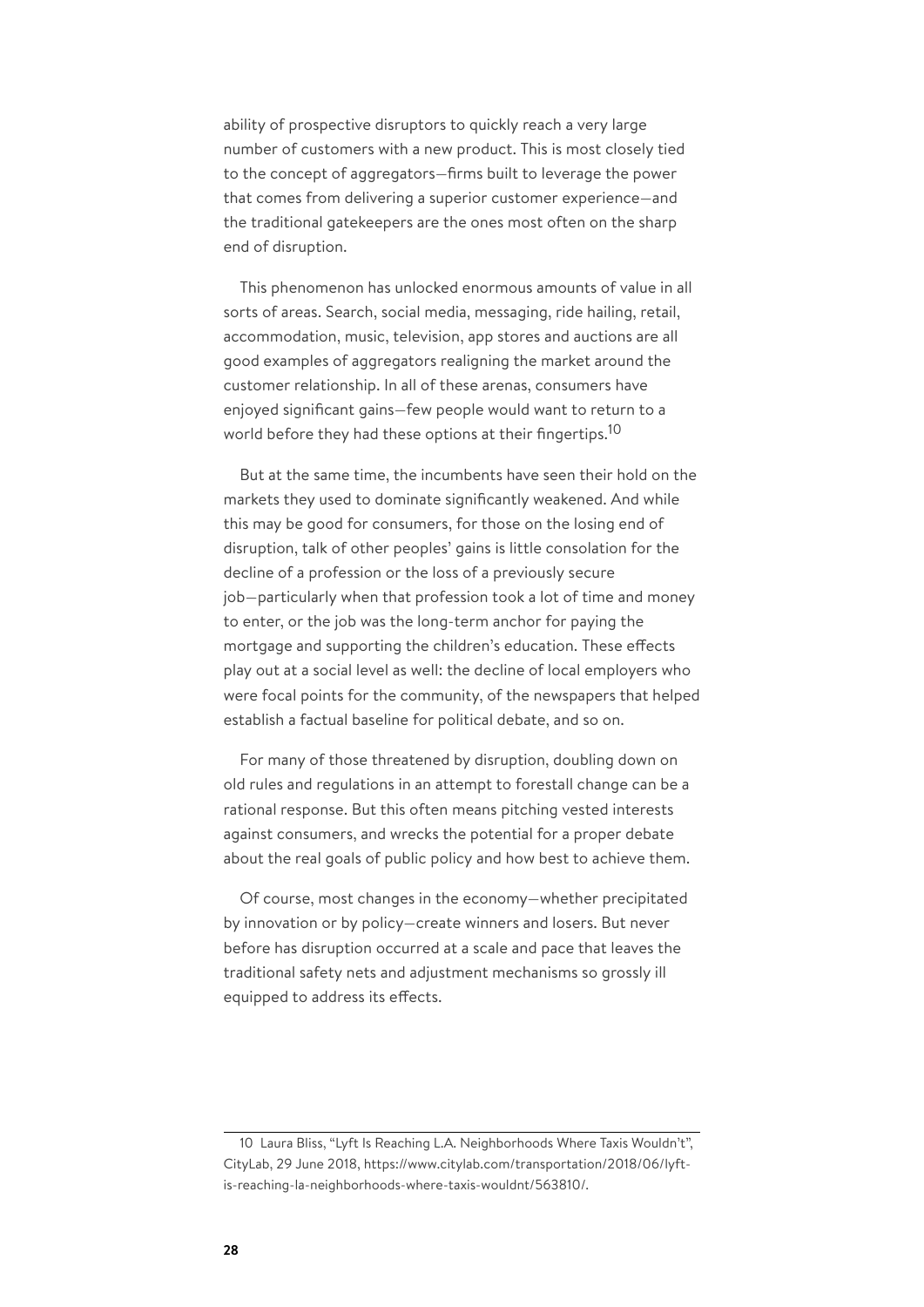## **Competition**

Competition policy is a mainstay of the economics profession, and for good reason: in most markets, competition is the force that encourages markets without central control or direction to exhibit productive and allocative efficiency.

It is unsurprising, then, that the superstar technology companies set alarm bells ringing in the competition policy world. Their scale alone—whether measured by market capitalisation, revenues or customers—dwarfs many of the firms in traditional sectors that used to be considered giants of their industries. It certainly feels like they are in a position of significant power, and that this requires close scrutiny.

The challenge, however, is that traditional competition policy is not always properly oriented to interrogate and respond to the economics and business models of the Internet era.

In both the United States (US) and Europe, there is a substantial body of policy designed to prevent both collusion between rival firms and the abuse of dominant market positions. For the latter, the US approach to antitrust takes a particular interest in consumer welfare, where monopolies were historically synonymous with high prices and poor service, and enforcement is based on criminal law. The European approach to competition policy focuses more on innovation, where monopolies are seen as a potential risk to smaller competitors, with an administrative system for enforcement that penalises offending companies with fines.

Both are challenging to apply to large technology companies. The foundation of the model adopted by aggregators is to provide a superior experience that customers love and actively choose over the alternatives, which can make it hard to obtain purchase if the yardstick is consumer detriment. Breakout success can deliver huge returns, which makes it possible for firms to achieve significant organic growth as well as expansion via acquisitions. And most large technology companies owe their existence to aggressive innovation and have to recoup significant development outlays, so penalties risk becoming a deterrent to spearheading change, and regulatory burdens can hit smaller, less well-resourced firms hardest.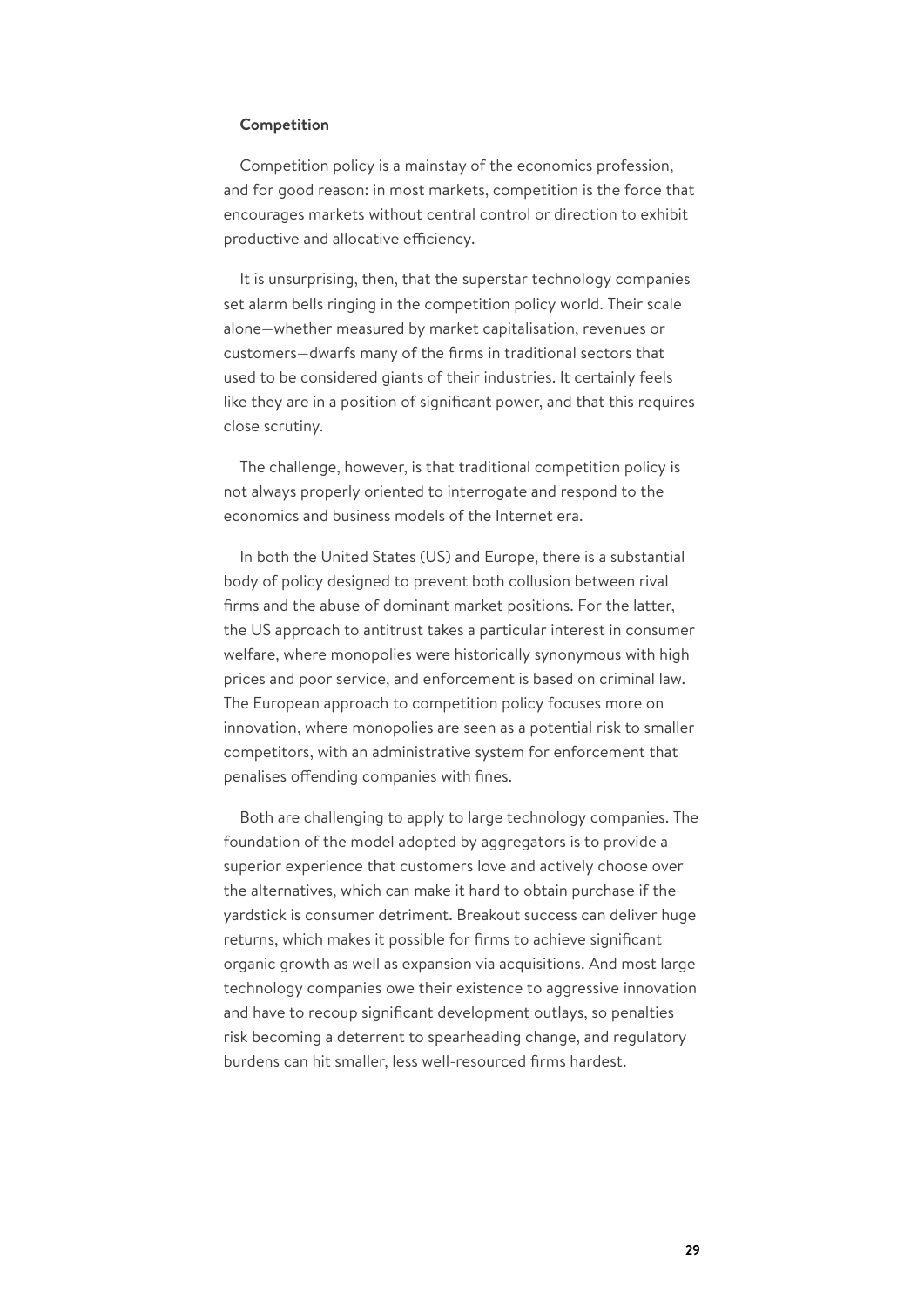A big part of the problem comes from the tendency of many commentators to group all large technology companies together in their thinking about competition policy, when in fact different business models create different incentives for problematic behaviour:

- Platform operators have an incentive to try to lock in consumers to exercise pricing power, and to foreclose competition vertically by developing downstream products that have privileged access to their platform and hence a competitive advantage when going head to head with third-party alternatives.
- Aggregators are the opposite in many respects: they are successful because they meet customer needs. But once they are in control of demand, they risk gaining excessive power over other sides of the market, for example suppliers or advertisers. They also have an incentive to foreclose competition horizontally, either by exploiting economies of scope or by acquiring adjacent companies, to mitigate any dilution of their relationship with end users.
- Some types of infrastructure businesses have incredibly high fixed costs—particularly for the most general-purpose offerings that rely on global networks of physical assets like data centres and warehouses—that make it prohibitively expensive for new entrants to compete on a like-for-like basis. This means markets may be competitive but not contestable.

Crossover between different business models in the same company can create the most difficult problems of all. App stores layered on top of operating systems introduce an aggregator element into the platform model, and the insights this generates in terms of customer choices can be exploited to identify functionality provided by third-party products that can subsequently be made obsolete by new features in the underlying platform.<sup>11</sup> A similar dynamic applies to aggregators that open up their infrastructure as a service for other companies: third-party businesses bear most of the risk of taking a new product to market, while the aggregator benefits from the insights into what sells and

11 "You've been sherlocked", Economist, 13 July 2012, https://www.economist.com/babbage/2012/07/13/youve-been-sherlocked.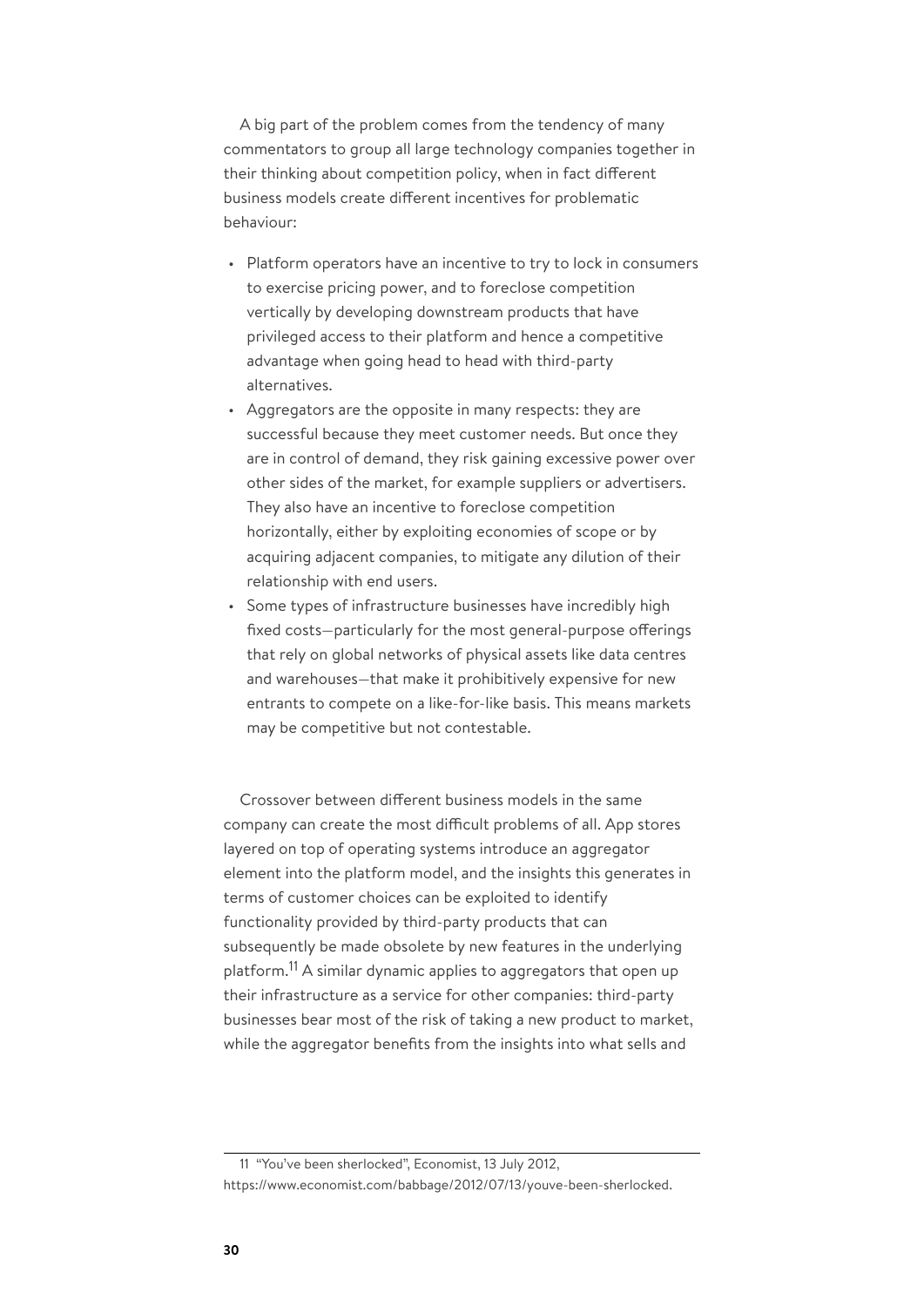has the potential use this to strengthen its own direct proposition to consumers.<sup>12</sup>

In addition to all of this, there is the aggressive acquisition mentality that has come to be associated with some of the largest and best-resourced companies. While scale is part and parcel of the Internet economy, and new firms typically focus relentlessly on growth, firms that are already large have an incentive to use synergies as a pretext for foreclosing threats from far smaller competitors. Some commentators talk about a "kill-zone" in which the big technology firms either acquire or crush start-ups before they can gain a foothold.<sup>13</sup> This introduces a different sort of constraint for entrepreneurs seeking funding—as even great product-market fit may not be anything like enough to survive—and may be a serious brake on longer-term innovation.

In worlds like these, many of the normal remedies are a poor fit. Looking at acquisitions through a pre-Internet lens can give a false impression that products occupy unrelated markets. Price controls and service standards have no purchase when products are already well liked and cheap (or free) for consumers. Horizontal separations—breaking up a service into parts that compete directly with each other—can be detrimental to users by limiting the scale that makes a service valuable. Vertical separations—disentangling businesses operating at different parts of the value chain—can eliminate sources of capital required to fund the major investments in fixed costs necessary for competition in different markets.

Some commentators looking at digital markets advocate increased interoperability of services. For example, perhaps different social networks should be required to facilitate crossposting of status updates, just as regulated railways allow different train-operating companies to run competing rolling stock on the same tracks, and some postal services are required to carry competitors' packages. This makes a lot of sense in relation to the protocols that underpin the Internet itself, and has been the subject

<sup>12</sup> Lina M. Khan, "Amazon's Antitrust Paradox", Yale Law Journal 126, no. 3 (January 2017): 564–907, https://www.yalelawjournal.org/note/amazonsantitrust-paradox.

<sup>13</sup> "American tech giants are making life tough for startups", Economist, 2 June 2018, https://www.economist.com/business/2018/06/02/american-techgiants-are-making-life-tough-for-startups.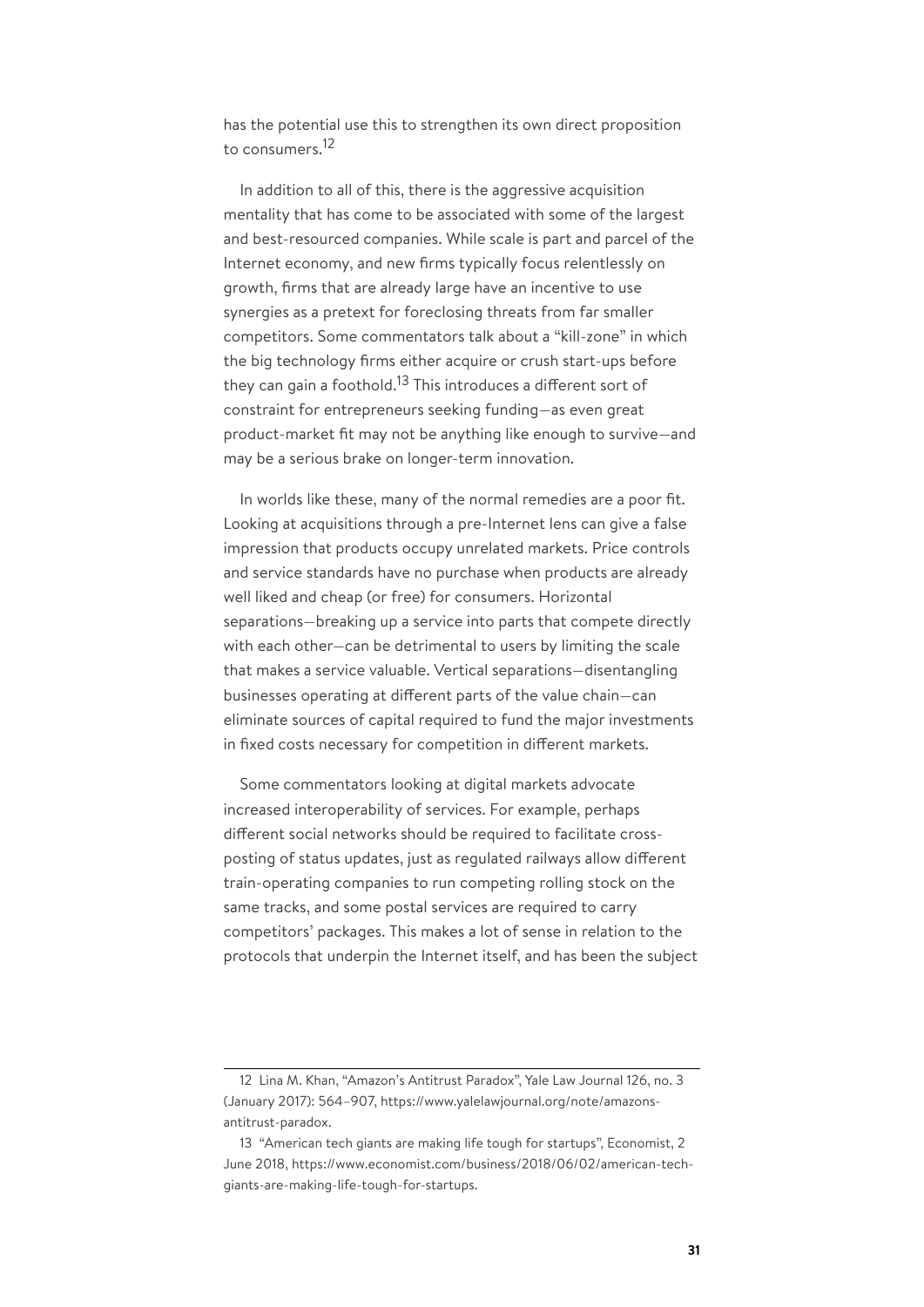of much attention in the debate on net neutrality. But when it comes to consumer-facing services, the argument for interoperability presupposes a static environment in which products are well understood, so that customer harms can be worn away by competing providers each looking to be marginally more attractive than the next. This is a hard fit for the modern tech environment; even something as seemingly straightforward as a status update has evolved enormously in just a few years. In these cases, there is a real risk of limiting innovation and further consolidating the position of incumbent companies. The provision of application programming interfaces (APIs) that other services can interact with may be a better way forward, but even these need to be kept up to date and introduce new security challenges.

Ultimately, the nature of these markets, in which the main players already focus relentlessly on the consumer experience, means that the most important thing for competition and contestability is that the next truly disruptive innovation can be born and grow strong enough to survive the kill zone. Looking back, many leads that seemed unassailable were overtaken not by a competitor making marginal improvements but by a newcomer that looked at things in a way that the incumbent was simply not able to conceive.<sup>14</sup>

And in the space between the great waves of disruption breaking, scale looks to be an inevitable consequence of the very low marginal costs and very strong network effects present in the Internet economy. Of course, abuse of power should not be tolerated. But in many cases, scale is a direct result of getting things right. Policymakers may find more mileage in figuring out how best to live with scale and leverage its strengths, rather than fighting an endless battle to prevent it in the first place.

# **Work and Jobs**

As traditional ways of organising businesses are overturned by the models made possible by the Internet, there are three big challenges relating the future of work. First, policymakers need to get to grips with technology outperforming people for a growing

<sup>14</sup> Jean-Louis Gassée, "The Windows Phone failure was easily preventable, but Microsoft's culture made it unavoidable", Quartz, 26 July 2017, https://qz.com/1037753/the-windows-phone-failure-was-easily-preventablebut-microsofts-culture-made-it-unavoidable/.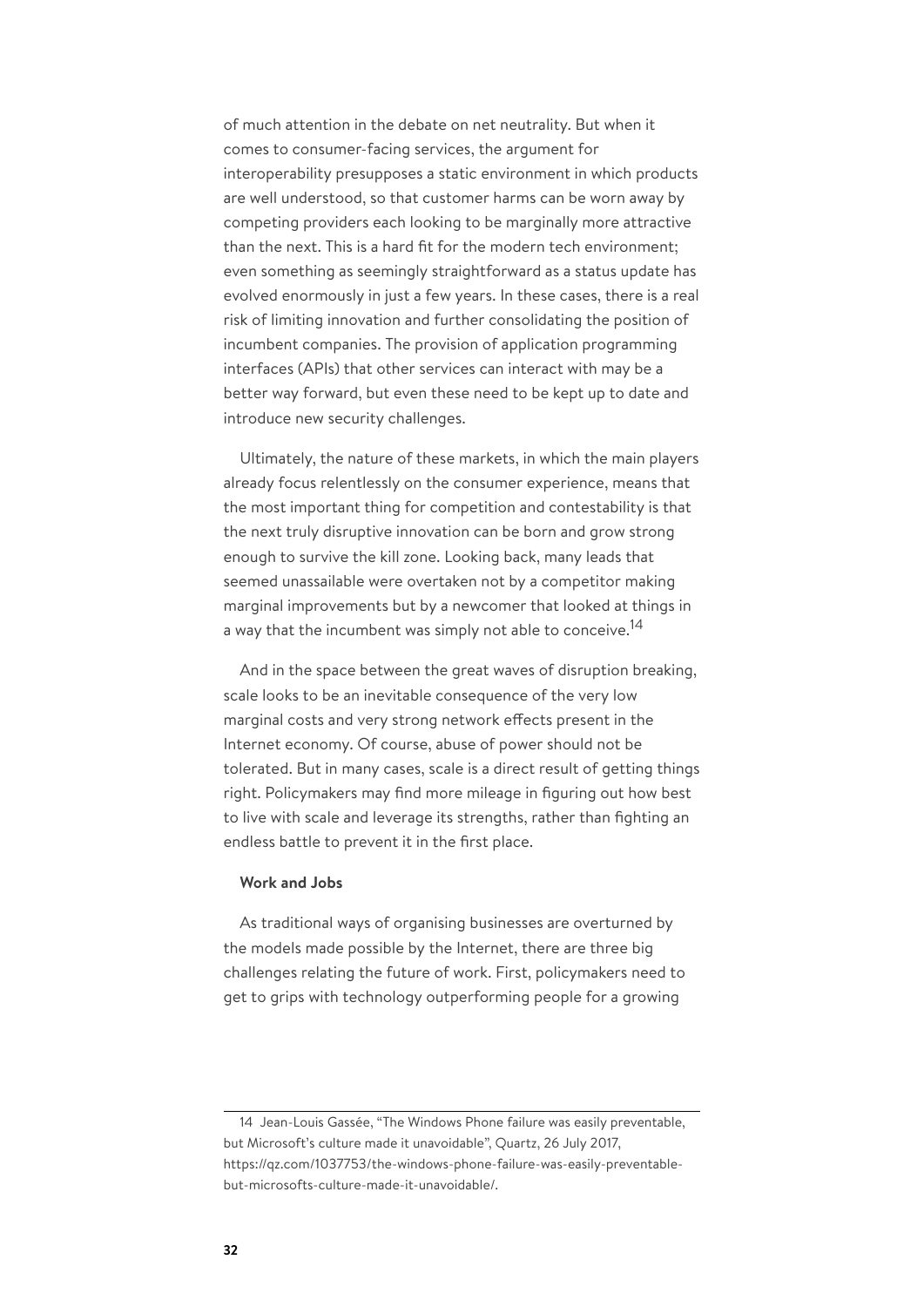number of tasks, not only in industrial applications, but increasingly in service sectors as well. Second, for the growing number of participants who make money from digital marketplaces, the experience of work can be very different from traditional employment.

And third, as technology lowers the barriers to entry for starting a business, more people will strike out as entrepreneurs. Technology entrepreneur Nicolas Colin calls this the "entrepreneurial age": one in which work revolves around the networked individual rather than the traditional corporation.<sup>15</sup> A new safety net is required to help people enjoy the benefits and hedge the risks of a more dynamic jobs market in which more roles fall outside traditional employment. This includes independent contractors and freelancers, people on so-called zero-hours contracts, and other people who are called to work on only as required. Arrangements like these covered 21.4 million people in the US in 2017, accounting for almost 14 per cent of the country's total employment (see table 4).<sup>16</sup>

Table 4: Contingent and Alternative Employment Arrangements in the United States, May 2017

| <b>Type of Worker</b>                                                                      | Share of<br>Total<br>Employment | Number<br>оf<br>People |
|--------------------------------------------------------------------------------------------|---------------------------------|------------------------|
| Contingent workers (no implicit<br>or explicit contract for ongoing<br>employment)         | 3.8%                            | 5.9<br>million         |
| Independent contractors<br>(including independent<br>consultants and freelance<br>workers) | 6.9%                            | 10.6<br>million        |
| On-call workers (called to work<br>only as needed)                                         | 1.7%                            | 2.6<br>million         |

<sup>15</sup> Nicolas Colin, "How to fix the welfare state for the entrepreneurial age", Financial Times, 28 May 2017, https://www.ft.com/content/ a642d4ae-4169-11e7-82b6-896b95f30f58.

<sup>16</sup> "Economic News Release", United States Department of Labor, Bureau of Labor Statistics, 7 June 2018, https://www.bls.gov/news.release/ conemp.toc.htm.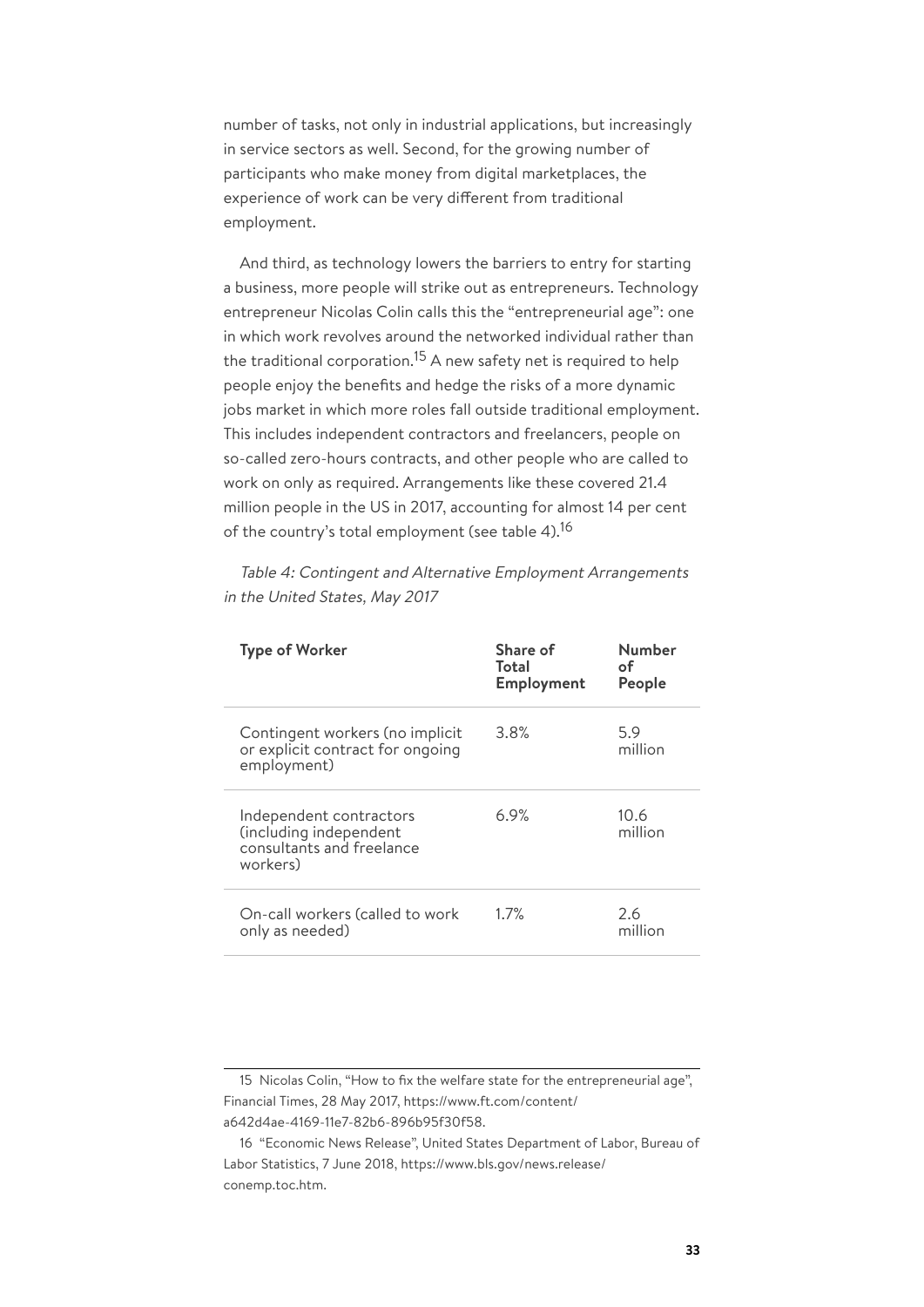| Temporary-help agency<br>workers (paid by a temporary-<br>help agency)                                             | 0.9% | 1.4<br>million |
|--------------------------------------------------------------------------------------------------------------------|------|----------------|
| Workers provided by contract<br>firms (employed by a company<br>that provides them or their<br>services to others) | 0.6% | 900,000        |

#### Source: US Bureau of Labor Statistics

Start with automation. This is part and parcel of technological progress, and the Internet is not a prerequisite—think robots improving productivity on assembly lines, or subway trains running without drivers. Today, however, the intersection of advances in artificial intelligence and the capacity to deliver services over the Internet means that a far wider range of activities is in scope.

This is particularly clear in the world of infrastructure businesses. What started essentially as an information and communication technology (ICT) proposition—tools and technology without the hassle of managing servers or installing updates, and scored as operational expenditure that can be financed out of revenues—has since developed into one that provides an attractive alternative for executing a range of tasks that were previously carried out by professionals. The application of automation and artificial intelligence to functions like human resources, finance, facilities, sales and customer support means that businesses can perform at the same level but with fewer staff. As capabilities increase, more functions will go the same way.

This automation of professional functions is at the heart of many of the businesses that were born on the Internet. In particular, for the aggregators that are built to handle rapid user growth, a high degree of automation is required to manage operations at scale, from auctioning ads and organising news feeds to arranging bookings and processing payments. But reliance on algorithms and data-driven decision-making, and the requirement for liquidity in many marketplaces that are designed to support huge numbers of participants, also changes the nature of work for the people who participate in them.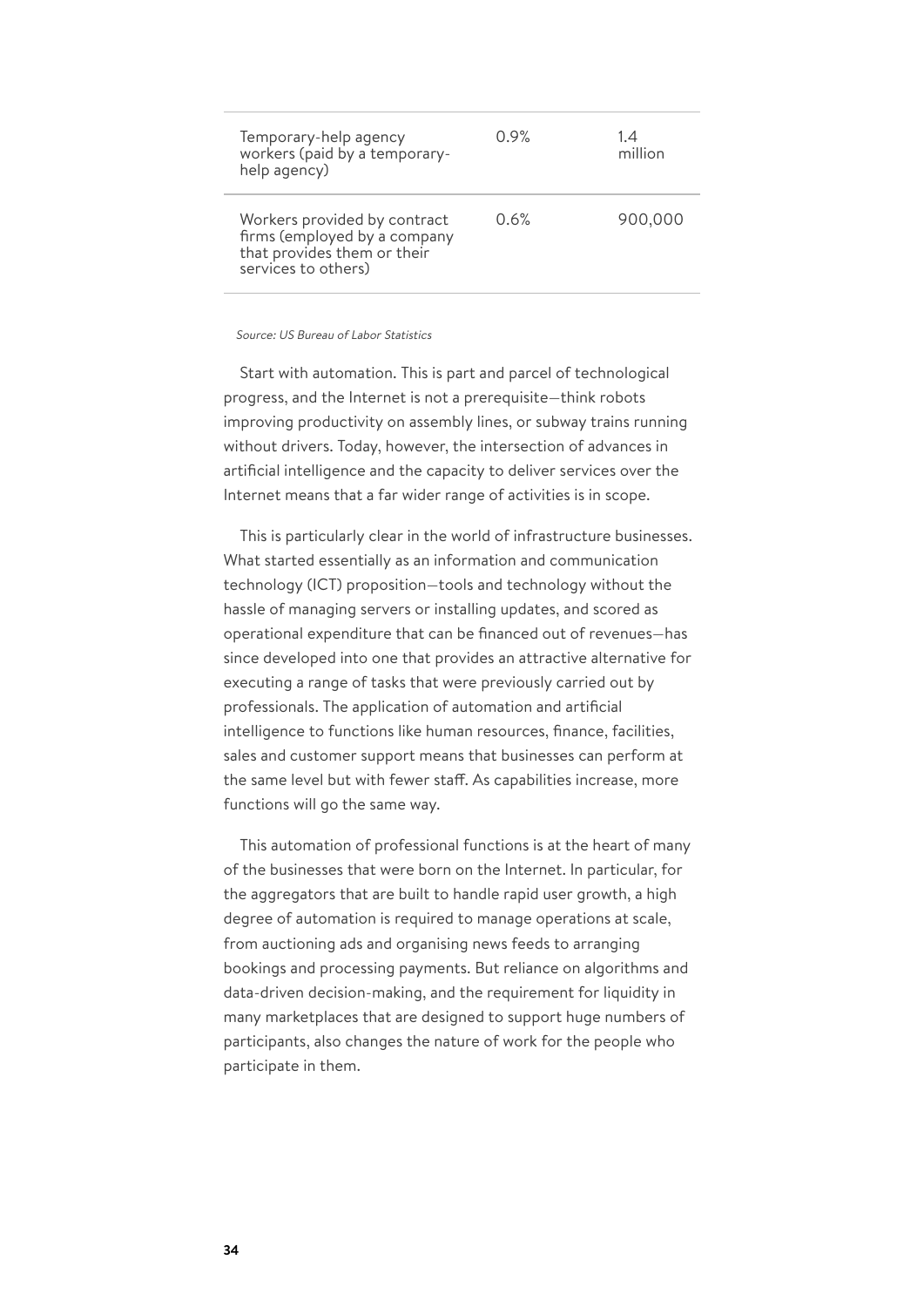To a large extent this is the flip side of aggregators prioritising the consumer experience, with suppliers conforming to the system that enables this. So drivers working on ride-hailing apps are allocated trips by an algorithm rather than negotiating with a radio operator, and sellers in a retail marketplace list their products using a standard template rather than differentiating themselves through their brand. More creative fields are not immune: the primary unit for music has shifted from the album to the track, just as the focus in journalism has moved from the publication to the article.

Although traditionalists often bemoan the decline in traditional jobs, or write off new forms of work as something they would not want for themselves, it is important to remember that there are real upsides as well as challenges. The decline of gatekeepers means that many industries are no longer a closed shop, which can be particularly relevant for minority groups and those looking for work. Marketplaces coordinated by algorithms can increase fairness by reducing the scope for badly behaved actors to exercise their prejudices. Technologies like online shopping can shift some activities from consumers to workers as well as lifting productivity, with the result that work in fulfilment centres can pay more than traditional retail roles.<sup>17</sup> The flexibility that comes with making money from marketplace environments can suit many people, including those with caring responsibilities or wanting to work part time.

There are two important considerations to set against this. The first is the question of whether firms that derive their power from controlling consumer demand can exercise this excessively on other sides of the market. In the arena of work and jobs this may present as monopsony, a situation in which there are lots of suppliers but only a small number of buyers. So, if someone has chosen to make a living in a particular type of digital marketplace, and there is no comparable alternative, then they have little leverage over the terms on which they participate. Combined with making an unpredictable amount of money from week to week, this can be a

<sup>17</sup> Michael Mandel, "How E-Commerce Is Raising Pay And Creating Jobs Around The Country", Forbes, 3 April 2017, https://www.forbes.com/sites/ realspin/2017/04/03/how-e-commerce-is-raising-pay-and-creating-jobsaround-the-country/#6183c7f86dff.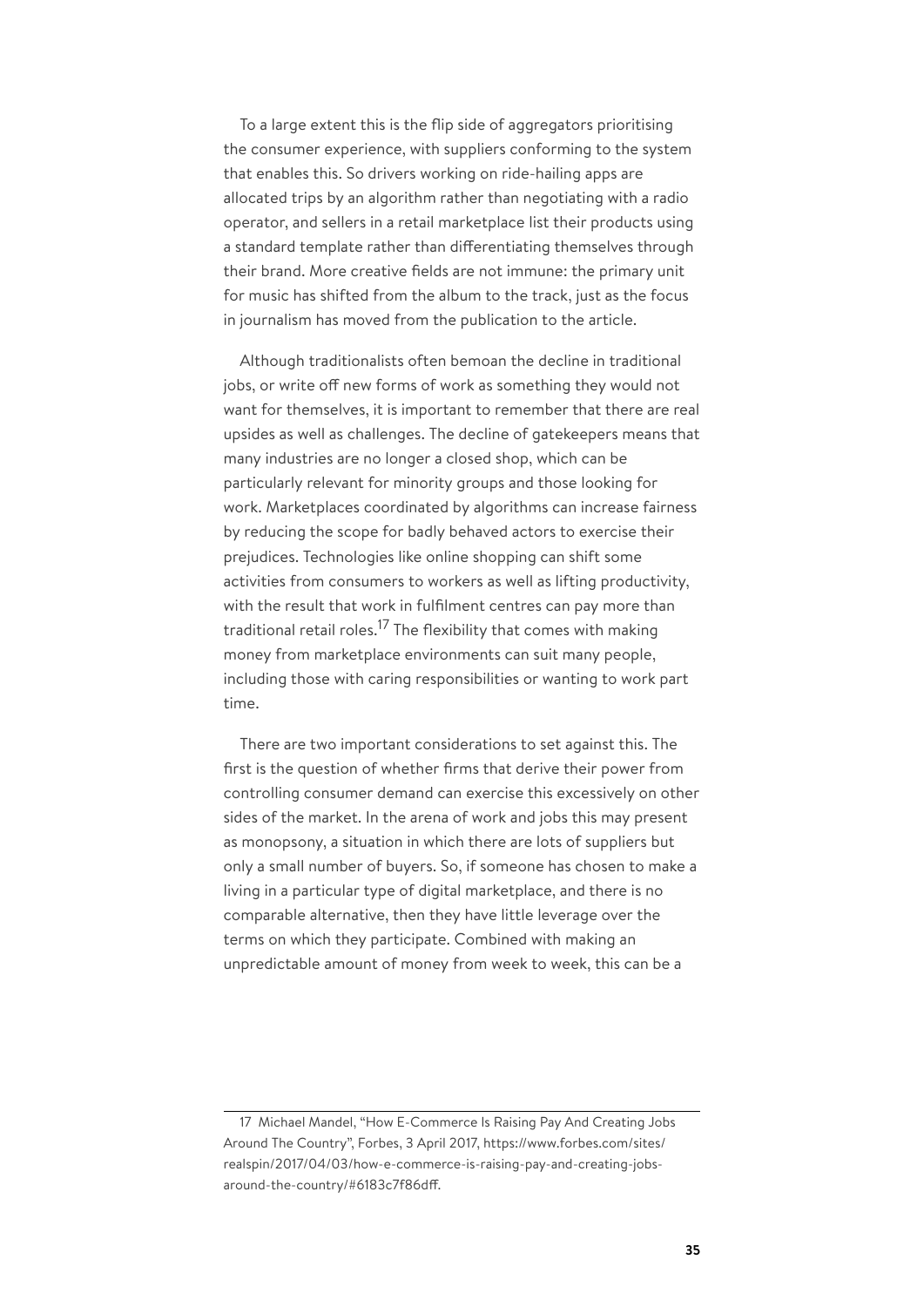precarious situation for those who do not have access to ways to hedge against new forms of risk.

The second is the need that many people have for work to provide meaning and context for themselves, their families and the community around them. Work that is reduced to a sequence of straightforward tasks, and where relationships are atomised into short-lived and abstractly quantified interactions between suppliers and customers, may feel liberating to some but lack meaning to others.

Both of these factors call for a reassessment of how public policy treats different forms of work. It seems clear that technology has opened up new types of work, and that there are aspects of these new options that people value, as well as areas where they fall short. As markets continue to evolve, approaches will be needed that protect innovation and flexibility while ensuring that people obtain the security and good work they deserve.

Finally, for a small but important number of people, the ultimate alternative to traditional work is to strike out as an entrepreneur and build a new business entirely.<sup>18</sup> As described earlier, the Internet has massively reduced the upfront investment required to get started, by delivering technology as a service rather than as something you build, own and manage. It has also made it possible to run a far leaner operation, as software and artificial intelligence increasingly substitute for staff in many functions. The financial and operational barriers to starting a business have never been lower.

What technology cannot do, however, is teach people the mindsets and soft skills required to weather the ups and downs of entrepreneurship. So as more people consider entrepreneurship as a route that could provide security for their families and meaning in their working day, and as financial and practical barriers continue to fall, there will need to be a far greater emphasis on the training and support mechanisms required to help people make this option work.

#### **Inequality**

<sup>18</sup> Larry Alton, "Are Millennials More Or Less Likely To Start Their Own Businesses?", Forbes, 15 February 2017, https://www.forbes.com/sites/ larryalton/2017/02/15/are-millennials-more-or-less-likely-to-start-their-ownbusinesses/.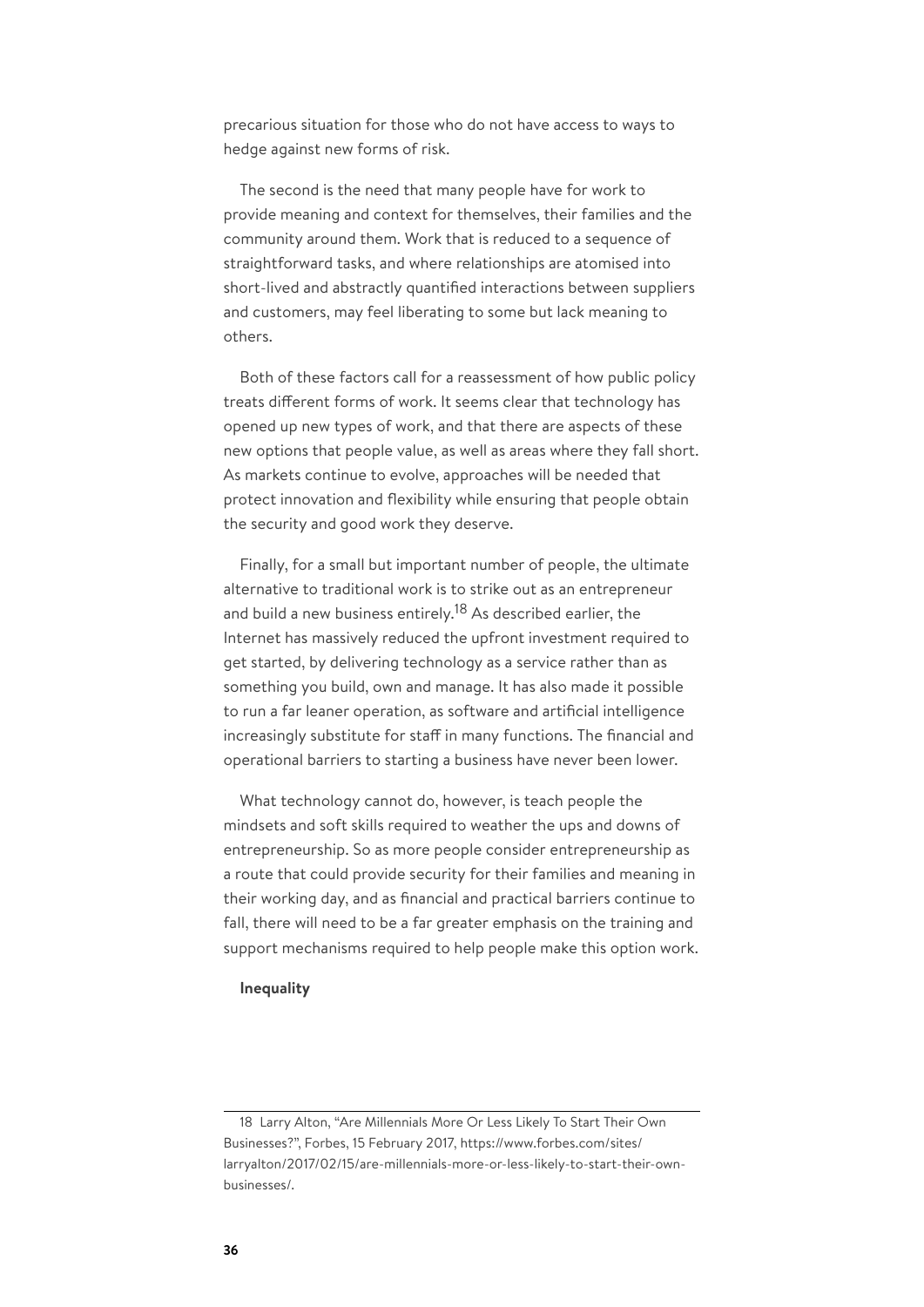Economic policy ought to be concerned with equity as well as efficiency, because for society to prosper and for progress to be sustainable, the gains from economic growth must be both secure and shared fairly. Distributional questions are therefore tightly bound up with the broader economic impact of the Internet.

On one level this is a story about concentration. When economies of scale and network effects give rise to superstar technology firms, the value created ends up concentrated in a relatively small number of companies. The market capitalisation of those at the top now makes up a significant share of the corporate universe—and an even greater proportion of recent growth. To the extent that shares in these firms are listed and widely held, this is not such an issue, but the technology sector exhibits some important differences from many other parts of the economy.

First, many founders and early employees hold significant equity in technology firms and stay in post for far longer than executives in other industries, going on to become extremely wealthy on an individual basis. Second, more firms are choosing to wait longer before listing their shares, which excludes the wider public from participating in their growth.<sup>19</sup> And third, most technology firms have a relatively low headcount compared with their revenues or customer base, so productivity and remuneration for employees in general tend to be far higher than for their counterparts in other parts of the economy.

In many respects this is not a new phenomenon. The industrialists at the helm of the large corporate empires of the late 1800s and early 1900s made huge fortunes; and at every turning point from one era to another, those with the right insights, drive and timing have an opportunity to build very successful businesses.<sup>20</sup> The difference now is that a globalised world both opens up far larger markets for companies to occupy and draws an even starker contrast between those at the top and everyone else. So at a time when populist resentment of distant elites is gaining ground, the

<sup>19</sup> Katie Roof, "IPOs are back, but for how long?", TechCrunch, 23 March 2018, https://techcrunch.com/2018/03/23/ipos-are-back-but-for-how-long/.

<sup>20</sup> Chase Peterson-Withorn, "From Rockefeller to Ford, See Forbes' 1918 Ranking Of The Richest People In America", Forbes, 19 September 2017, https://www.forbes.com/sites/chasewithorn/2017/09/19/the-first-forbes-listsee-who-the-richest-americans-were-in-1918/.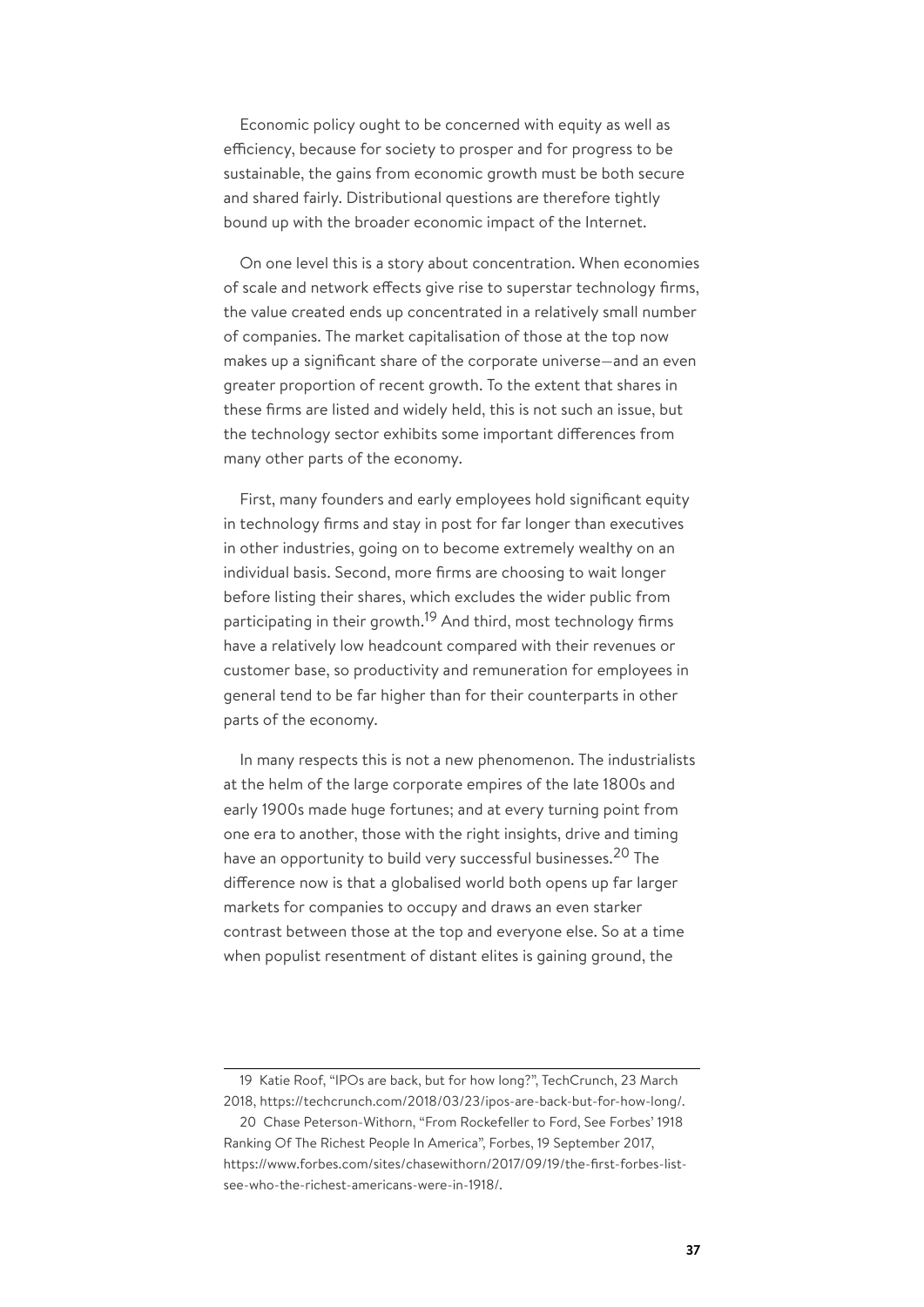words and actions of high-profile figures in tech carry increased weight.

Beyond the fortunes of founders themselves, the wealth generated by successful tech companies can bring huge prosperity to cities and regions, particularly those that manage to develop clusters of growing firms or attract significant new investments. For example, there has been vigorous competition among cities across the US and Canada to host Amazon's second headquarters.<sup>21</sup> But the divergence with the wider economy can also result in stark inequality in places where tech companies are present, with knockon effects on everything from transport and housing to local amenities and public services.

## **Tax**

Beyond the winner-takes-all effects that arise from the economics of the Internet, there is also a difficult debate about whether Internet-era businesses are competing on a fair basis with their old-world counterparts. This is a separate discussion to the one about disruption and innovation: whereas that was about new business models and new ways of organising markets, the contention here is that the primary difference is exploiting technology to gain an unfair advantage, in particular in relation to tax.

There are two issues for policymakers to confront: one of substance, and one of understanding. On the substance, the rise of superstar technology companies with operations across many countries has exacerbated a pre-existing problem with corporate taxation in a global economy.<sup>22</sup> In the old world, when firms had a far more obvious physical footprint and point of sale, it was relatively easy to allocate activity and profits to different jurisdictions. But because so much of the value created by tech companies is bound up in services and intangibles, and because it can be genuinely difficult to ascribe where an online transaction

<sup>21</sup> Nick Wingfield, "Amazon Chooses 20 Finalists for Second Headquarters", New York Times, 18 January 2018, https://www.nytimes.com/2018/01/18/ technology/amazon-finalists-headquarters.html

<sup>22</sup> "Corporate tax and the digital economy: position paper", UK government closed consultation, 22 November 2017, last updated 13 March 2018, https://www.gov.uk/government/consultations/corporate-tax-and-thedigital-economy-position-paper.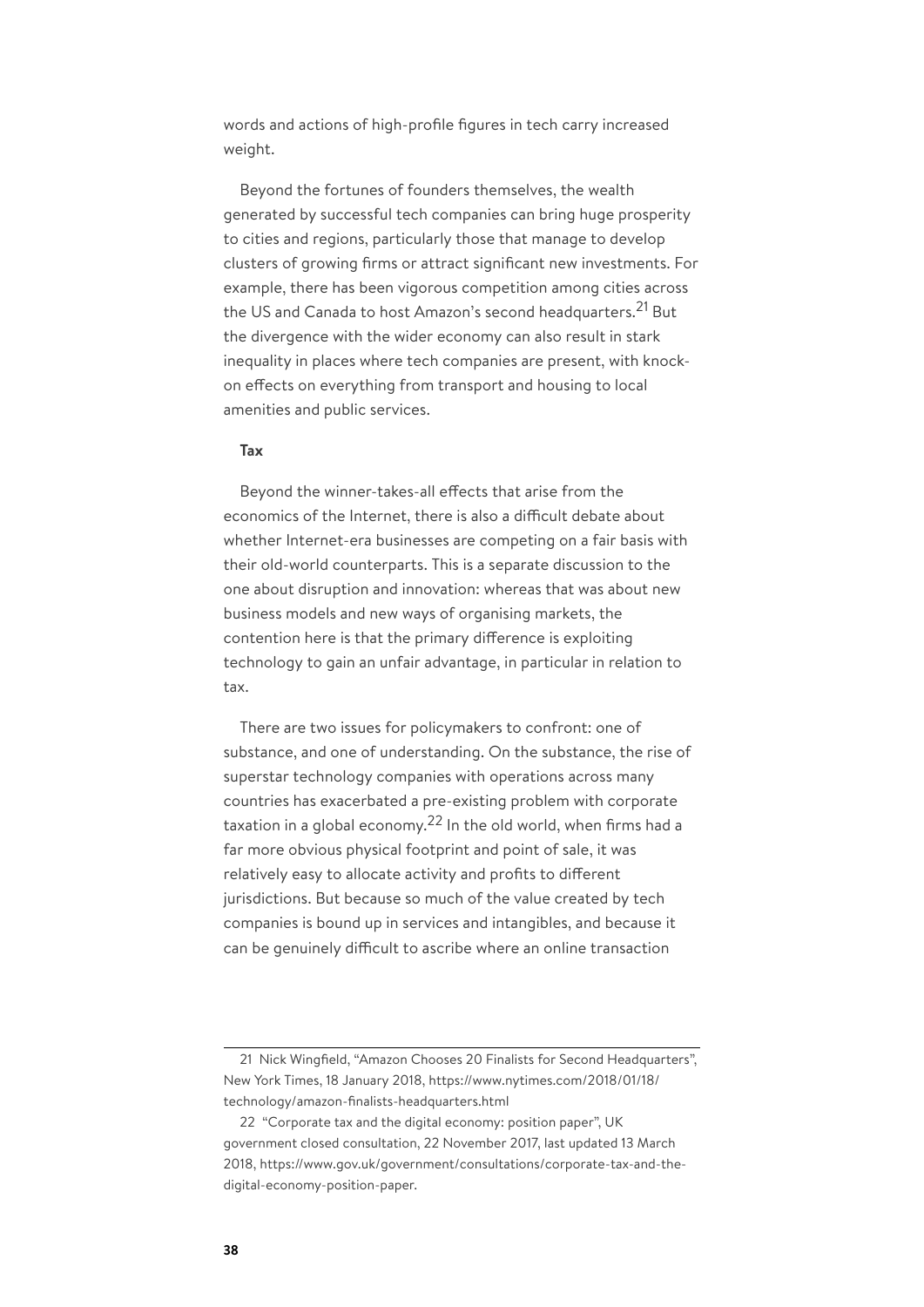took place, it is far easier for companies that do business over the Internet to realise profits in lower-tax jurisdictions.

No one country can solve this issue on its own. Substantial, coordinated reform of corporate-tax regimes has typically eluded the international community but is becoming more important by the day. Nevertheless, even if the ideal set of reforms is not possible, it ought to be possible for a subset of leading economies to come together and improve the status quo. For too long, when it comes to corporate-tax reform, the best has been the enemy of the good.

More broadly, the very different business models of the Internet—of platforms, aggregators and infrastructure—frequently trigger misunderstandings when it comes to assessing how companies behave. Online marketplaces have little need for a retail presence, so the spaces they use for logistics tend to be out of town, where business rates are lower, rather than in town centres, where space is at a premium. Companies that invest heavily to support future growth can make zero or negative profits and hence face a low tax bill, even if their unit economics are in the black, but this does not necessarily mean they have an unfair advantage. Suppliers in multisided markets may not be taxed as if they were employees of the company whose app they are working on, but it remains their responsibility to pay tax on their earnings.

Some of this misunderstanding is not entirely innocent, and perpetuating it can be an effective tactic for incumbents struggling to compete on other dimensions. But having a meaningful debate about tax reform means moving beyond simplistic assertions that tech companies are somehow outside the rules that apply to other companies, or that it is reasonable to expect executives to sort out problems that stem from structural failings in the tax code itself. In the end, the difficulties in talking about the impact of tech on the economy are a stark reminder of how hard it is to make sound policy in a changing world.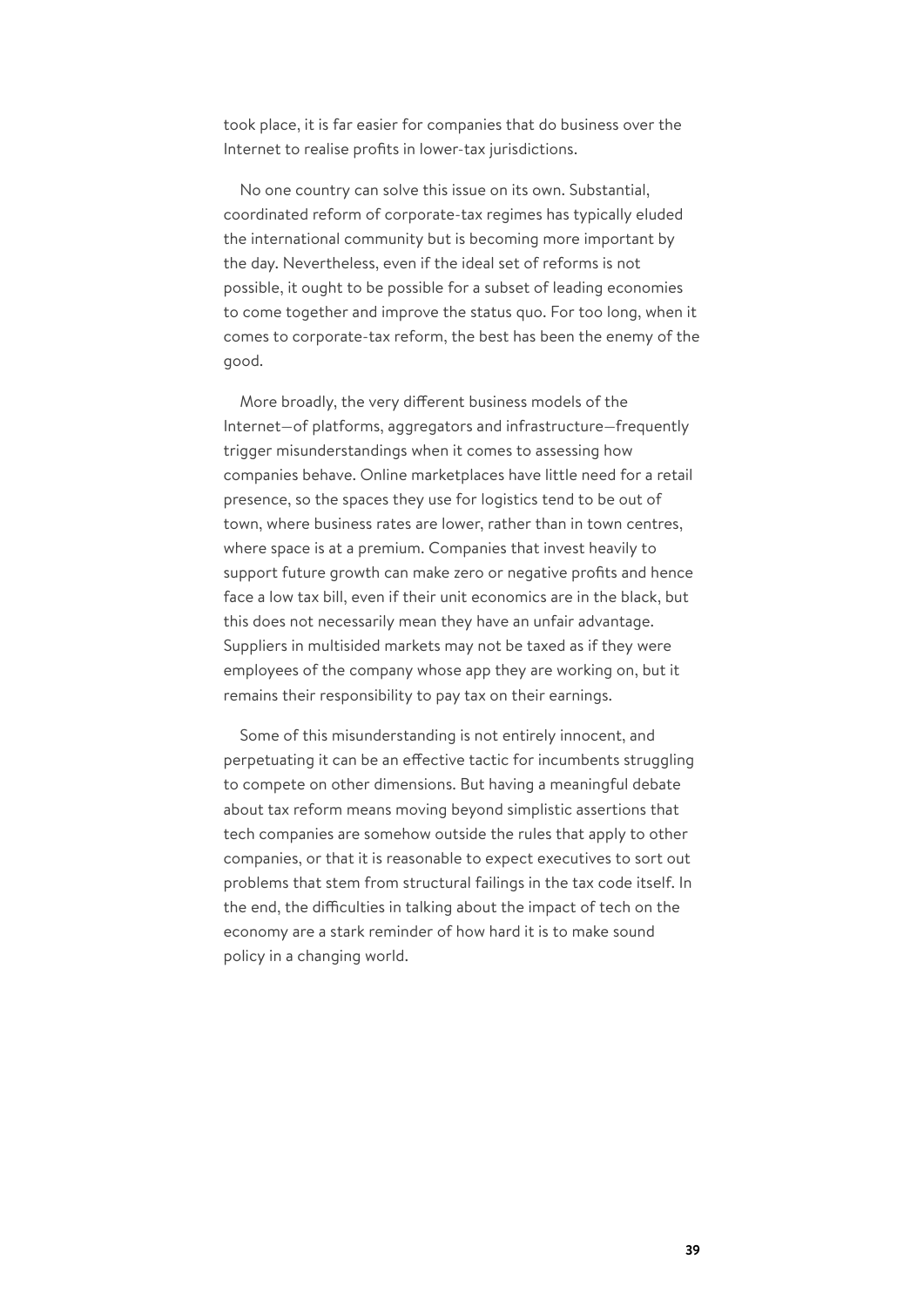### **CULTURAL PRESSURE**

Now consider the impact of technology on society. There have always been those who tend to favour a nostalgia-tinged past over the present, or the known quantity of the present over an uncertain future. The debate about the Internet can seem relentlessly negative, but there are many good reasons to be optimistic about the future, and technology will have an important role in helping achieve a fairer and more just society. Nevertheless, technology has also created new social challenges without obvious solutions, and policymakers need to engage with these constructively to move forward.

## **Privacy**

In the consumer sphere, much of the current backlash against big tech has revolved around the question of privacy. Consumers generate huge quantities of data in the process of interacting with digital products and services—and yet, despite having so much of the world's information at their fingertips, people often have little insight into what other people or companies know about them. This makes for fertile ground for outrage when things go wrong (or when there is a gap between what consumers expected to happen and what they have actually given permission for).

The biggest difficulty for policymakers to address is the concept of privacy itself. Implicit in much of the public debate, and reflected in various attempts to tighten rules and regulations, is a notion of privacy as something that is fully separable from other considerations and should take precedence over them.

Of course privacy is extremely important, and of course people should be free to exercise their right to privacy. But the complexity arises because even privacy is a trade-off.

This was true before the Internet: you sacrifice some of your privacy every time you leave your home. The difference is that in the past it was relatively easy to judge the costs and benefits. And although the picture started to change as technologies matured—think store cards that track your purchases in supermarkets, or closed-circuit television that can read and log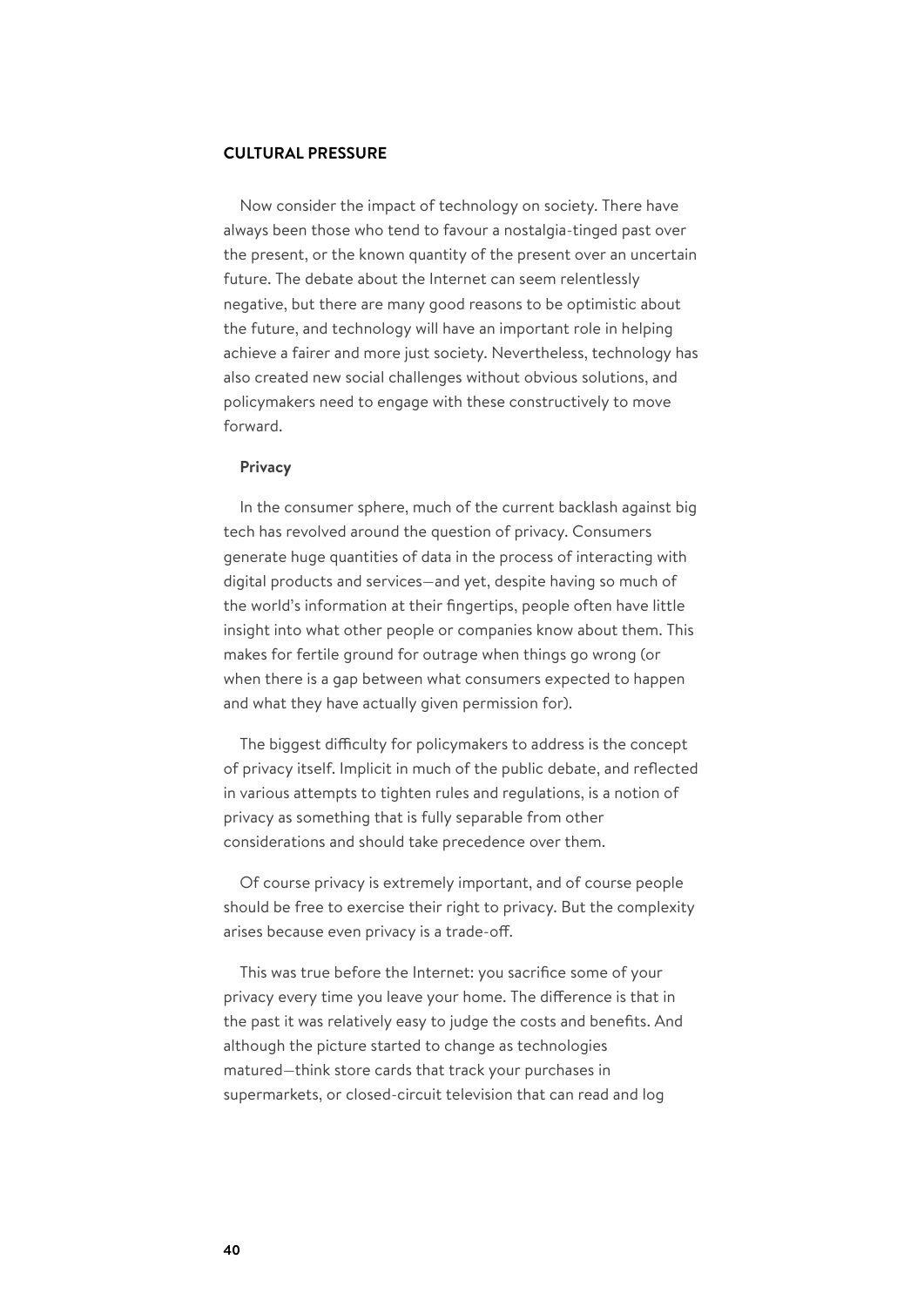vehicle registrations—most people had a sense of control over what was going on and understood why things were the way they were.

In the online world, and in the space occupied by aggregators in particular, things are very different. The digitisation of relationships is central to the delivery of products and services that win on customer experience, because digital relationships generate huge amounts of data. This can be pooled across users, to learn about what works, and used to build detailed profiles of individual users, to provide an experience personalised to them.

Digitisation also significantly tilts the balance of information compared with the offline world, and can pose a serious risk if the huge quantity of data about consumers that companies hold is not properly secured. And companies do know an awful lot: what people search for, what posts they like and share, where they have been, what they buy—the list goes on.<sup>23</sup> Meanwhile, around the Internet, sprawling networks piece together a picture of which websites people have visited and which apps they have installed.<sup>24</sup>

Advertising is often the place where people can feel the most uncomfortable. But contrary to the dominant narrative, most tech companies are not selling people's data: this would be tantamount to giving up one of their main sources of competitive advantage.

Figuring out the right balance in relation to privacy is hard, however, particularly when there is rising concern about the homogenisation of culture. Yes, the black box of digital advertising can feel invasive, especially when ads follow you around the web. But it has also enabled countless new businesses to get in front of customers they would never otherwise have found. This is about more than cheap razors and avocado toast; for example, after decades of stasis, innovative new menstrual products are finally viable because their creators have been able to go direct to consumers.<sup>25</sup>

<sup>23</sup> Radhika Sanghani, "I downloaded all my Facebook data and it was a nightmare", BBC, 21 June 2018, https://www.bbc.co.uk/bbcthree/article/ 93d1393a-1c12-485f-b7fe-5146cd48c12c.

<sup>24</sup> Chris Yiu (@clry2), "Ever wondered \*how\* those adverts manage to keep on finding you - even when you go incognito, switch devices, or never actually searched for the product in the first place? Let us count the (many, many) ways [THREAD]", tweet, 7 June 2018, https://twitter.com/clry2/status/ 1004754363745734656.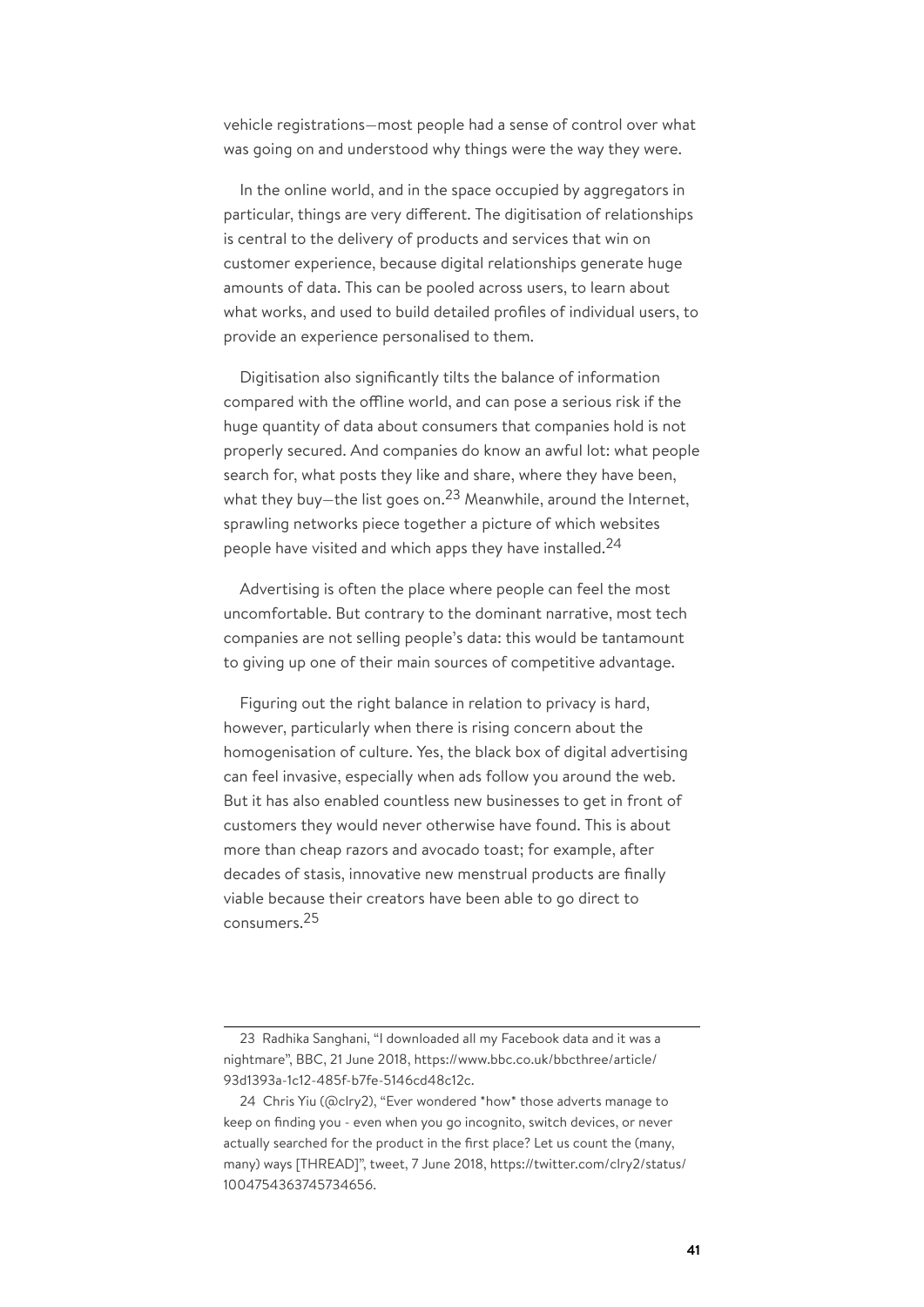One solution that has been talked about a lot is the idea of personal data stores. These offer a way to secure a person's data separately from the apps and services he or she uses, and to achieve very granular control over what is shared with whom. There are sticking points, however: the business model for companies taking this sort of approach is not clear, and many consumers may ultimately value the convenience of current apps over a system that imposes a far greater cognitive load in terms of curating and supervising all their data. Nevertheless, a new wave of efforts appears to be under way, including the Solid project led by Sir Tim Berners-Lee, inventor of the World Wide Web. This may yet make some headway in terms of changing the way web applications work.<sup>26</sup>

There is a similar tension in respect to the competition issues discussed earlier. In Europe, the General Data Protection Regulation (GDPR), which came into force in May 2018, goes a long way to upgrading outmoded data protection rules. But it explicitly prevents individuals from exporting their social graph—the map of who they are connected to—from one platform to recreate it on another.<sup>27</sup> This sort of bootstrapping was essential for many of today's big apps to get started, and the competition this fuelled kept everyone on their toes. The irony now is that locking data down too far may make the current incumbents unassailable.

## **Opacity**

Questions of privacy are closely connected to others relating to opacity. If the privacy challenge was about whether big tech firms know too much about consumers, then the opacity challenge is about whether people know enough about what they are getting themselves into, both individually and collectively.

So many of the products and services integral to modern life pride themselves on being easy and intuitive. But behind the scenes

<sup>25</sup> "A long overdue disruption in menstrual products", Economist, 31 March 2018, https://www.economist.com/business/2018/03/31/a-long-overduedisruption-in-menstrual-products.

<sup>26</sup> "One Small Step for the Web...", Tim Berners-Lee, September 2018, https://www.inrupt.com/blog/one-small-step-for-the-web.

<sup>27</sup> "Guidelines on the right to 'data portability'", European Commission Directorate General for Justice and Consumers, 27 October 2017, http://ec.europa.eu/newsroom/article29/item-detail.cfm?item\_id=611233.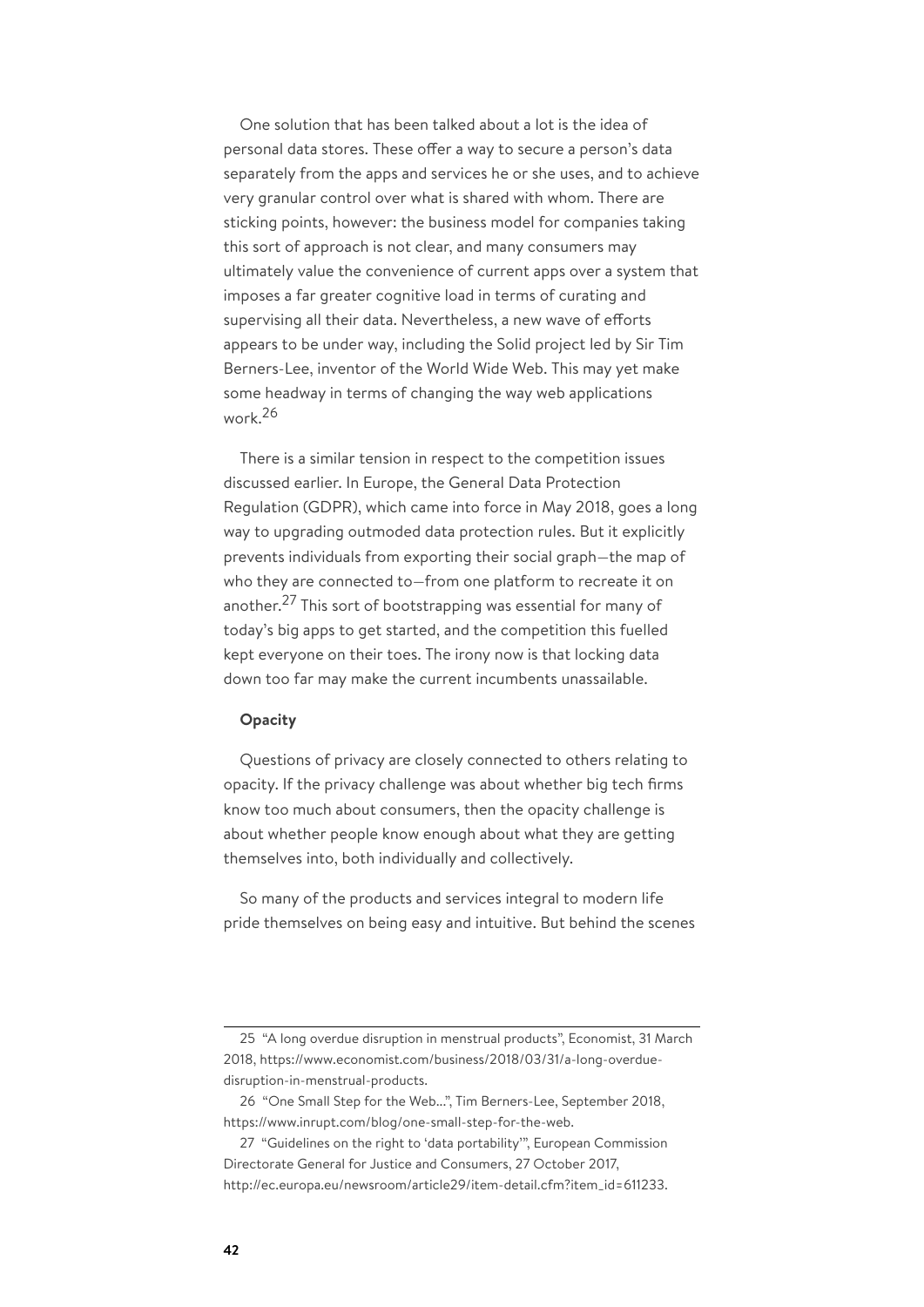they are built on a staggeringly complex set of interactions between technology, data and markets that few people see and even fewer fully understand. Abstracting away complexity like this is one of the real wonders of the modern world, but it also makes it hard to make genuinely informed choices about the technology that people interact with.

This is being driven by two powerful trends that pull in different directions. On the one hand, the capabilities of the underlying technology and the sophistication of the systems behind modern digital products and services are increasing rapidly. On the other, when it comes to the touchpoint with the user, there is a powerful drive towards making products simple, accessible and effortless for people to use. As a result, the complexity being abstracted by technology is significant, and this means consumers do not always have a full picture of what they are participating in.

Of course, pretty much all digital products and services come with long and obtuse terms and conditions—and a few more boxes for Europeans to tick thanks to GDPR, though stronger rights are necessary but not sufficient for informed choice. Yet this is a long way off what is required for users to have a good understanding of the relationship they have with technology.<sup>28</sup>

For some commentators, this opacity compounds other challenges arising from big tech: gathering the personal data on users required to execute targeted advertising may be far easier if consent is obtained in the least intrusive manner possible. It is certainly the case that a significant proportion of users have no real idea about how online advertising works. Research in the United Kingdom (UK) by tech think tank Doteveryone shows that many people do not understand how ads are targeted, and nearly half of people feel negatively about receiving them.<sup>29</sup> So-called dark patterns—carefully constructed interface elements that nudge users into choices they might not otherwise have made—make this starker still.

<sup>28</sup> "Terms of Service; Didn't Read", Terms of Service; Didn't Read, accessed 28 September 2018, https://tosdr.org/.

<sup>29</sup> "People, Power and Technology: The 2018 Digital Understanding Report", Doteveryone, accessed 28 September 2018, http://understanding.doteveryone.org.uk/.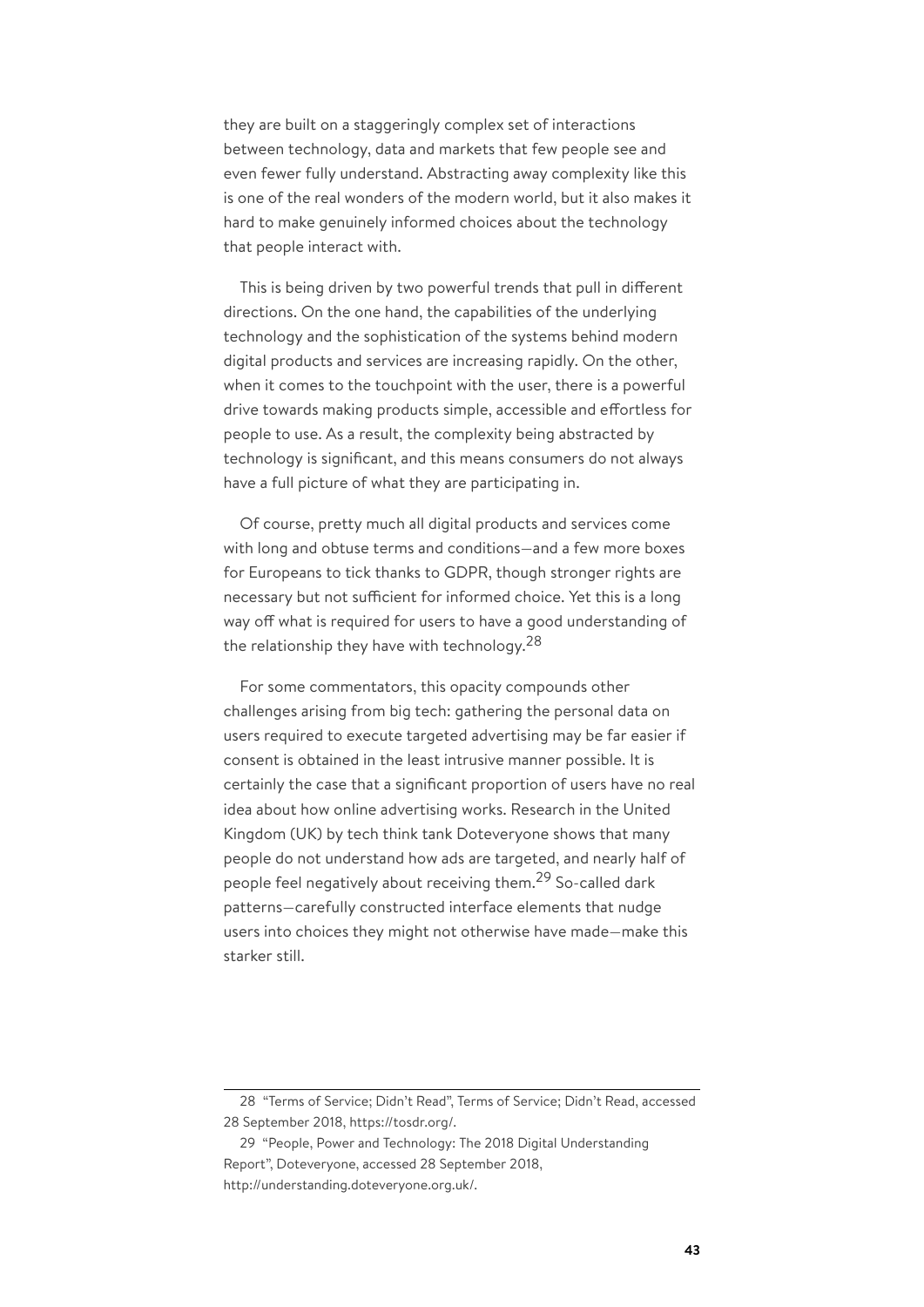Opacity can also fuel discontent about the economic nature of the exchange between users and technology companies. Some argue that while people typically think of themselves as consumers of online services, they are actually unwitting workers toiling to produce and submit the data that make said services function.<sup>30</sup> From this perspective, opacity is a way for firms to forestall pressure to compensate users for their contribution to the bottom line.

This data-as-labour argument is not clear cut. Users of online services typically gain access to a service they value for little or no financial outlay, and in many cases they directly benefit when data enable services to be personalised or better anticipate their needs. And for individual users, the marginal value of their data is likely close to zero, as most insights arise once data are pooled. Nevertheless, there does seem to be a disconnect between how firms choose to talk about individual products and services, and the broader implications for how well consumers understand what is happening when so much of life is lived online.

Companies themselves have mixed incentives when it comes to talking about their business models and relationships with third parties. On the one hand, many services are more useful when people have good access to, and control over, the data they have provided; and straightforward explanations of how data will be used or why incidents occurred can build long-term consumer trust. On the other, the transformation of data-driven insights into a compelling user experience is a crucial and commercially sensitive differentiator for Internet businesses, and there is a legitimate concern that going too far in detailing how systems work may also make them easier or more attractive targets for malicious actors.

Ultimately, most consumers who sign up to a new service simply want to get on with using it, and most companies want to get as many people as possible through the conversion funnel, so it is unsurprising that neither side is particularly interested in an extended conversation about all the hidden complexity. Across repeated interactions, however, consumers seem to have acquired a

<sup>30</sup> Imanol Arrieta Ibarra, Leonard Goff, Diego Jiménez Hernández, Jaron Lanier and E. Glen Weyl, "Should We Treat Data as Labor? Moving Beyond 'Free'", American Economic Association Papers & Proceedings 1, no. 1 (forthcoming), https://papers.ssrn.com/sol3/papers.cfm?abstract\_id=3093683.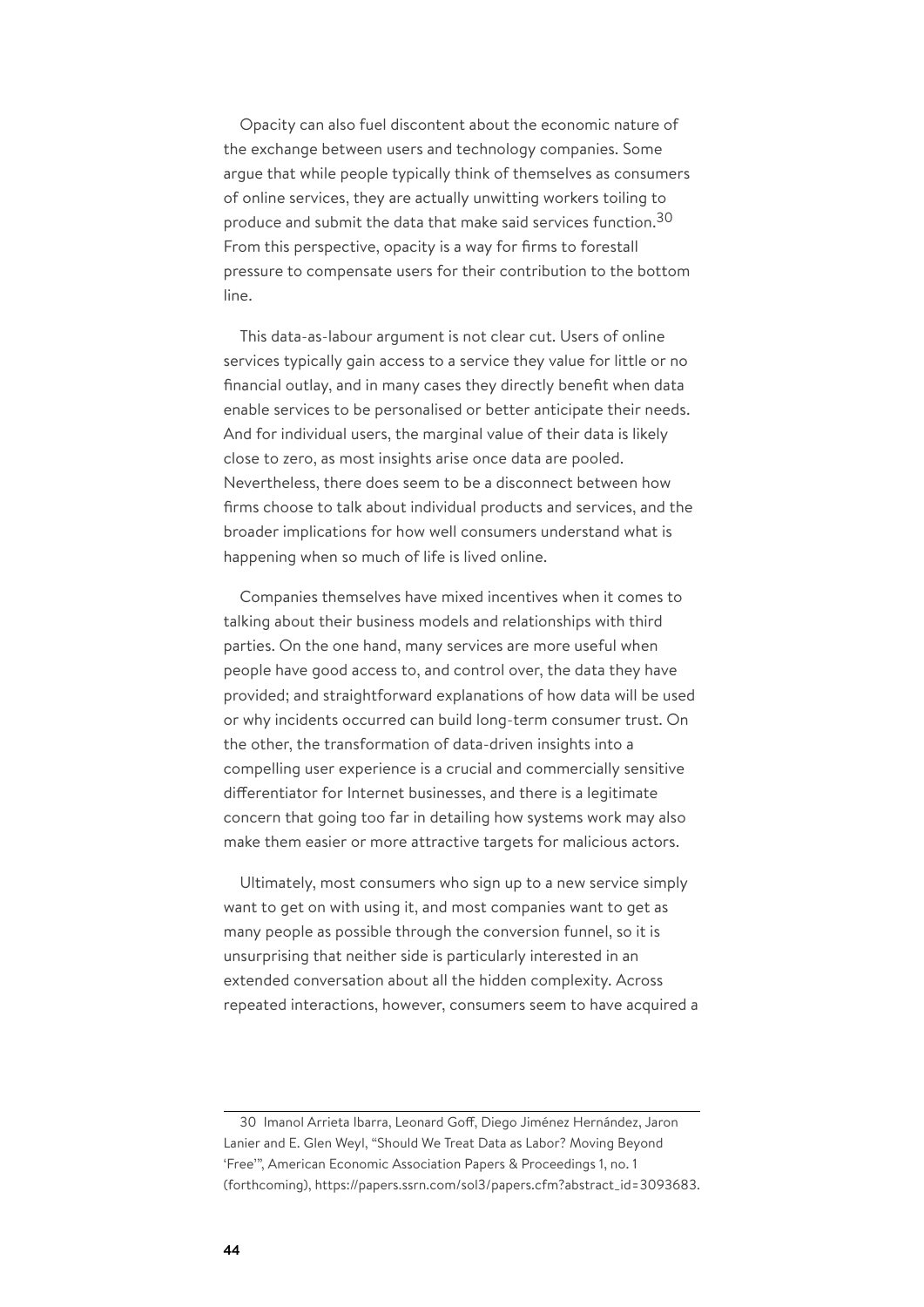massive information deficit that makes them apprehensive about their relationship with big tech and unable to make informed decisions about what services they sign up to and how they choose to use them.

The rapid advance of machine-learning systems and artificial intelligence looks set to make this challenge increasingly hard to manage. Compared with systems based on rules or simple statistical relationships, decision-making driven by deep learning algorithms can be much harder to explain in straightforward terms. That raises the prospect of structural asymmetries of information, because if the algorithms themselves are incapable of rendering explanations that make sense to humans, then there may be nothing meaningful to open up.<sup>31</sup> AI also raises a fresh set of ethical concerns: companies will need new tools and frameworks to make good decisions about where this sort of technology should (or should not) be applied. And countries will need a way to reach international consensus, lest rules in one part of the world are made irrelevant by technologies deployed from another.

## **Responsibility**

The sophistication of many digital products and services—slick user interfaces, personalised experiences and instant gratification—also gives rise to questions about responsibility, both corporate and individual. One expression of this has been the movement to think about whether being so close to the Internet and mobile phones is "time well spent".<sup>32</sup>

This is particularly salient for products and services that are supported by advertising, where advertisers pay to get eyeballs on ads and convert them into user responses. Services have a number of avenues to increasing their advertising profitability: providing the functionality for more compelling ad experiences, increasing the ad load in the user interface, increasing the length of the average session and increasing the number of sessions.

<sup>31</sup> Paul Voosen, "How AI detectives are cracking open the black box of deep learning", Science, 6 July 2017, https://www.sciencemag.org/news/2017/07/ how-ai-detectives-are-cracking-open-black-box-deep-learning.

<sup>32</sup> Casey Newton, "'Time well spent' is shaping up to be tech's next big debate", The Verge, 17 January 2018, https://www.theverge.com/2018/1/17/ 16903844/time-well-spent-facebook-tristan-harris-mark-zuckerberg.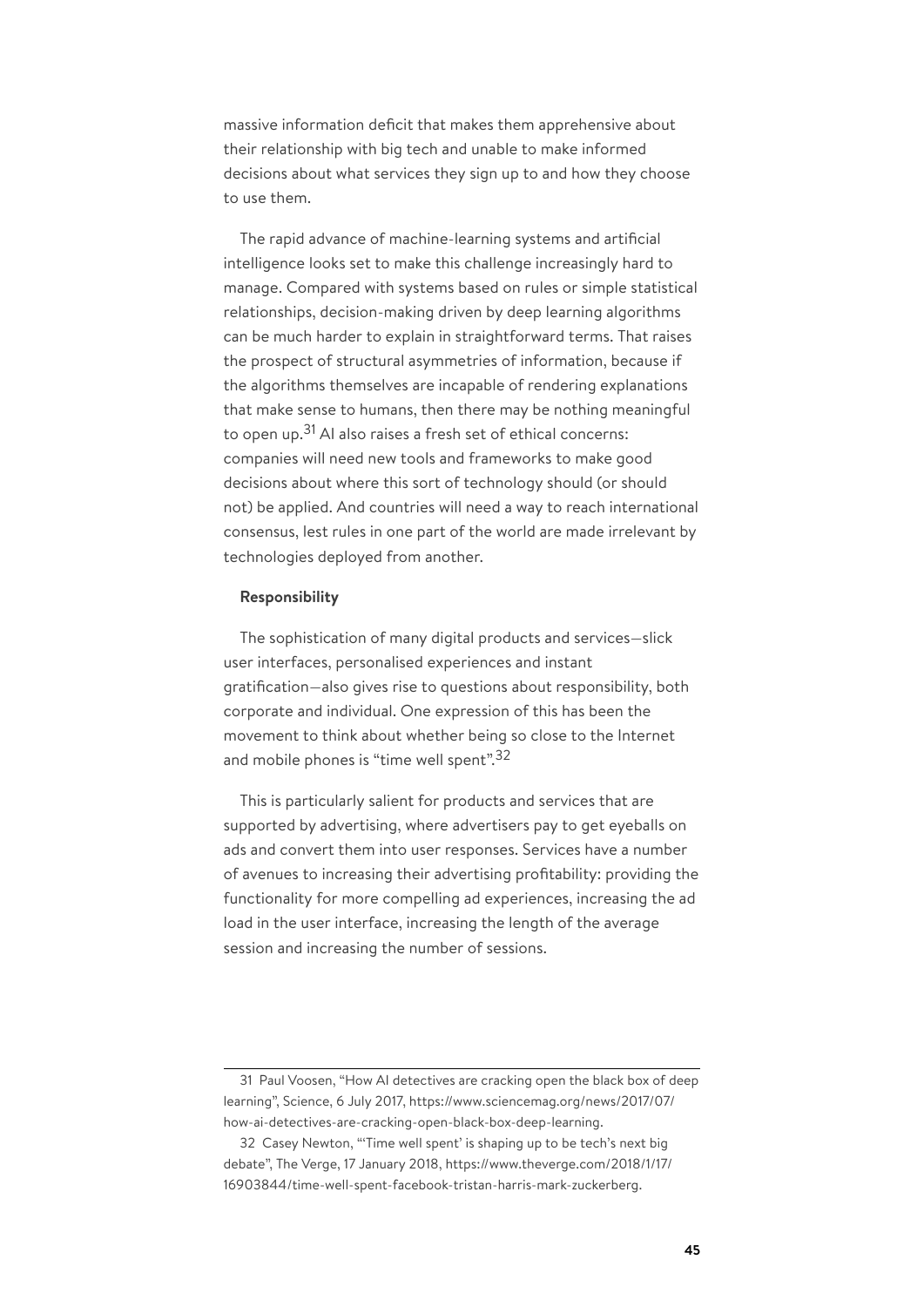Attraction and retention are particularly challenging from a policy perspective, as the mechanisms that can help to achieve them are often simultaneously features that users value and features that they have real difficulties with:

- Personalised feeds help users to engage with an otherwise unmanageable volume of content, but can also create filter bubbles that limit users' horizons.
- Infinitely scrolling interfaces and autoplaying content can be more pleasant to use than ones that cut off in arbitrary places, but can also make it easy to consume mindlessly.
- Notifications and alerts give users real-time updates about things they care about, but can overstate things of little consequence and damage users' ability to focus on the task at hand.
- Quantification of likes, shares and followers offers insights into which content and users are interesting to the wider community, but also sets up metrics to chase for the sake of it

Critical commentators often point out the similarities between many consumer apps and games of chance (What will the next thing I see in my feed be about? What is lurking behind my latest notification?) and a tendency for unevenly distributed rewards to reinforce compulsive behaviour or even addiction.<sup>33</sup> Lots of people say they spend more time on their phones than they would like, and that this time is not always as enriching as the other things they could have been doing.

At the sharpest end of this are all the places where services have unintended but serious negative effects on users' well-being. This includes low self-esteem associated with seeing unrealistic representations of other people's lives, reduced capacity to forge in-person relationships as a result of living mostly on the Internet, and the impossibility of finding refuge from bullying or harassment when your smartphone is always with you. Research by the Royal Society of Public Health looked at social media and young people's

<sup>33</sup> Paul Lewis, "'Our minds can be hijacked': the tech insiders who fear a smartphone dystopia", Guardian, 6 October 2017,

https://www.theguardian.com/technology/2017/oct/05/smartphone-addictionsilicon-valley-dystopia.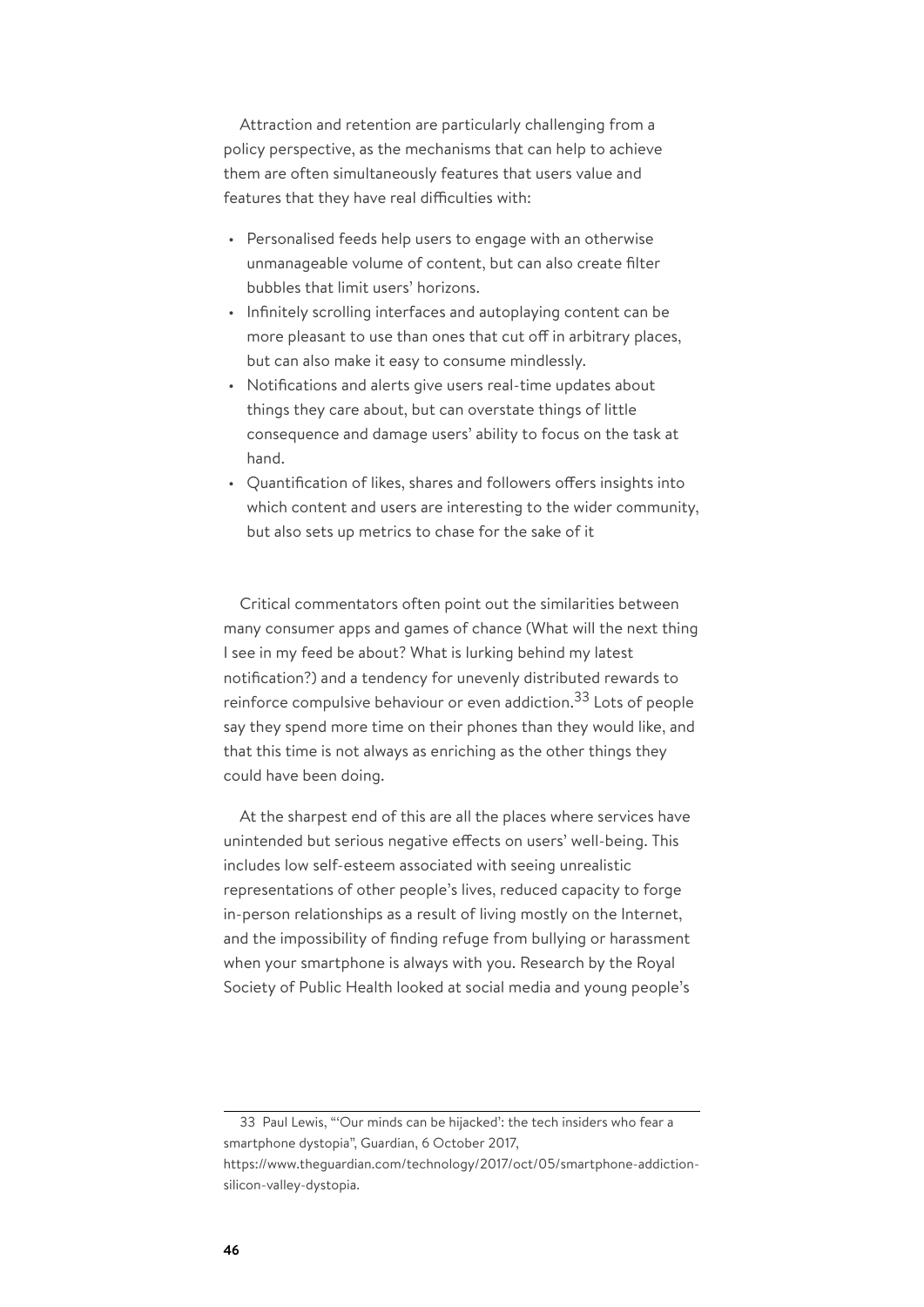mental health and well-being, and found both positive and negative effects for all of the big apps (see table 5).<sup>34</sup>

Table 5: Effects of Popular Social-Media Apps on Young People's Health and Well-Being



<sup>34</sup> "#StatusofMind", Royal Society for Public Health, accessed 28 September 2018, https://www.rsph.org.uk/our-work/campaigns/status-ofmind.html.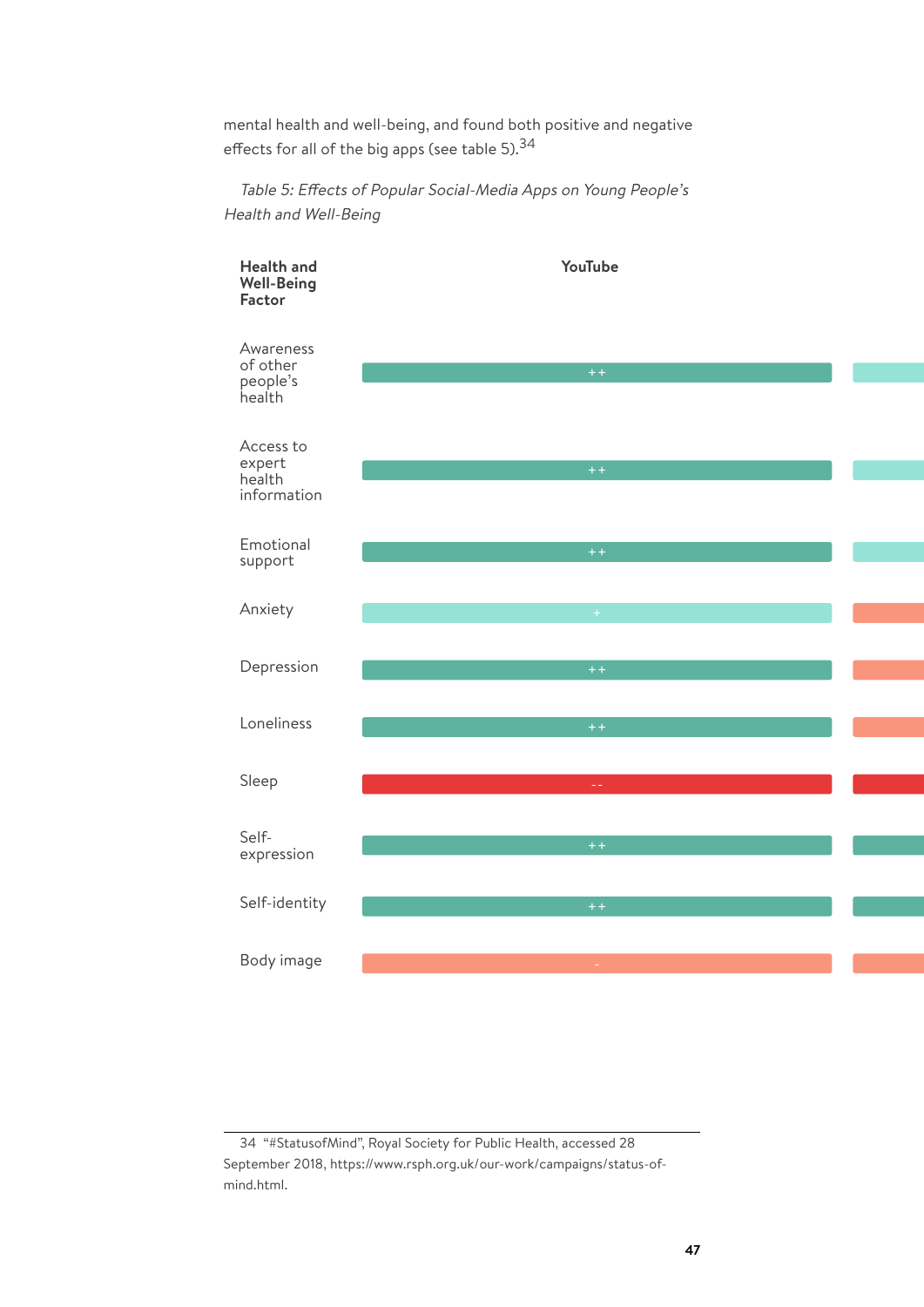

Issues like these become even more salient when children are involved. Much of the digital world was built on the assumption that users will be adults, but the reality is that children find ways to access digital products and services, and their needs and rights are not always properly addressed.<sup>35</sup> Meanwhile many parents struggle with how to bring up children in a world where technology has moved on so far from the experience they had in younger years.

Source: Royal Society of Public Health

The other side of the debate is about where the responsibility for how people spend their time ultimately rests. Whether or not to open an app or spend time browsing a feed is a choice, and for adults in a liberal society, responsibility for making these choices in an informed manner belongs first and foremost to the individual.

Moreover, the question of whether time has been well spent is highly contingent on what the next-best alternative is. Reading endless status updates from distant acquaintances may not be time well spent if it comes at the cost of interactions with close friends. But exposure to interesting thinkers online may be time very well

35 "5Rights", 5Rights, accessed 28 September 2018, https://5rightsframework.com/.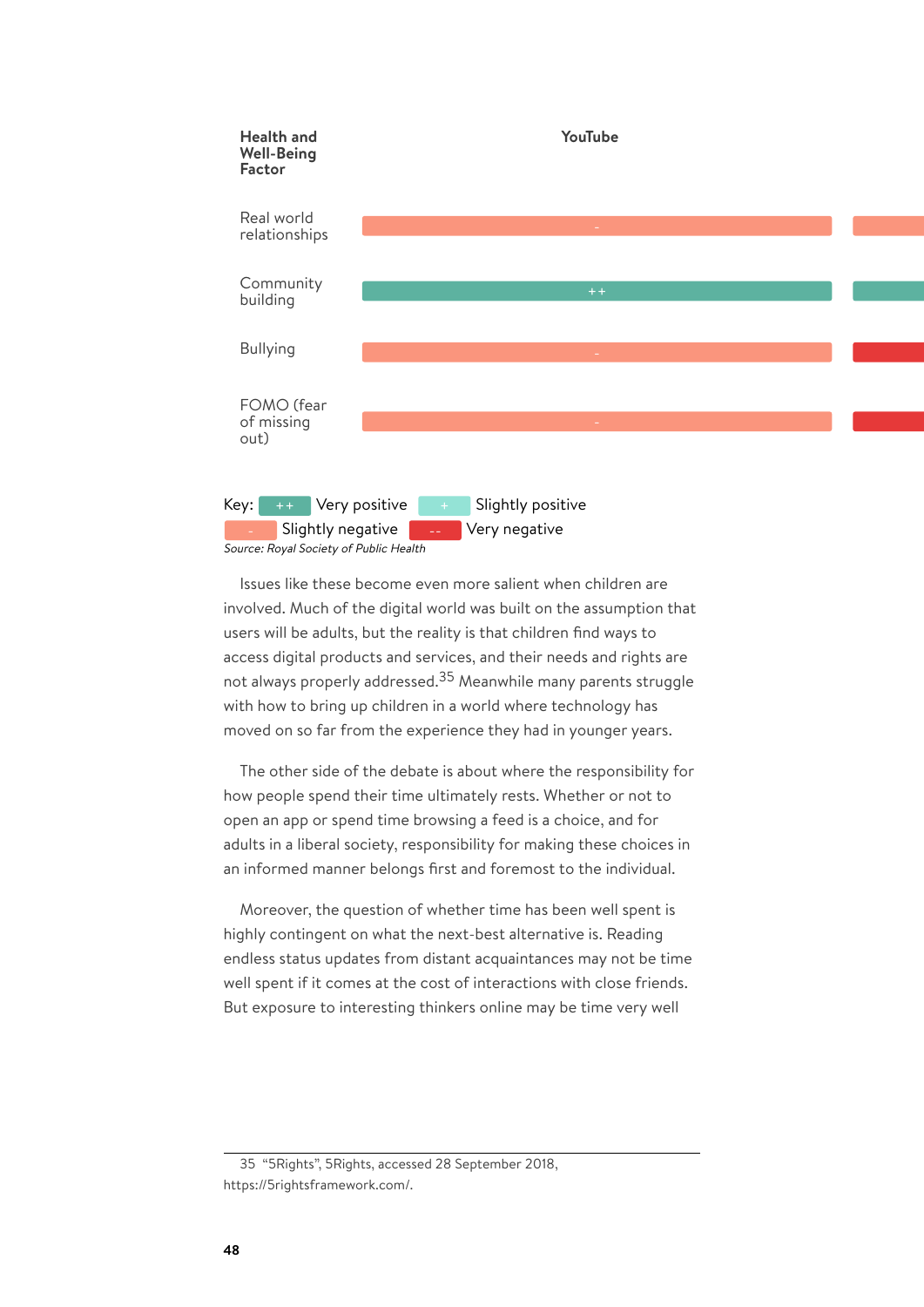spent if the offline alternatives at that point are not particularly compelling.

Ultimately the challenge is to find an alternative to either an excessively paternalistic approach that undercuts personal liberty and falls short for many people or a laissez-faire approach that leaves others unable to manage in a world of overwhelming demands on users' time and attention.

### **Polarisation**

As well as putting pressure on how people choose to spend their time, personalisation and targeting are straining people's perceptions of the wider world. This starts with the unintended consequences of trying to filter an effectively infinite amount of content in a way that suits users' unique tastes and preferences. But it is also significantly compounded by the presence of bad actors, for whom the Internet provides a phenomenally powerful new vector for malicious activity.

Internet activist Eli Pariser coined the term "filter bubble" to describe the phenomenon of an Internet experience that is different for each person, even when it is based on the same underlying products and services.<sup>36</sup> It arises in many familiar contexts: different people can search for the same keyword but see different results, follow the same accounts but see different content in their news feeds, or shop for the same items but see different options and price points.

In many circumstances this can be beneficial: displaying the answers that are most relevant to a user's particular context, or the content that is most engaging based on his or her interests, is one of the ways that aggregators provide a superior experience for consumers.

Nor are online environments and filter bubbles a one-to-one mapping. Social networks based largely on following organisations and personalities are likely to exhibit a high degree of convergence with prior interests and prejudices. Those that come closer to adding a digital dimension to other relationships like family or

<sup>36</sup> Eli Pariser, "Beware online 'filter bubbles'", TED talk, March 2011, https://www.ted.com/talks/eli\_pariser\_beware\_online\_filter\_bubbles/ transcript?language=en.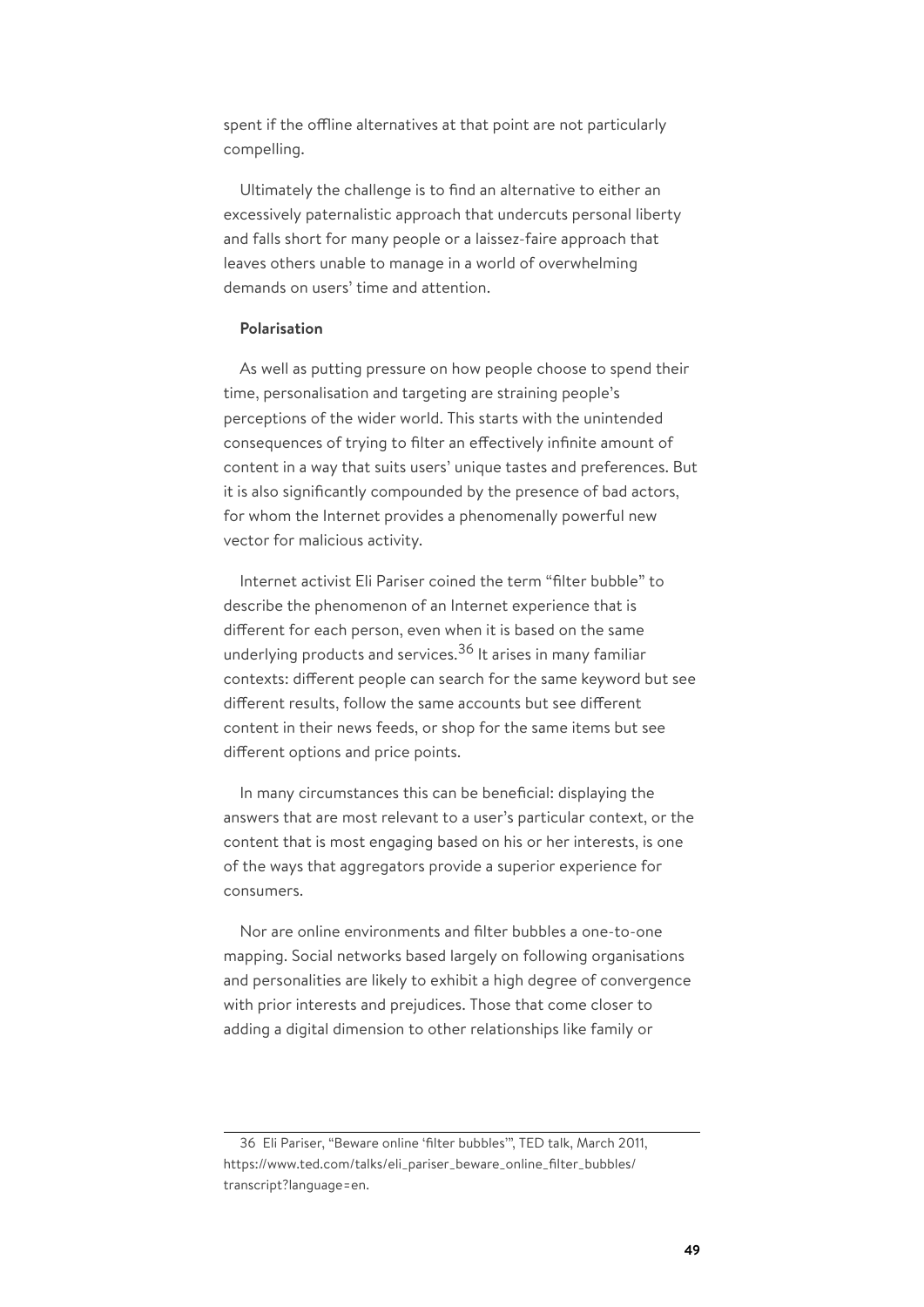neighbourhood can be more diverse than people's daily experiences at home and at work. After all, you have a lot of say over which friends and colleagues you choose to hang out with, but no control over who you are related to.

Nevertheless, unlike the incumbents they displaced, aggregators are firmly focused on attracting and retaining users. For the most part this means consumers carry far more weight than they used to when it comes to determining what content comes out on top. And so the decline of traditional gatekeepers in fields like print news and politics cuts both ways: low barriers to entry and democratisation of access, but a massively reduced role for editorial decisions and curation of public spaces.

These low barriers to entry also apply to bad actors, including aggressive political operatives wanting to wage relentlessly cynical and negative campaigns, and foreign governments intent on undermining constructive debate and the legitimacy of elections.  $37$ The same tools that are so valuable for directing popular content and targeting advertising at the most receptive audiences can be co-opted as a means to distribute content that can be extremely damaging to democracy and social cohesion. And because of the vast scale at which the big Internet services operate, it is simply not realistic to expect every incident to be detected. Meanwhile, activists on one side rail against what they see as tolerance of abuse, while others warn that putting too much pressure on firms to act will result in them stifling fundamental freedoms.

All of this is more closely related to the rise of populism and the sorry state of modern politics than many people in Silicon Valley like to think. It is tempting to ascribe the victories of extremist candidates to mischief on social media, because this allows observers to maintain the fiction that everything is basically OK, and that things only turned out this way because a small number of voters were manipulated. But this is false comfort. Yes, there is a problem with bad actors exploiting the tools that technology provides, but the structural issue is the decline of the traditional gatekeepers that has allowed extremist candidates to break out and peel away mainstream voters in the first place.

<sup>37</sup> Massimo Calabresi, "Inside Russia's Social Media War on America", Time, 18 May 2017, http://time.com/4783932/inside-russia-social-media-waramerica/.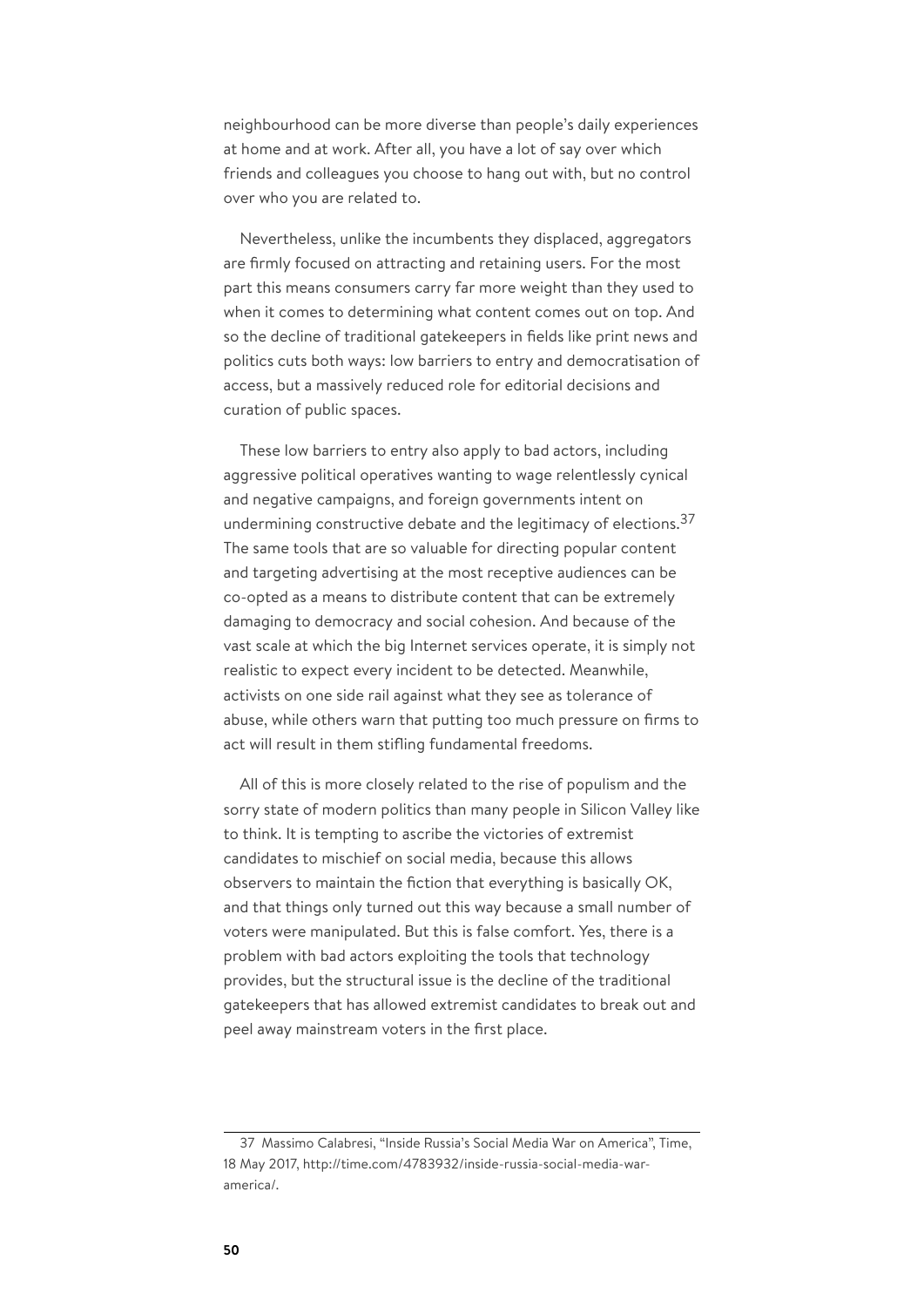This leaves policy in a bind, with a legitimate aversion to big technology companies both exercising editorial control and trying to remain impartial. For those already concerned about the power of newspaper editors and television networks, the idea of tech executives as editors is often far more horrifying. Yet in the face of outcomes that many find disturbing (exhibit A: Brexit; exhibit B: Trump), observers can be quick to pin the blame on technology leaders for failing to use their power to take a stand. Regulation designed for print and broadcast media cannot help here, because the Internet is not just the same but bigger; a world in which everyone produces content as well as consuming it is fundamentally different.

## **Crime**

In certain parts of the media and politics, a significant portion of the technology debate revolves around the Internet's role in perpetuating and amplifying criminal activity. Newspapers and politicians routinely talk about the Internet as a Wild West where people operate outside the law. For those wishing to capitalise on fear of the unknown, the so-called Four Horsemen of the Infocalypse provide an endless source of political capital: terrorists, drug dealers, paedophiles and organised crime are astonishingly effective trump cards if you want to avoid rational debate.

Invoking one or more of the four horsemen is often the prelude to an argument for a course of action that risks seriously jeopardising the rights and freedoms of the general public, for example:

- extensive surveillance of online activity, so that authorities can monitor it for signs of suspicious behaviour (at the expense of privacy and individual liberty);
- back doors in encryption that will allow communications and transactions to be intercepted and analysed (at the expense of undermining security and increased hacking);
- real-name policies that would prevent people using the Internet from choosing to remain anonymous (at the expense of chilling effects on speech and victims of abuse); or
- blocking access to websites that are suspected of hosting or dealing in questionable material (at the expense of excessive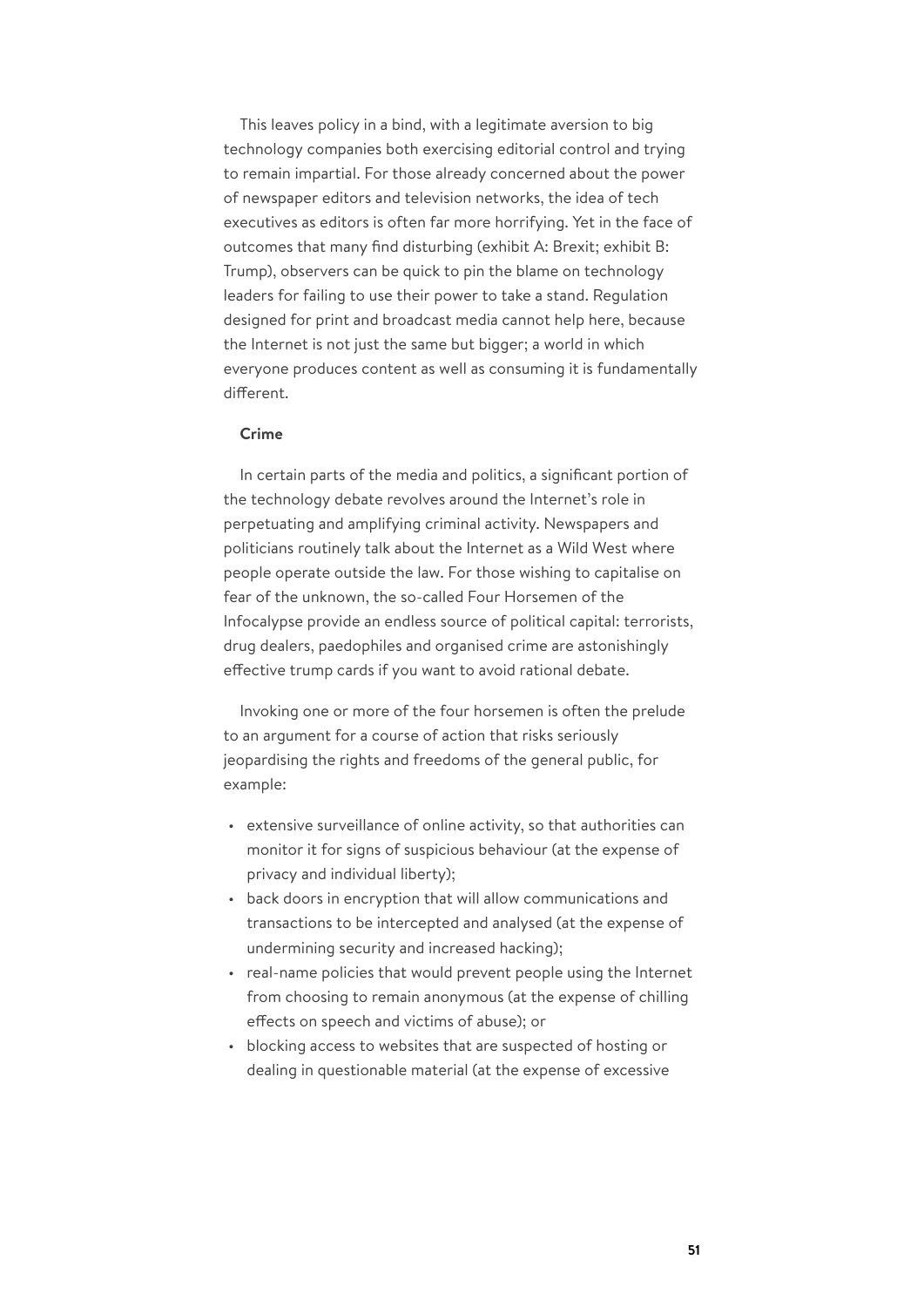blocking that cripples legitimate sites at the same time).

Heading down these sorts of paths is easy to paint as an exercise in common sense—finding a reasonable balance between ensuring freedom for law-abiding members of the public and preventing criminals from running riot. But unfortunately, offline experience does not translate well to the online environment when trying to figure out how to handle these sorts of issues. As a result, both the benefits and the costs can be dramatically different, and hard to balance.

Tech companies have not always made this any easier. In the early days of the Internet, many technologists talked about a new era in which openness, transparency and connectivity would allow the better aspects of humanity to thrive and cause the darker side to wither away. This optimism was always misplaced; operating at Internet scale is inseparable from serving all different parts of society, and human beings have the capability to use any tool for ill as well as for good.

The sheer scale of the Internet, and the general-purpose nature of the underlying technology, also means that proposals designed to inhibit malicious activity tend to risk significant unintended consequences, either now or in the future. Bulk monitoring of Internet activity opens the door to fishing expeditions and state profiling of citizens, and creates a honeypot for hackers.<sup>38</sup> Inserting backdoors into encryption protocols inevitably weakens them in other cases: the vulnerabilities that would be required to decrypt communications would also make online transactions like shopping or banking insecure.

And at a practical level, it is far from clear whether these sorts of policies would have the desired effect. Sophisticated users, including most high-value criminal targets, have ready access to technologies that can provide a layer of protection: virtual private networks (VPNs) and routing protocols that obfuscate what sites are being visited, messaging apps that implement open-source encryption protocols, and so on.<sup>39</sup> Short of extremely extensive

<sup>38</sup> "UK mass surveillance ruled unlawful in landmark judgment", Open Rights Group, 13 September 2018, https://www.openrightsgroup.org/press/ releases/2018/uk-mass-surveillance-ruled-unlawful-in-landmark-judgment.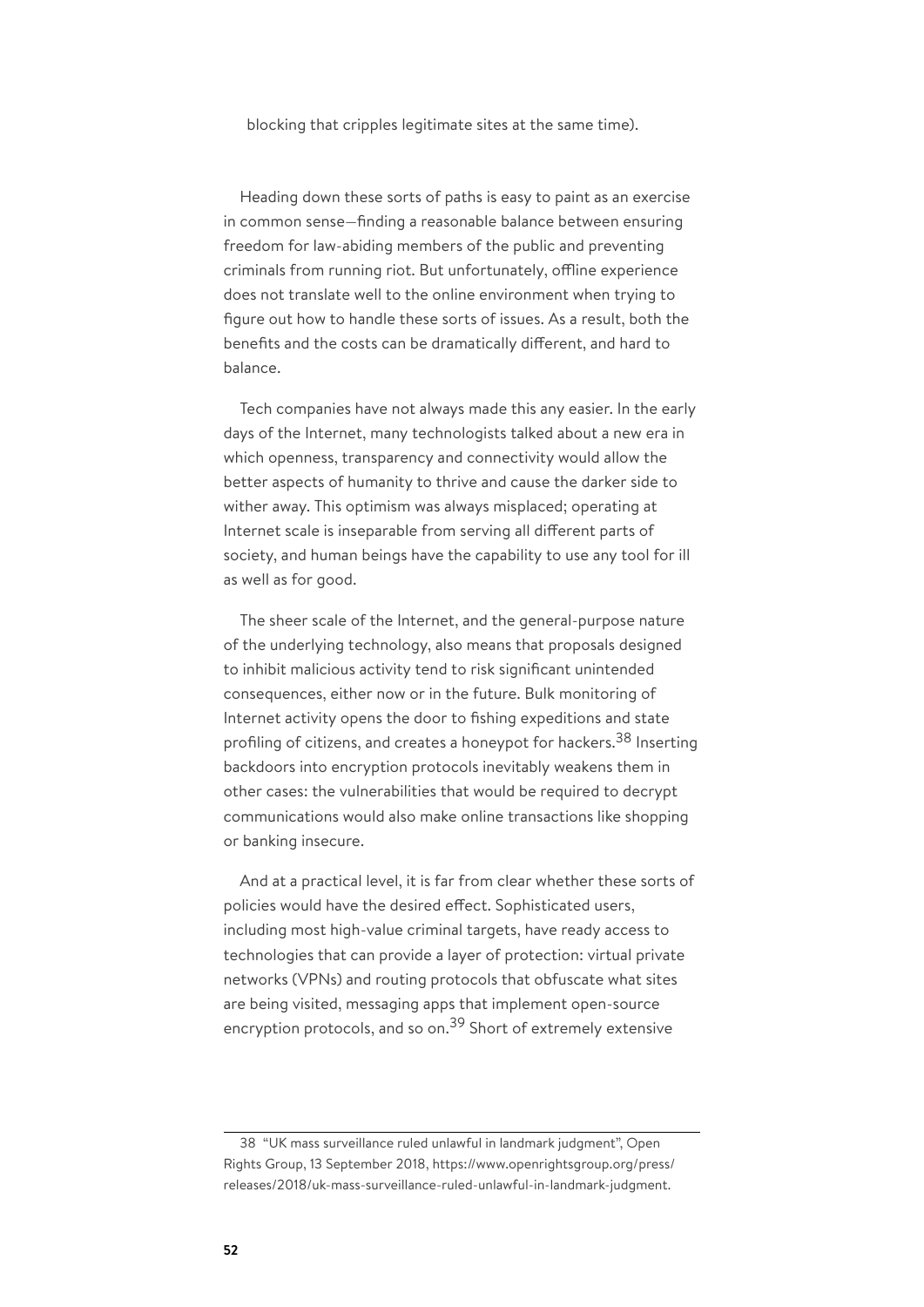restrictions on the technology that private citizens are allowed to access, there is little that can be done to prevent this.

What is clear, then, is that the police and security services—which for so long had technological and logistical superiority—are having to cope with a serious degradation of capability relative to the criminals they are responsible for deterring, detecting and containing. Taking a cue from the world that has spawned so much of the opening up of technology, it may be time for a different set of innovations that give law enforcement more resources to focus on the weaker, more human points in the chain of criminal activity, rather than fighting a losing battle to put technology back in its box.

# **POLICY BY PROXY**

Given the breadth and scale of these challenges, it is not surprising that there are countless examples of new technologies colliding with old rules and regulations, and new business models calling into question different views of public policy priorities. The absence of a proper understanding of the economics of the Internet is betrayed by three of the most common policy responses advanced by traditional politicians. In their own ways, all are about fighting to maintain the status quo, but they approach it in subtly different manners.

#### **Rejecting Change**

The first response tries to force innovation and change off the table, by whatever means necessary. This often takes the form of collusion with incumbent firms, unions or other groups that are likely to be displaced by competition from radically different models, or that are prepared to shoulder any economic and social cost to remain true to their ideology. This approach plays out in laws and regulations that ban new ways of doing business or impose administrative and financial burdens that make new models unsustainable. In darker times, some groups may also try to sow fear and resentment to wreck potential markets before they can become properly established.

<sup>39</sup> Kim Zetter, "Encryption Is Worldwide: Yet Another Reason Why a US Ban Makes No Sense", Wired, 11 February 2016, https://www.wired.com/2016/02/ encryption-is-worldwide-yet-another-reason-why-a-us-ban-makes-no-sense/.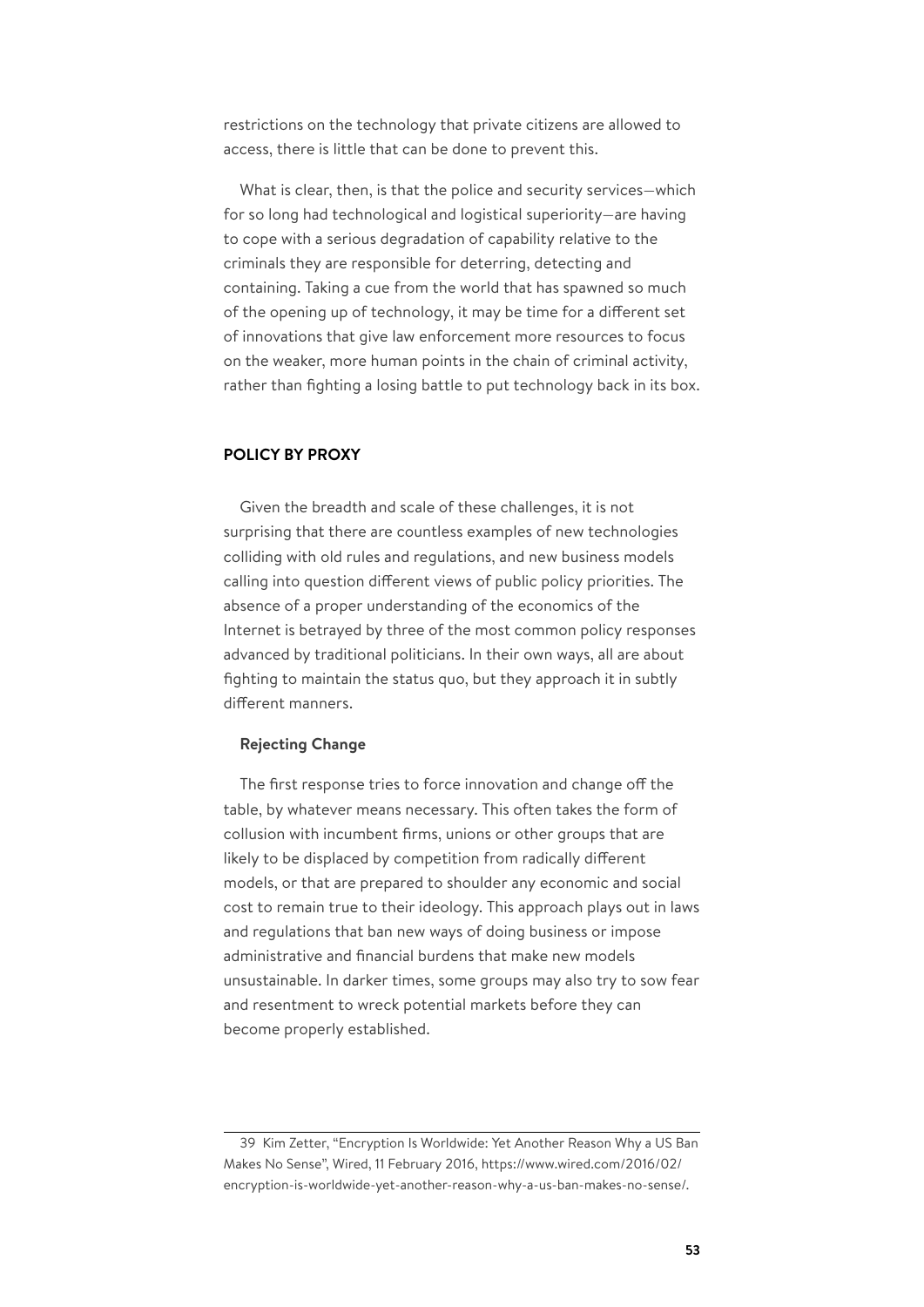This response is seen most starkly in arenas that span the online and offline worlds. And so local politicians push through tough restrictions on rental apps like Airbnb or VRBO, supported by hotel groups, or on ride-hailing apps like Uber and Lyft, supported by the taxi lobby—limiting the potential for consumers to choose the option that suits them best.<sup>40</sup> Sometimes it does not even take new laws: in the UK, the market for shared electric scooters is dead on arrival thanks to a clause in the Highway Act 1835 that was intended to keep livestock off the pavements.<sup>41</sup>

#### **Shifting Responsibility**

The second response absolves politicians of any requirement to engage with tech, and instead pushes responsibility for resolving difficult trade-offs onto someone else. In practice this means tech firms are expected to find unspecified technical solutions to complex social problems, or else present themselves for summary judgement and execution in the court of public opinion. Never mind that common sense rarely survives contact with the laws of mathematics or the mind-boggling scale of the Internet, the billionaire geniuses in Silicon Valley just need to 'nerd harder'.

This response is particularly prevalent when it comes to topics like crime and copyright. In the UK, successive home secretaries, including current Prime Minister Theresa May, have demanded that tech companies find a way to make encrypted communications both secure from interference and easily readable by the government.  $42$ The European Parliament is responding to obsolete notions of copyright with draconian proposals for tech companies to filter all of the text, audio, photos and videos that users try to post online.  $43$ 

<sup>40</sup> Katie Benner, "Inside the Hotel Industry's Plan to Combat Airbnb", New York Times, 16 April 2017, https://www.nytimes.com/2017/04/16/technology/ inside-the-hotel-industrys-plan-to-combat-airbnb.html; Henry Goldman, "NYC Is Set to Impose a Cap on Uber", Bloomberg, 6 August 2018, https://www.bloomberg.com/news/articles/2018-08-06/nyc-set-to-imposecap-on-uber-as-ride-hail-vehicles-clog-streets.

<sup>41</sup> Shona Ghosh, "A 183-year-old law created for horse-drawn carriages has frustrated Silicon Valley's buzziest startups", Business Insider, 11 August 2018, http://uk.businessinsider.com/electric-scooters-illegal-1835-highwaysact-2018-8.

<sup>42</sup> Cory Doctorow, "Theresa May wants to ban crypto: here's what that would cost, and here's why it won't work anyway", Boing Boing, 4 June 2017, https://boingboing.net/2017/06/04/theresa-may-king-canute.html.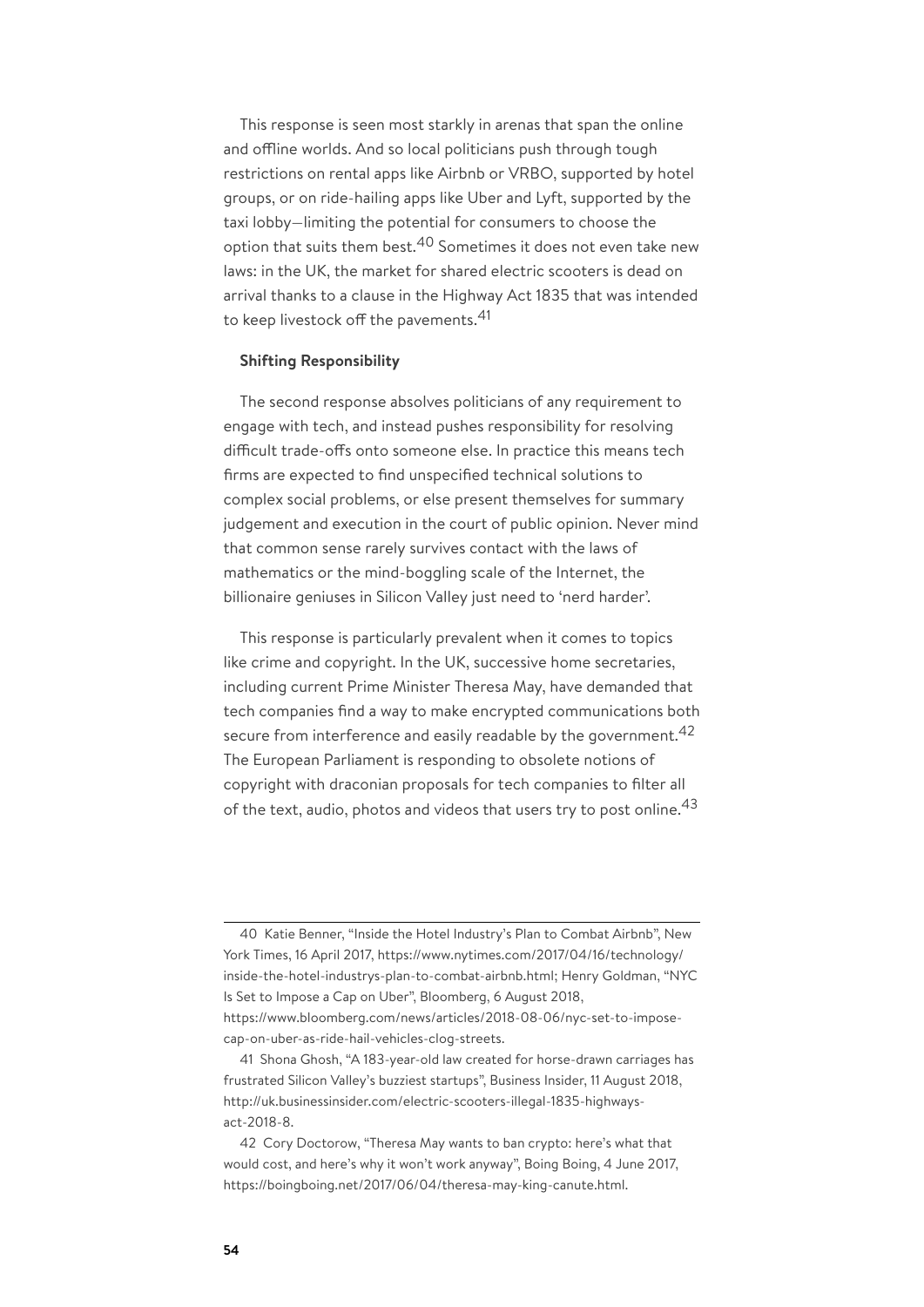As with the FOSTA-SESTA package in the United States, which is intended to curb sex trafficking, pushing the burden onto tech companies may not only fail to address the underlying problem but also cause significant collateral damage to other Internet users and entrepreneurs.<sup>44</sup>

## **Expropriating the Gains**

The third response accepts that innovation and change are unavoidable, and focuses on capturing as great a share of the gains as possible, to be distributed later as political patronage. This plays out most often in calls to tax successful new businesses to subsidise life support for industries that still hold political sway but that consumers no longer favour. Social media and online shopping are common targets, but other sectors like entertainment and transport are also talked about. This at least has a veneer of modernity, paying lip service to the progress enabled by technology while sending reassuring signals to those concerned about tradition and continuity.

This response is most common when the tech companies are perceived to be highly profitable, which makes it easy to mount a populist argument for redistribution. And so UK Labour Party Leader Jeremy Corbyn calls for a tax on Facebook to pay for local journalism, and on Netflix to pay for the British Broadcasting Corporation (BBC).<sup>45</sup> UK Chancellor of the Exchequer Philip Hammond wants a tax on Amazon to prop up high-street shops. 46 US President Donald Trump also wants to hit Amazon by making it pay higher fees to the US Postal Service, and looks to have Google in his sights next. 47

<sup>43</sup> Timothy B. Lee, "What's in the sweeping copyright bill just passed by the European Parliament", Ars Technica, 12 September 2018, https://arstechnica.com/tech-policy/2018/09/european-parliament-approvescopyright-bill-slammed-by-digital-rights-groups/.

<sup>44</sup> Aja Romano, "A new law intended to curb sex trafficking threatens the future of the internet as we know it", Vox, 18 April 2018, https://www.vox.com/ culture/2018/4/13/17172762/fosta-sesta-backpage-230-internet-freedom.

<sup>45</sup> "Corbyn: Tech firm tax could fund journalism", BBC, 23 August 2018, https://www.bbc.co.uk/news/uk-politics-45271286.

<sup>46</sup> Anna Mikhailova, "Philip Hammond threatens 'Amazon tax' on online retailers to help out high street", Telegraph, 10 August 2018, https://www.telegraph.co.uk/politics/2018/08/10/philip-hammond-warnsonline-retailers-face-tax-raid-amid-high/.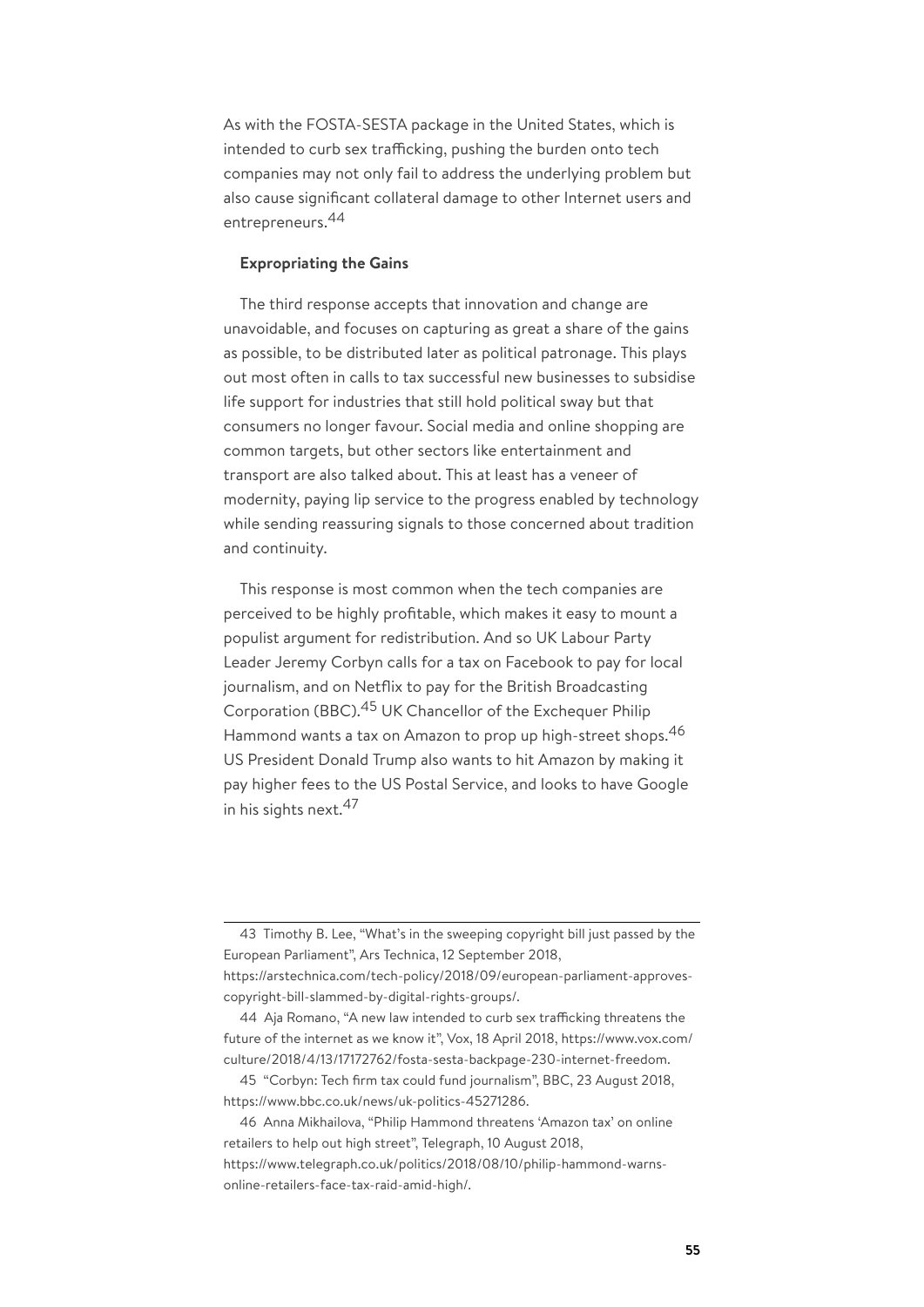#### **A Better Way Forward**

Sadly none of these approaches is realistic or sustainable. At a practical level, all eventually fail because no amount of outrage in the face of change can survive when people so clearly benefit from greater access to innovation and self-actualisation enabled by technology. At a more fundamental level, the real problem is that none really addresses or engages with the structural reasons why the Internet has changed so much so fast, and for so many people.

Some commentators advocate an alternative approach based on an aggressive role for the state, arguing in extremis that many of the products and services provided by big tech companies are akin to essential utilities and belong in public ownership. Turning tech companies into arms of the state, or replacing them with stateowned and -run alternatives, would certainly help ensure they supported the government of the day but would not address the underlying issues at the root of today's challenges.<sup>48</sup> Moving a big concentration of power from one set of hands to another would simply trade one set of potential abuses for another, while blunting incentives for customer focus and innovation. More fundamentally it would change nothing with regard to the economics of the Internet and its natural tendency towards scale—short of banning users from accessing alternative services or threatening to expropriate every new idea that gains traction, which few people would be prepared to live with.

Of course there is a role for government—and it should be far more entrepreneurial, seeking to leverage the properties of the Internet that make it possible to have outsize impact, and directing missions that connect private actors with the goals of public policy. 49

47 Michael D. Shear, "Trump, Having Denounced Amazon's Shipping Deal, Orders Review of Postal Service", New York Times, 12 April 2018, https://www.nytimes.com/2018/04/12/us/politics/trump-postal-serviceamazon.html; Kadhim Shubber and Naomi Rovnick, "Trump vows to address Google's 'leftwing media bias'", Financial Times, 28 August 2018, https://www.ft.com/content/535300f0-aaa6-11e8-89a1-e5de165fa619.

48 Jake Kanter, "A top British politician wants to create a publicly-owned tech company to rival Facebook and Netflix — but the idea is being ridiculed", Business Insider, 25 August 2018, http://uk.businessinsider.com/jeremy-corbynplan-for-british-digital-corporation-ridiculed-2018-8.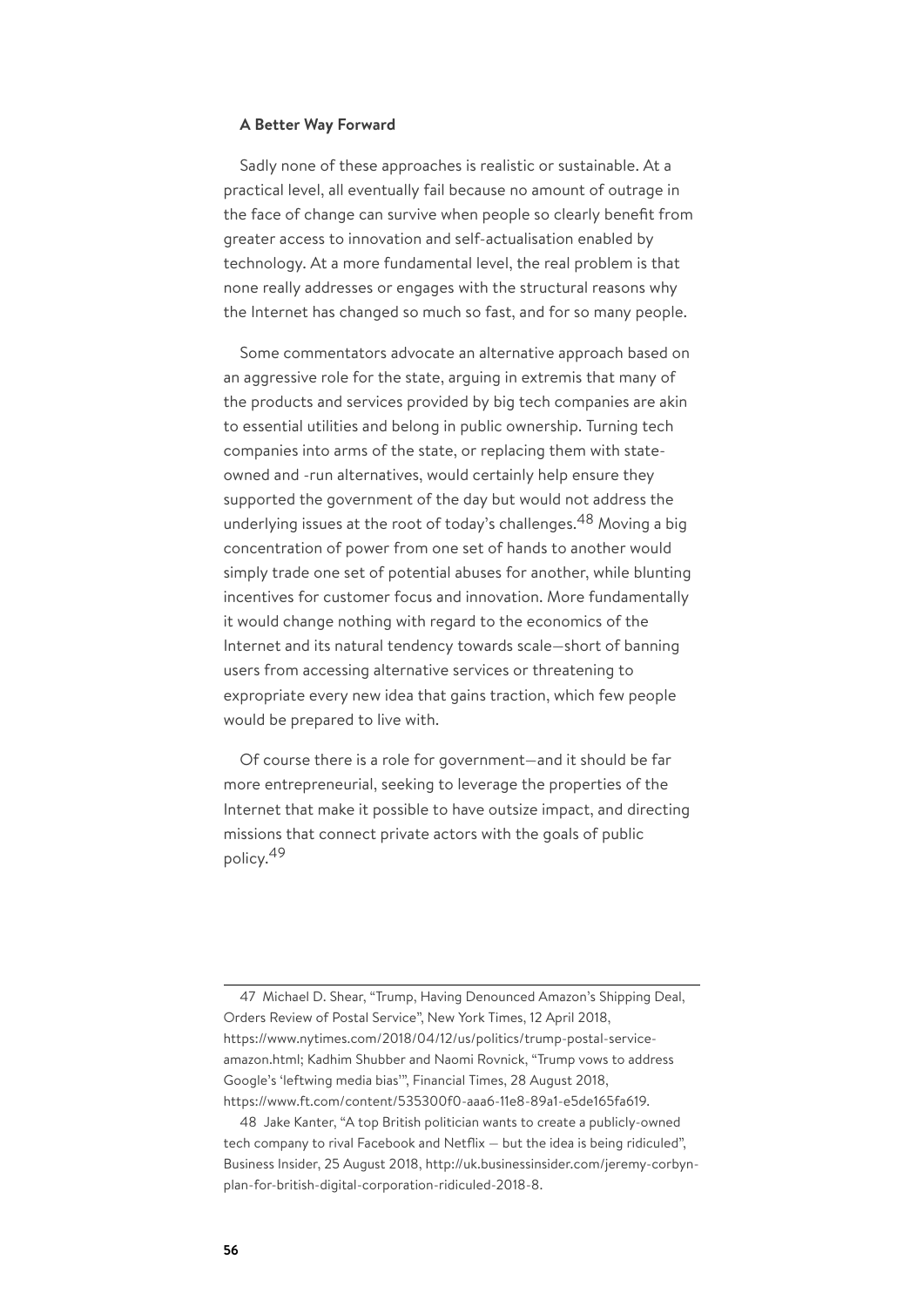A better way through is therefore to consider what set of mechanisms, expectations and institutional arrangements would be required to better align the incentives of big technology firms with the broader public interest, so that people can enjoy the benefits of consumer-focused innovation while being confident that the power derived from it is exercised responsibly.

<sup>49</sup> "Mission-oriented innovation policy", UCL Institute for Innovation and Public Purpose, accessed 28 September 2018, https://www.ucl.ac.uk/bartlett/ public-purpose/research/research-streams/mission-oriented-innovation-policy.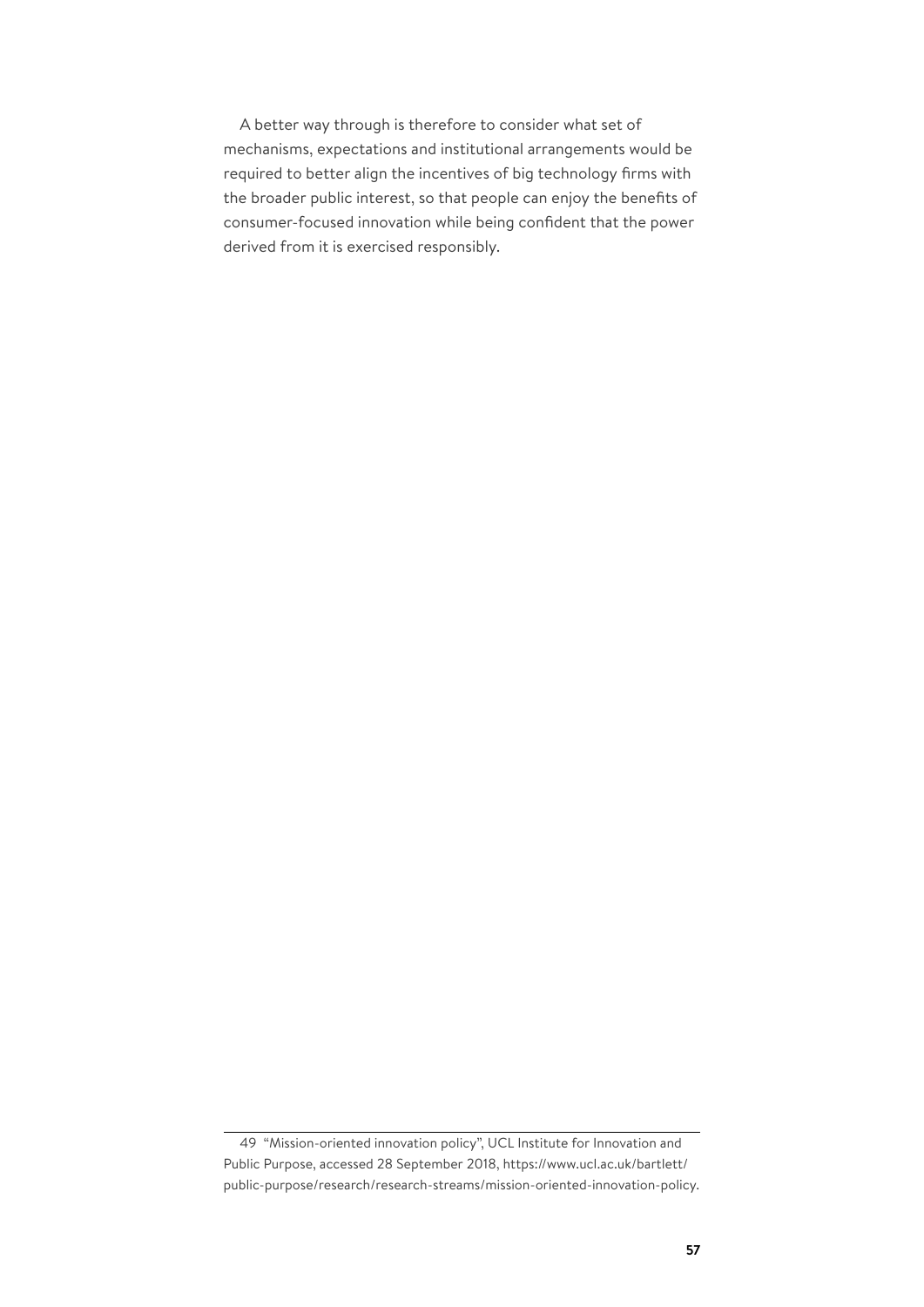# **SOLUTIONS**

Given how fundamentally the Internet has altered the structure and dynamics of industries and communities, there is no real reason to think that the trade-offs policymakers made when designing rules and regulations for the 20th century will be right for the 21st century. Across a broad range of policy areas, leaders need to reassess what is the right balance to strike in light of the new challenges of today's world.

The enabling rules and regulations of the 1990s and 2000s set the scene for astonishing growth and innovation in and around the Internet. But they also established a perception that many of the technology firms that benefited the most did so at the expense of basic values. Move fast and break things might be fine for a scrappy start-up trying to figure out whether an idea will even work; it is far less fine when the damage is to public trust and institutions.

The central dilemma for policymakers now is how best to protect and facilitate the innovation that big technology firms deliver, while ensuring that they do not pursue their commercial interests at an unacceptable cost to the things society holds dear. In previous eras policymakers would look to solutions that aimed to better approximate the outcomes of competition: price controls, divestitures, competitive tendering, and so on. But this assumes that the primary harms from scale are economic, and that the goal of policy is to arrest rent-seeking behaviour. In a world of platforms, aggregators and infrastructure, and of rapid innovation, a different set of interventions is required to match a new and different set of challenges.

The products and services provided by big technology firms have become a part of daily life for most people. These companies have a far more intimate relationship with consumers than the big brands of the past: users touch these firms' apps with their fingertips, carry them everywhere in their bags and pockets, and share everything with them. Big tech companies have also attained systemic importance in the wider economy, providing the digital infrastructure that enables modern businesses to operate and the new public spaces in which relationships play out, thoughts are shared and opinions are formed.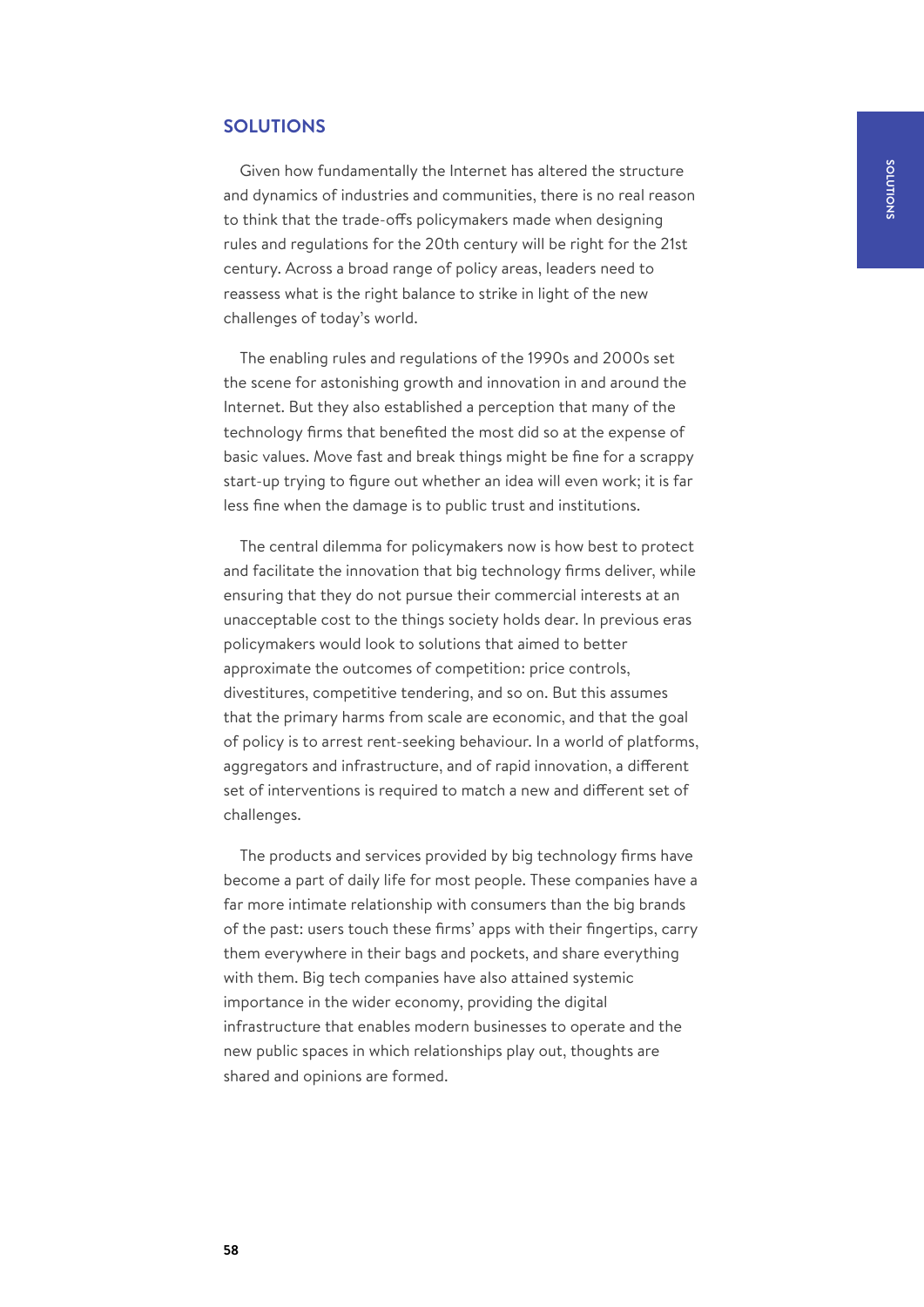And yet big technology firms, and the markets they stand at the centre of, are not like classical models of competition and monopoly. Economies of scale and network effects mean that large firms can be both economically efficient and good for consumer welfare. The Internet has stripped traditional gatekeepers of much of the power they used to wield, and amplified many freedoms in the process. But it poses significant challenges as well: economic upheaval as disruption bites and competition policy flounders, and immense cultural pressure on privacy, polarisation and well-being. It has also concentrated power in the hands of a relatively small number of companies, which all too often wield that power clumsily and without sufficient legitimacy.

Liberals should of course be sceptical of concentrations of power, wherever they arise. But the exercise of power need not be a zerosum game; when power is used responsibility and in the public interest, it can benefit all sides far more than destructive confrontation.

The urgency for Western policymakers is heightened further by the rapid progress being made in AI and the huge competitive challenge China poses in this respect.<sup>50</sup> A very different approach to rights and freedoms foreshadows the potential for large Chinese firms to accelerate their research rapidly and attain global leadership in this arena. There are already signs of China connecting its ambitions on AI to its drive to build out a massively expanded sphere of influence through the Belt and Road Initiative, an ambitious development strategy to boost economic growth across Asia and beyond. For the West to defend and promote its values, it must be able to lead the world in the development of core AI technologies, and define the wider system of ethics and governance needed to deploy them responsibly. Getting the approach to big tech companies right is an essential condition for achieving this.

Today's global tech firms do require a more muscular response from government, but make no mistake: this is not your parents' regulation. Across the board, technology-based challengers have not so much outcompeted incumbent firms as made them obsolete.

<sup>50</sup> Tristan Greene, "Expert predicts 'AI nationalism' will change geopolitical landscape", The Next Web, 26 June 2018, https://thenextweb.com/artificialintelligence/2018/06/26/expert-predicts-ai-nationalism-will-changegeopolitical-landscape/.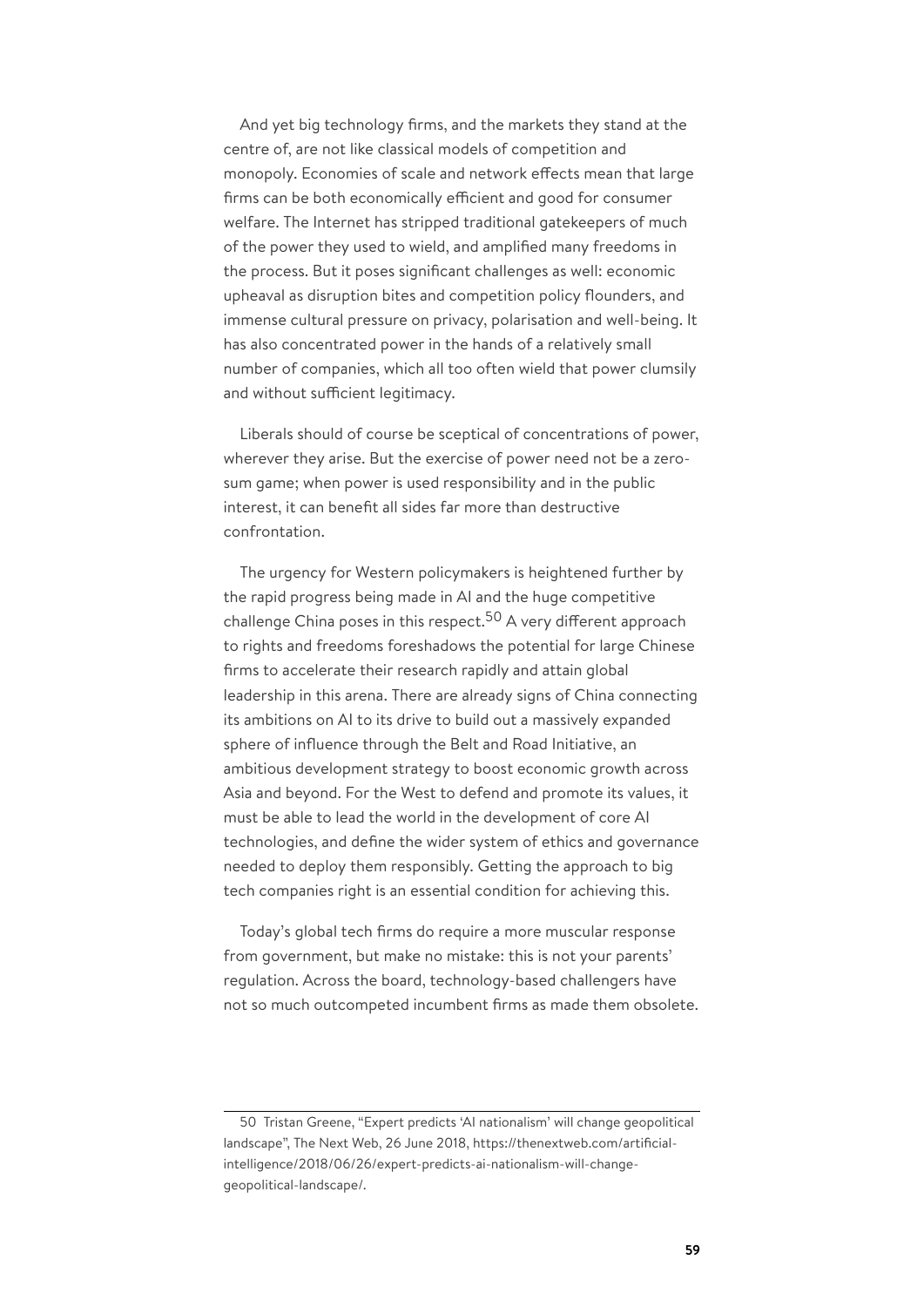The same is true of dusty old rules and regulations: policy is in disarray because the existing apparatus cannot get a grip on a set of issues that confound offline assumptions. For public policy to succeed again, leaders need to accept this shift and think creatively about how best to respond.

## **REASSERTING THE PUBLIC INTEREST**

The economics of the Internet naturally favour big technology companies, and their products and services are overwhelmingly positive for consumers. But tech also brings significant new challenges, and bureaucratic regulation designed for legacy industries is a poor fit for the pace and scale of the Internet. A fresh approach, based on stronger accountability coupled with more freedom to innovate, is the best way to align private incentives with the public interest.

The fundamental proposition is that the profile of big technology companies obliges them to run their companies with due consideration of whether their activities are in the public interest.

The cornerstone of this approach is a new generation of regulator that can take an expert view of the activities of big tech companies. Whereas traditional sector regulators take a preventive approach based on rules and permissions, this new regulator would take an enabling approach based on values and accountability. And whereas traditional regulators deal with narrow and well-defined domains, a next-generation regulator must deal consistently with the common themes arising in any market upended by the Internet.

Crucially, it must have technical expertise comparable with that of the big tech companies, and be fluent in the same fundamentals of Internet-scale operations, speed, data and innovation. This means being able to attract and retain people with direct, senior experience of building and running tech companies to take part in building and running a new regulatory apparatus. This may be expensive, but this is not a reason to hesitate. To provide robust oversight, a regulator must be able to navigate the world of tech and be confident and informed when challenging it.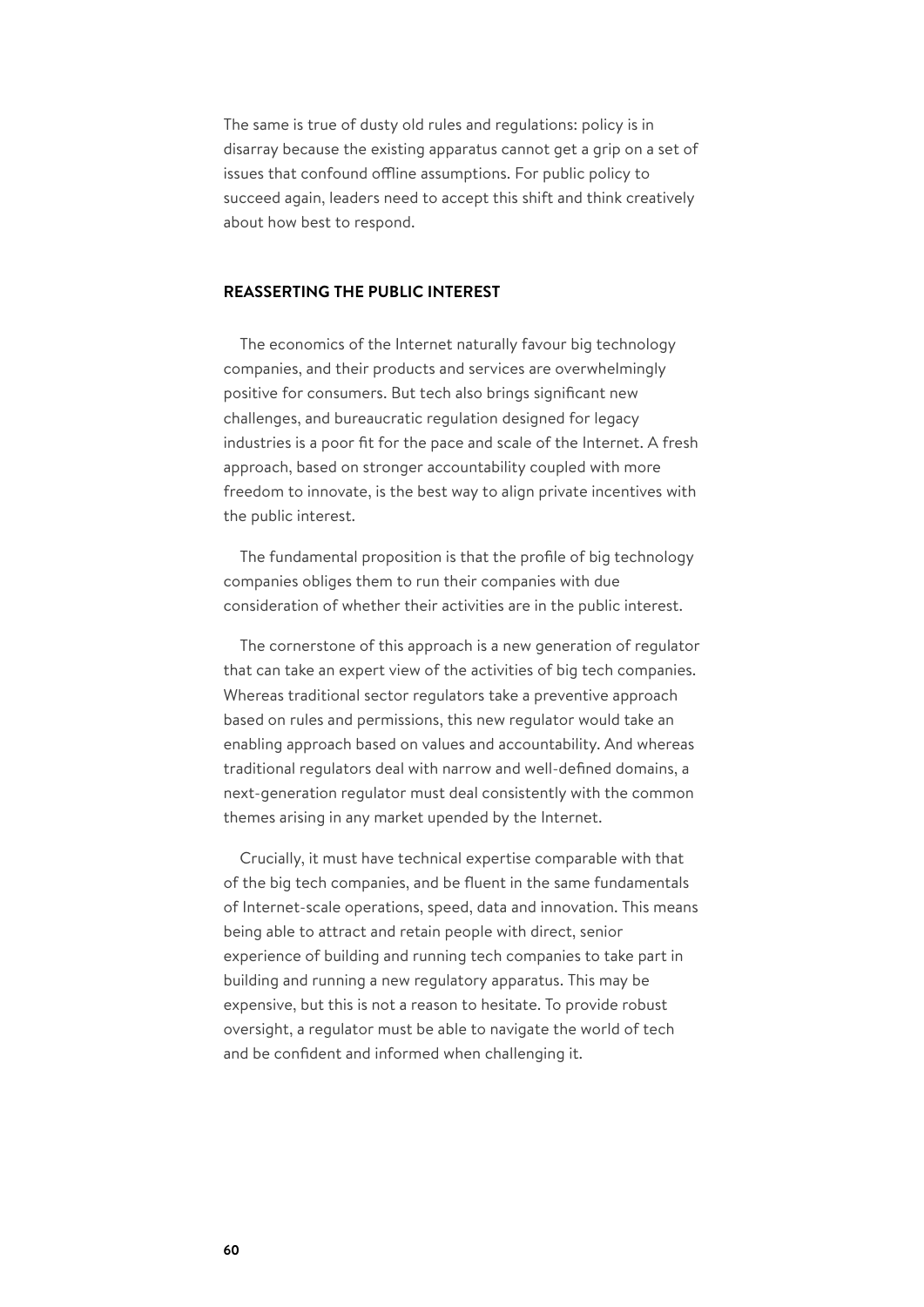This new type of regulation must also be free from day-to-day political interference. A constructive and long-term relationship with the tech sector will never be possible when policy is made at the whim of political leaders who take affront to perceived personal slights. A robust set of founding principles to guide the a nextgeneration regulator's activity, along with credible and independent leadership, will be essential.

And it must focus first on the big technology companies that have outsize influence on the world around them. Making this nextgeneration approach to regulation operational will be a challenging undertaking; far better to keep the initial scope tight to make the problem tractable, rather than casting the net too wide and running into the sand as a result. Defining precisely where the boundary should sit is beyond the scope of this report, but taking a global view and considering firms with more than 50 million monthly active users, annual revenues of more than \$1 billion or a market capitalisation of more than \$25 billion would be a good place to start the debate before working down to smaller companies.

Focusing on the largest companies first is also important to protect competition. The risk of overbearing regulation that stifles innovation and entrenches incumbents remains very real, particularly because smaller and newer businesses will always lack the financial resources and legal heft of more mature companies. This is not to say that smaller companies do not have an obligation to act in the public interest; far from it. But one thing is certain: tech founders have no shortage of ambition. Companies that are serious about growth should expect to end up in scope for this new type of regulation if they are as successful as their founders and backers want them to be. Designing for this from the outset will be both good business sense and an important signal of maturity for investors and the markets.

Aspects of financial-services regulation provide a helpful analogy: operational independence, deep expertise drawn in part from industry, and forward-looking, risk-based oversight both of significant individual firms and of markets as a whole. There is not a direct read across, however. Financial services regulation is still grounded in permissions; regulators develop extremely detailed and extensive rule books, many activities cannot be undertaken until

**61**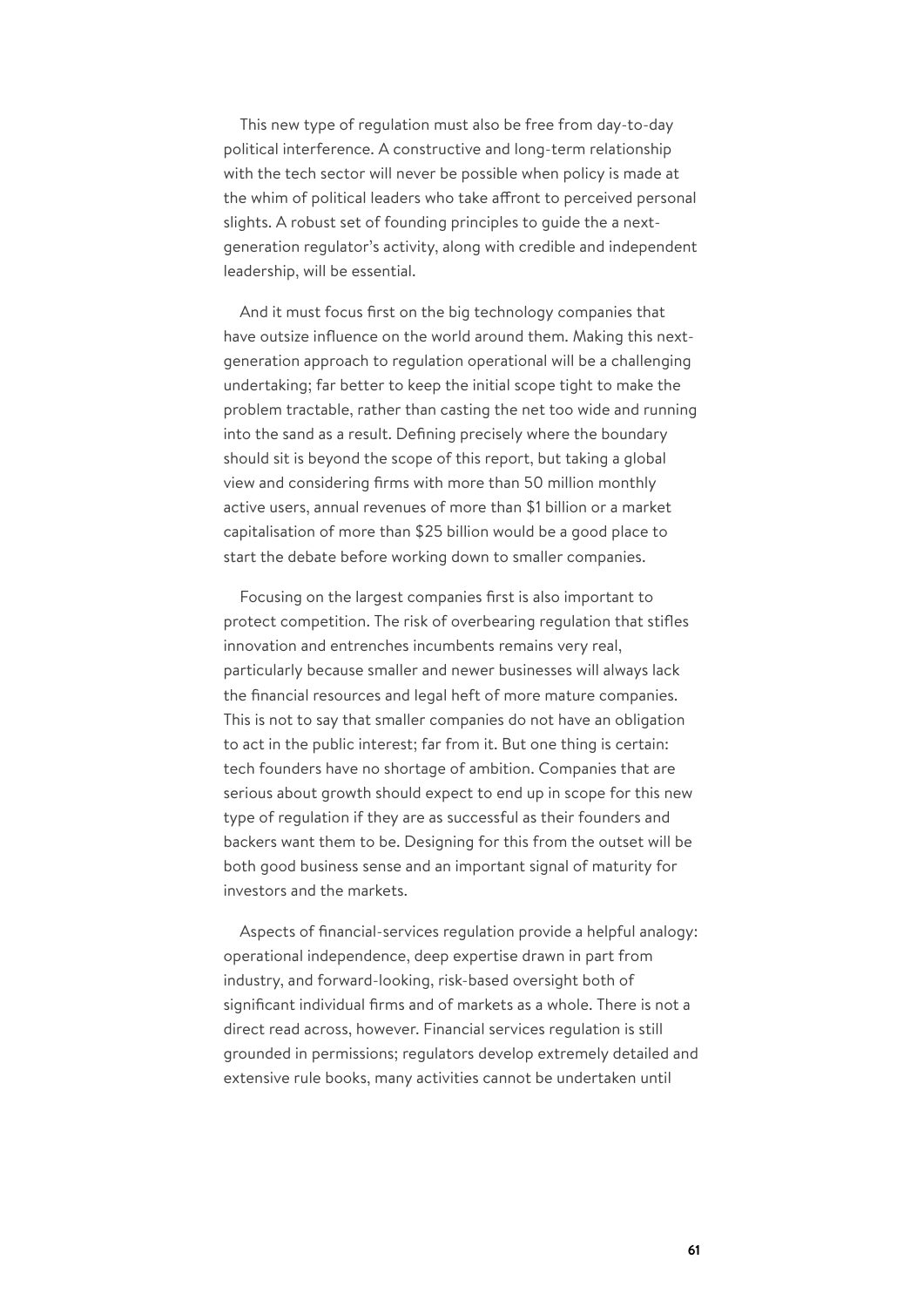they have been approved or licensed, and tools like capital requirements and product standards are used to restrict behaviour. <sup>51</sup> Tech needs a far more agile approach, and policymakers must think creatively about a new set of tools to achieve balance in an environment where scale, pace and incentives are very different.

And so although a next-generation regulator's scope and powers would reflect its focus on big tech companies, its creators can still draw on past experience to help with some aspects of its design. It should be modelled along the lines of other independent regulators and quasi-judicial bodies, so that it has the stature and authority to come to conclusions that all sides accept. It should have an independent board standing apart from day-to-day politics, so it can take a long-term view rather than having its focus dominated by reactions to short-term crises. And it should be able to levy a fee on the firms it oversees, to raise the funds required to fulfil its remit.

The regulator should be designed from the outset to take an international perspective and work across borders. The ideal authority would match the global reach of big tech companies with a global response to the challenges they present. In the current geopolitical environment, however, it is hard to see how a global regulator could come to a meaningful consensus on values or keep pace with the rapid evolution of technology.

The pragmatic solution is therefore to focus first on building a transatlantic consensus. The established liberal democracies of the United States and the European Union (EU) have enough in common to come to a shared view on values and responsibilities for tech companies, and on rights and well-being for consumers. Parallel regulators in these two jurisdictions, with a common forum for analysis and mutual recognition of rulings, would be a good enough first step. In the fullness of time, the two may work ever more closely together.

For the UK, if there is to be any silver lining from Brexit, it may be in the freedom to pivot towards this new approach more quickly than other countries. There is an opportunity to take a global lead in crafting fit-for-purpose regulation that tech firms adopt as a global

<sup>51</sup> "PRA Rulebook Online", Bank of England Prudential Regulation Authority, accessed 28 September 2018, http://www.prarulebook.co.uk/.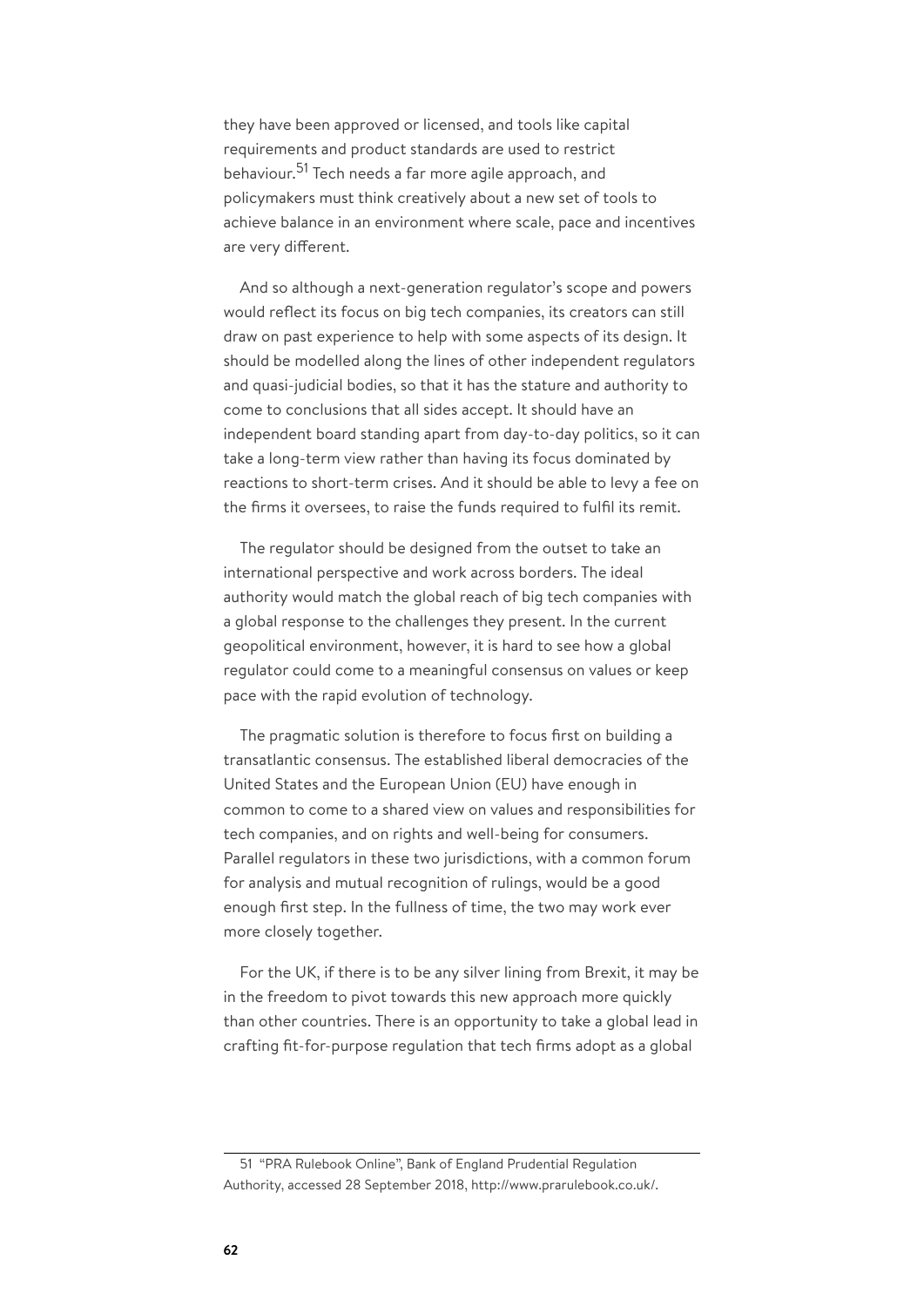standard. If the UK retains broad equivalence with other aspects of European policy in areas like data protection, then in time the UK and EU approaches might again be harmonised.

Whether the scope of the possible is national, regional or transatlantic, this approach will take time to assemble. This is partly about getting the foundations right: thinking comprehensively about values, rights, freedoms and obligations would be a serious undertaking, along with the necessary legislative basis, organisational design and staffing. In the short term, therefore, it may make sense to graft some aspects of a new approach onto the existing regulatory apparatus.<sup>52</sup> In the long term, however, the aspiration should be to rationalise the regulatory landscape and wind down narrow institutions that have been made obsolete by technology, in favour of an approach that handles the major challenges of technology consistently wherever they arise.

In any event, a next-generation regulator would have a three-part remit: to ensure tech companies take their responsibilities seriously, to ensure consumers understand the technology in their lives, and to rewrite obsolete rules for the Internet age.

#### **Responsibilities for Tech Companies**

The first duty of the regulator is to help the big tech companies meet their obligations to act in the public interest, and hold them to account when they fall short.

It should require big tech companies to:

• **Develop community standards in consultation with users, governments and civil society.** Products and services delivered over the Internet and displayed on users' screens provide a new form of public space in which to interact and transact. Many of these spaces have increasingly clear standards that participants are expected to adhere to.<sup>53</sup> But although these standards can

<sup>52</sup> William Perrin, "Who Should Regulate To Reduce Harm In Social Media Services?", Carnegie UK Trust, 10 May 2018,

https://www.carnegieuktrust.org.uk/blog/regulate-reduce-harm-social-mediaservices/.

<sup>53</sup> "Community Standards", Facebook, accessed 28 September 2018, https://www.facebook.com/communitystandards/; "Uber Community Guidelines", Uber, accessed 28 September 2018, https://www.uber.com/legal/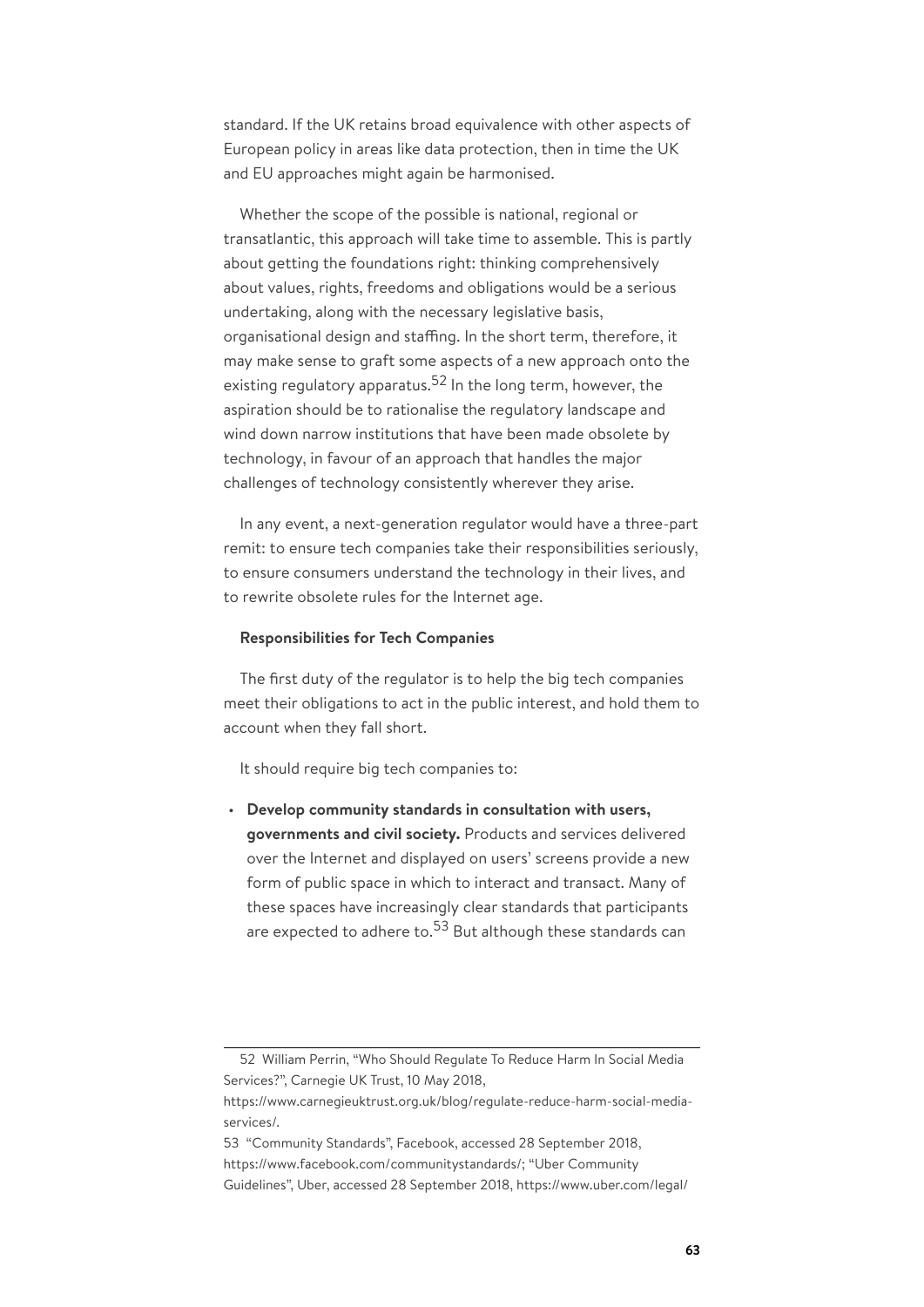be reasonable, they lack legitimacy: rules written by distant executives are quite different from laws passed by elected politicians. Seizing on the Internet as an opportunity to inject direct democracy into major services would be a mistake. As with many aspects of policy, the complexity and need to balance competing concerns makes this a task better suited to careful and informed deliberation. But firms can be required to consult far more extensively with users, governments and civil society, and explain the decisions they take on community standards and the reasoning behind them.

- **Enforce these standards consistently and report on exceptions.** Firms generally want to take action to uphold community standards and shut down bad actors, but can be reluctant to talk about this for fear that an admission of problems will be used against them. Nevertheless, neutrality can no longer credibly be invoked as a way to sidestep responsibility, particularly when a firm is the central actor in a marketplace or ecosystem that revolves around it and malicious users try to shirk responsibility for their actions. Tech firms should dedicate focus and resources to enforcement, make their best effort to uphold community standards quickly, fairly and proportionately, and be proactive in seeking out problems rather than waiting for them to be reported. The reality of enforcement at Internet scale is that false positives and false negatives are unavoidable, and when platforms deal with huge numbers of users and global footprints, it will never be possible to extinguish all bad actors. Companies should therefore provide a robust appeals process and far greater clarity about the occasions when things have gone wrong, including what actions were taken and what the consequences and lessons were.
- **Consider the best interests and well-being of users and society when setting strategy.** The size, scope and reach of big technology companies means they have a special responsibility to the people affected by their actions. The mission statements of many big technology companies are about changing the world, and this is to be applauded, but it must be set in the context of doing so responsibility. This means being mindful that this is uncharted territory, that human beings are not always rational and that democratic societies can be fragile. Because

community-guidelines/.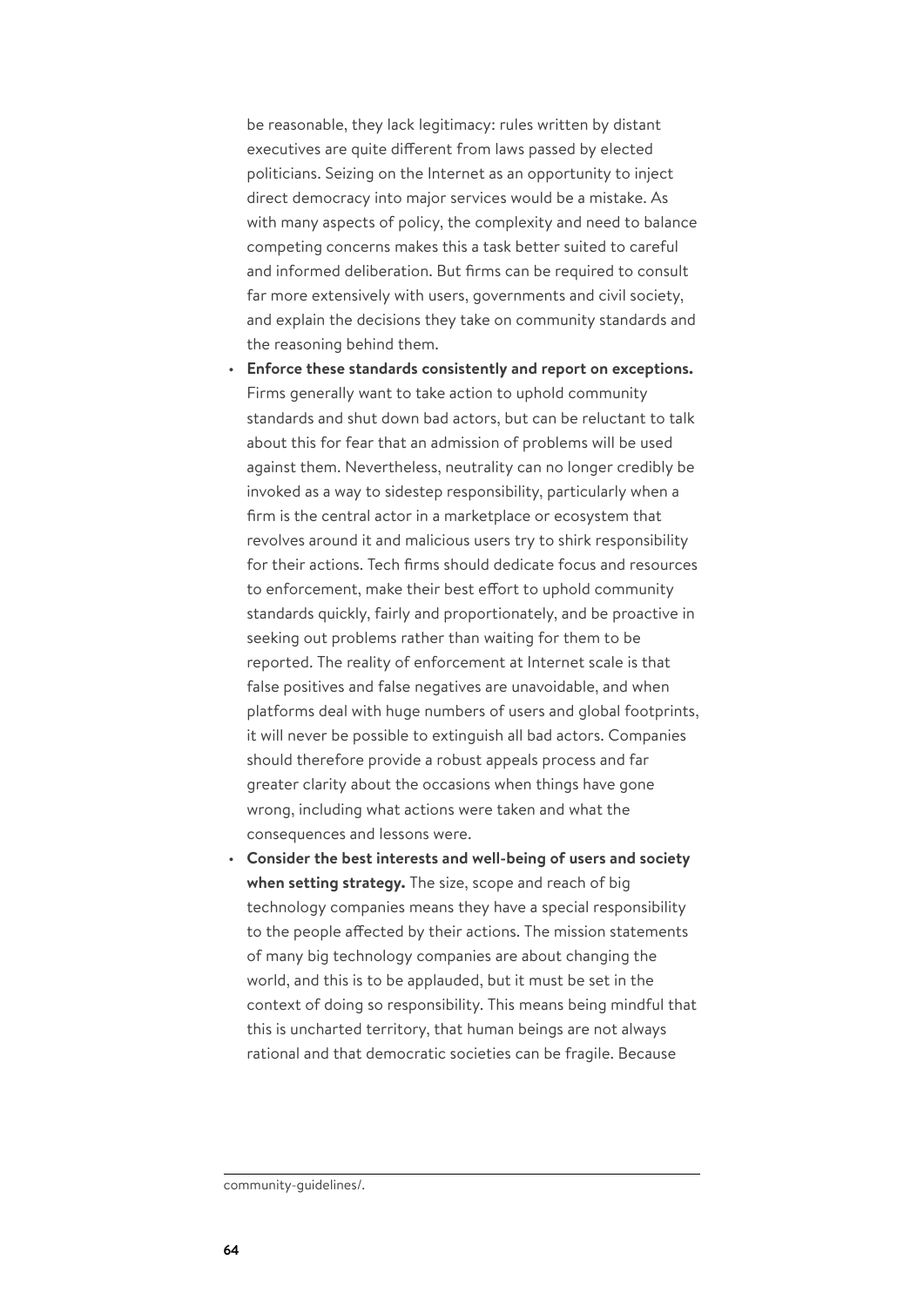tech companies and their users are diverse, it is neither possible nor desirable to make a one-size-fits-all prescription about how features or services should operate. But from their privileged position, big tech companies should explicitly consider the broader impact of their actions. To do this, they will need to establish robust evidence about the effects of using their products and services, develop processes and norms to factor these into corporate decisions, and be confident explaining their actions to both the regulator and their shareholders (who have a long-term interest in tech companies aligning themselves with the well-being of their users).

These requirements set the stage for tech companies to take on the responsibilities corresponding to their power and influence, and to make decisions with greater legitimacy. There must also be stronger checks and balances to ensure that they are taking these responsibilities seriously, and sanctions for serious failings.

To give the regulator sufficient leverage, it should have:

- **Terms of reference that enumerate the values and responsibilities that society expects big tech companies to live up to.** To achieve a political and policy environment that is conducive to the magnitude of the task ahead, technology leaders and politicians need to understand each other's perspectives. This requires a patient and structured dialogue about the role of technology in the economy and in society. So before the regulator is put in place, governments should draw up and consult on a set of values and responsibilities that will define its mission. The process for this cannot be rushed and should include bringing together leaders in technology, politics, policy and civil society for an open-minded discussion about a world underpinned by the Internet. It should also take formal evidence from expert witnesses and seek the views and experiences of citizens. The final terms of reference should reflect the aspirations of advanced liberal democracies to protect freedoms, achieve social justice, and promote innovation and progress.
- **The power to audit the policies of big tech companies and**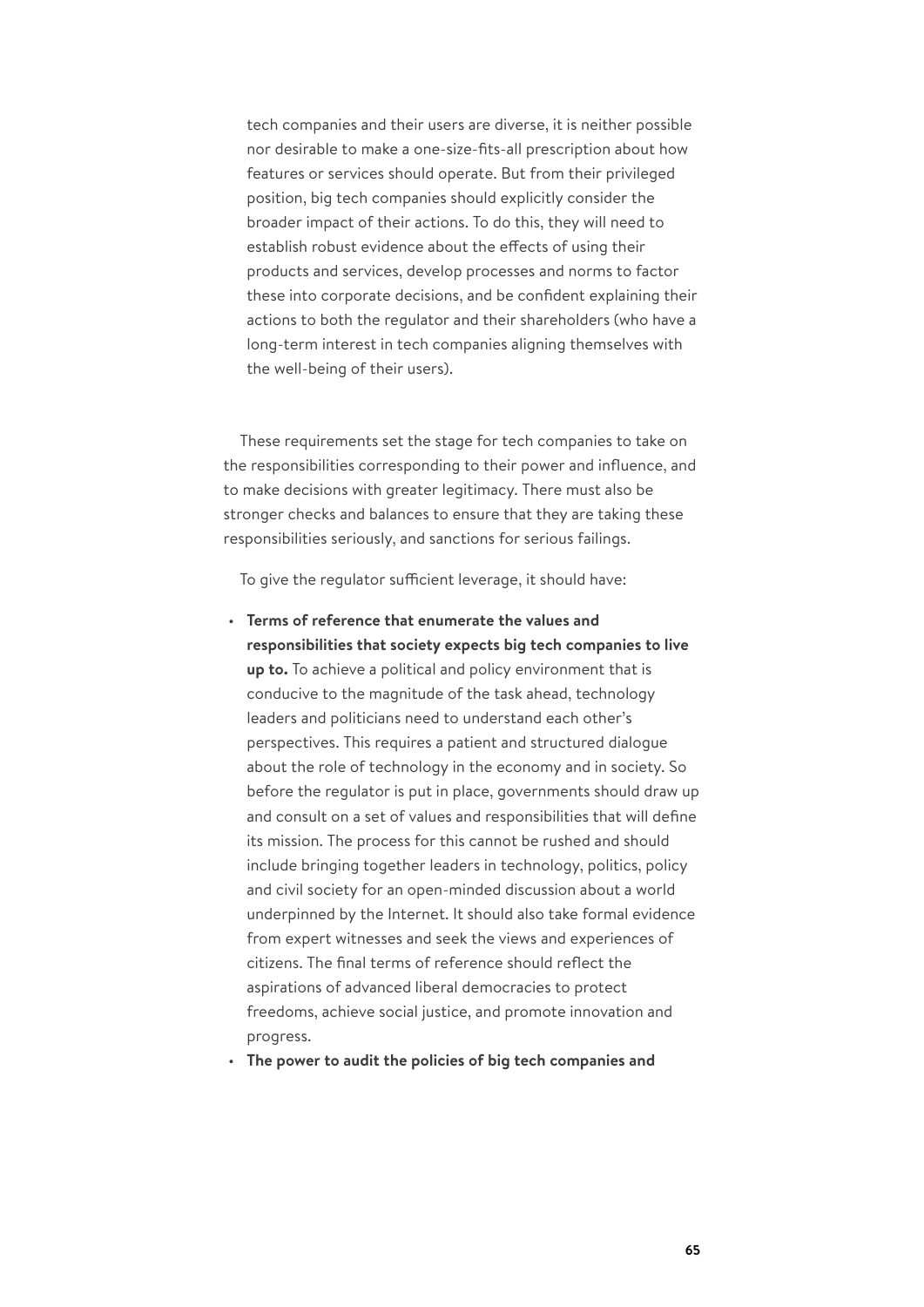**conduct inquiries into matters of public interest.** For the new responsibilities on big tech companies to have a real and lasting impact, there needs to be a mechanism for interrogating what is happening and rolling up lessons from individual firms into systemic insights. The regulator should therefore have a mechanism to audit the policies of the companies under its purview, to ensure that they are consistent with the agreed values and responsibilities and executed consistently and proportionately. <sup>54</sup> Crucially this is not about forcing companies with new business models to contort themselves to fit into old legislation. The key insight from the analysis in this report is that many tech firms are not traditional producers but rather facilitators of markets and custodians of community standards. This essentially makes them de facto regulators of their ecosystems, so the focus of independent scrutiny should be on ensuring they discharge the responsibilities of such a role adequately.

• **The power to sanction companies for reckless or negligent behaviour.** Scrutiny should reflect the complex and rapidly changing nature of the modern economy, and be mindful of the importance of taking a calm and considered view of contentious issues. A presumption of good faith would be a reasonable starting point, but there must be real consequences for companies that behave recklessly or are negligent in discharging their responsibilities. The sheer scale of the largest technology companies has reduced the effectiveness of some financial sanctions: even when they run into billions of dollars, this can still be viewed as an acceptable cost of doing business when the stakes are high enough.<sup>55</sup> If a sharper set of deterrents is required, this might extend to issuing directions to limit or mandate certain activities, appointing independent directors to company boards, or imposing restrictions on the right to operate in particular markets, either temporarily or permanently.

<sup>54</sup> "Company Assessments", Global Network Initiative, accessed 28 September 2018, https://globalnetworkinitiative.org/company-assessments/. 55 "Google is fined €4.3bn in the biggest-ever antitrust penalty", Economist, 21 June 2018, https://www.economist.com/business/2018/07/21/google-isfined-eu43bn-in-the-biggest-ever-antitrust-penalty.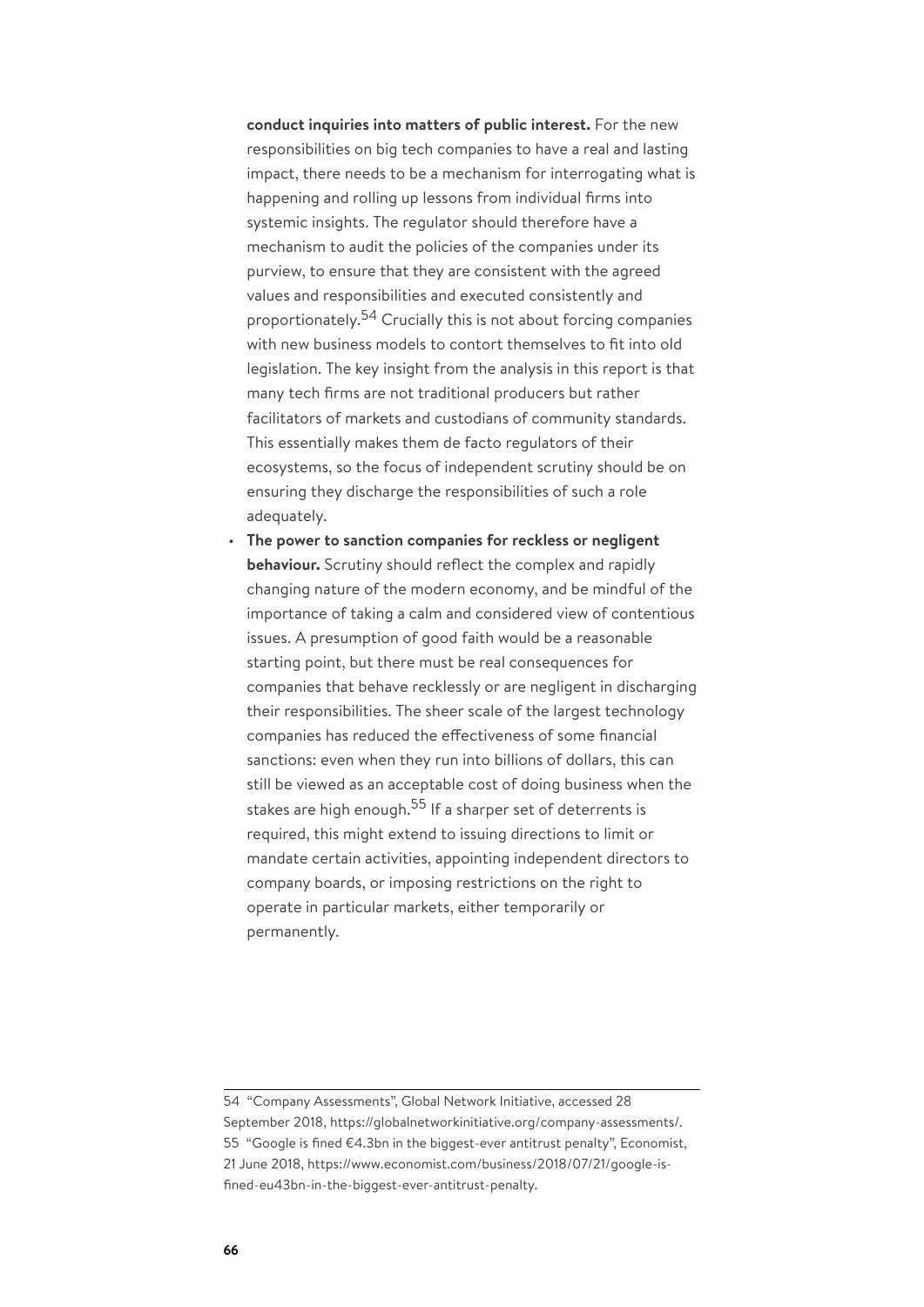Big technology firms owe their success both to brilliant leadership and innovation and to the benign operating environment in the advanced liberal democracies they call home. Many are now central to the modern economy and to people's daily lives. Policymakers should protect this progress fiercely but not shy away from setting high standards for tech companies when it comes to how they exercise their power.

## **Better Understanding for Consumers**

The second duty of the regulator is to ensure that the customers of big tech companies understand what they are signing up for, including their responsibilities and obligations as users, and that this is consistent with what actually happens.

In many offline markets, products are simple enough to understand or consumers have an intuitive sense of the nature of the exchange. When things are more complicated, companies have developed mechanisms to help people make better-informed decisions; this includes traffic lights on food labels, energy ratings on domestic appliances and key-facts documents for mortgages.

When it comes to tech, many people do have a good sense of what a service is offering them, at least initially. Companies need to be able to articulate the benefits to encourage users to sign up, and lists of key features are prominent on websites and in app stores. Users are typically far less clear when it comes to the data that are generated, stored and processed further down the line.

The regulator should therefore require big tech companies to:

• **Develop tools for users to search, control and export data shared with a service.** In principle, users are fully informed about the actions they initiate on different services, be it posting a photo, asking a question, making a booking, sending a message, playing a video or whatever else. In practice, most people hand off responsibility for recording all of this onto the service itself. Although it is usually possible to request a copy of this data, the end result can be unwieldy and hard to do much with.<sup>56</sup> For

<sup>56</sup> David Nield, "How to Look Up Your Oldest Activity on Google, Facebook, Netflix, and more", Gizmodo, 26 September 2018, https://gizmodo.com/dig-upyour-oldest-memories-and-activity-on-google-fac-1829190061.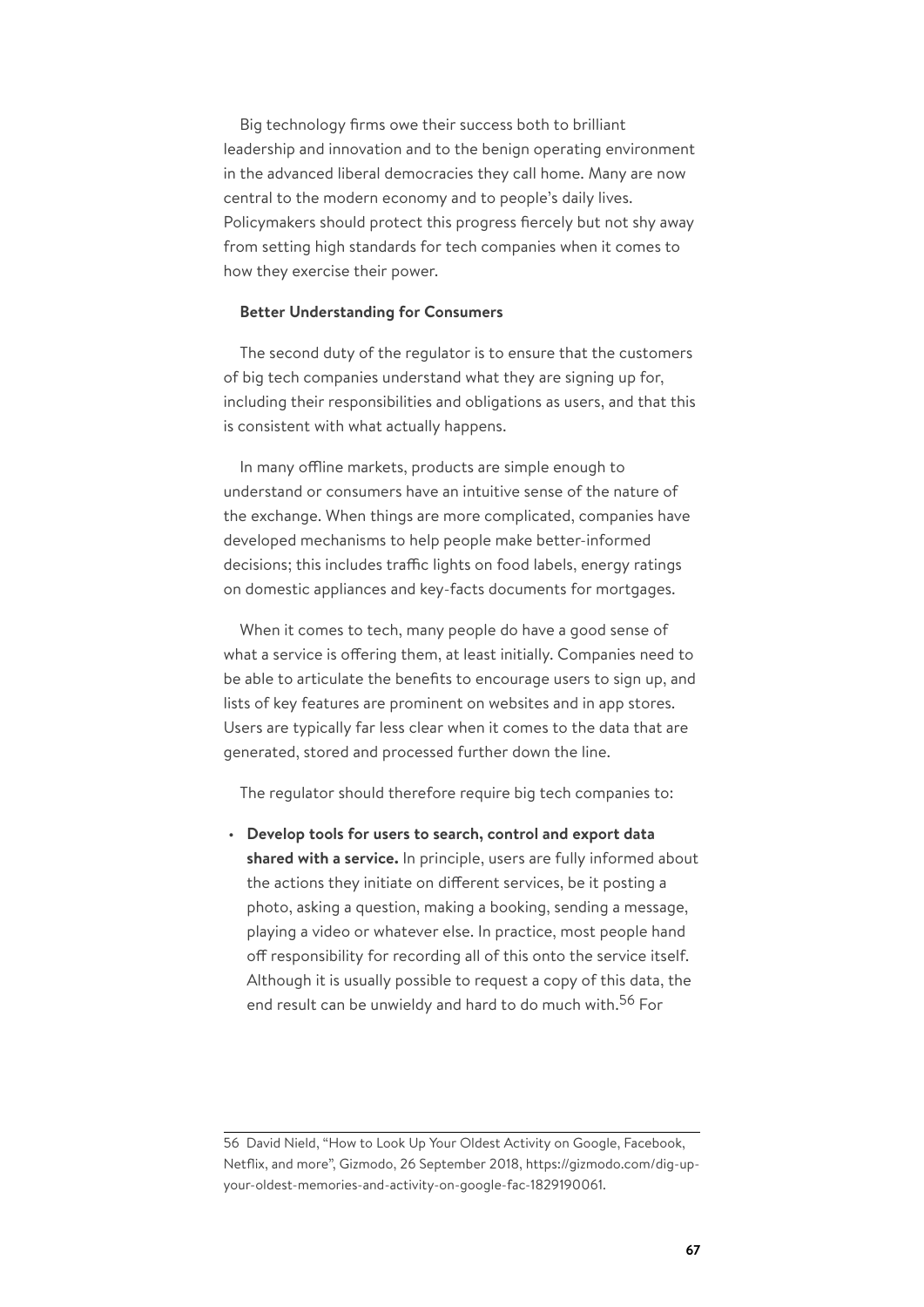people to have a better understanding of what they have shared, they need to be able to review these data easily, and see clearly how long they are stored for and who else has access to them.

- **Provide straightforward summaries of what else they observe or infer about their users.** People's digital lives generate a vast and invisible data exhaust as they go about using different products and services. This is readily apparent to the firms that provide the services people use: when and where users access them, what they spend more or less time engaging with, and so on. And as well as considering each consumer as an individual, the presence of huge numbers of users provides an opportunity to infer things by comparison with everyone else. This can be the basis for valuable features like security challenges and personalised recommendations. But the profiling involved can feel sinister, particularly when there is a sense that algorithms are inferring intimate characteristics that people would prefer to keep private. A detailed breakdown of the inner workings of apps would be overkill. But a straightforward summary of what data are being observed or inferred, written for end users and updated with every major revision to the app, would strike a good balance.
- **Give users clarity about how a service is paid for.** This is particularly relevant for products and services that are free for consumers to use, or when there are significant sources of revenue other than payments from end users. Without clarity, consumers cannot make informed decisions about the economic exchange on offer—and a vortex of confusion and conspiracy theories can easily fill the void. There is nothing wrong with tech companies making money from products and services that create value for consumers, but there is a problem if people feel they are being kept in the dark. Again, a detailed breakdown would be overkill. But users should have a basic understanding of whether a service is supported by, say, adverts, donations or commissions; similarly, new services might have sources of funding to help them grow but an expectation that changes will be required down the line.

If improved understanding is essential for consumers to make informed decisions, then further action on transparency is the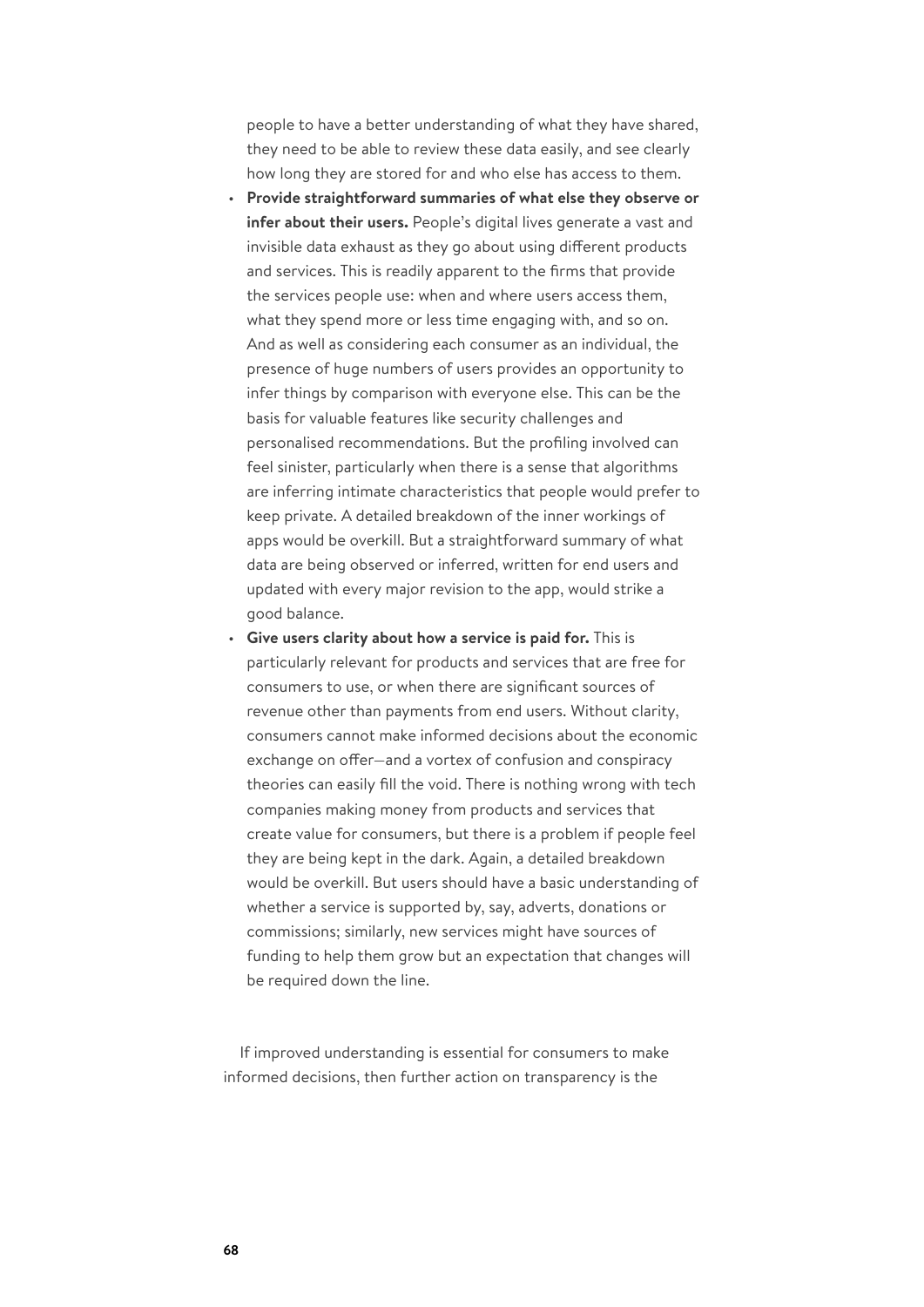backstop to ensure that straightforward, accessible tools and summaries for end users are consistent with what is actually going on.

To enhance transparency, firms should provide:

- **Individual archives of third-party commercial interactions.** The elimination of transaction and distribution costs has led to an explosion of activity on the Internet, including the ability of users to get their message, product or proposition in front of a carefully targeted audience affordably and with minimal fuss. When this is done well, it can benefit both sides: consumers are exposed to opportunities and information about things that are relevant to their interests, and firms can focus their investments on pursuing the best prospects. But third parties with financial skin in the game also introduce an element of uncertainty about whose interests come first. Simply publishing all paid content and promotions for anyone to see is not a workable solution: this would go too far in exposing commercially sensitive decisions made by small businesses to their competitors. But users should have a way to see what people have paid to put in front of them on an individual basis, and the broad parameters on which they were targeted.
- **A global archive of political and non-commercial content.** Unlike commercial content, where there is a need to balance transparency for individuals against privacy for small businesses, paid content whose purpose is to influence opinion or advocate causes is a different matter. In the offline world this was relatively easy to scrutinise: everyone can see a billboard or an advert in a newspaper, and even leaflets dropped door to door can be collected and archived. In the online world, however, content that serves the same purpose can be highly targeted, transient and difficult to save. The interests of society are best served by full and open knowledge about who is trying to influence public opinion, and this means opening up a complete account of who has placed or paid for what.
- **Anonymised data and secure environments for academic research.** The Internet's features are changing rapidly, and its impact on the world around it and on future generations is still largely unknown. Firms are rightly cautious about sharing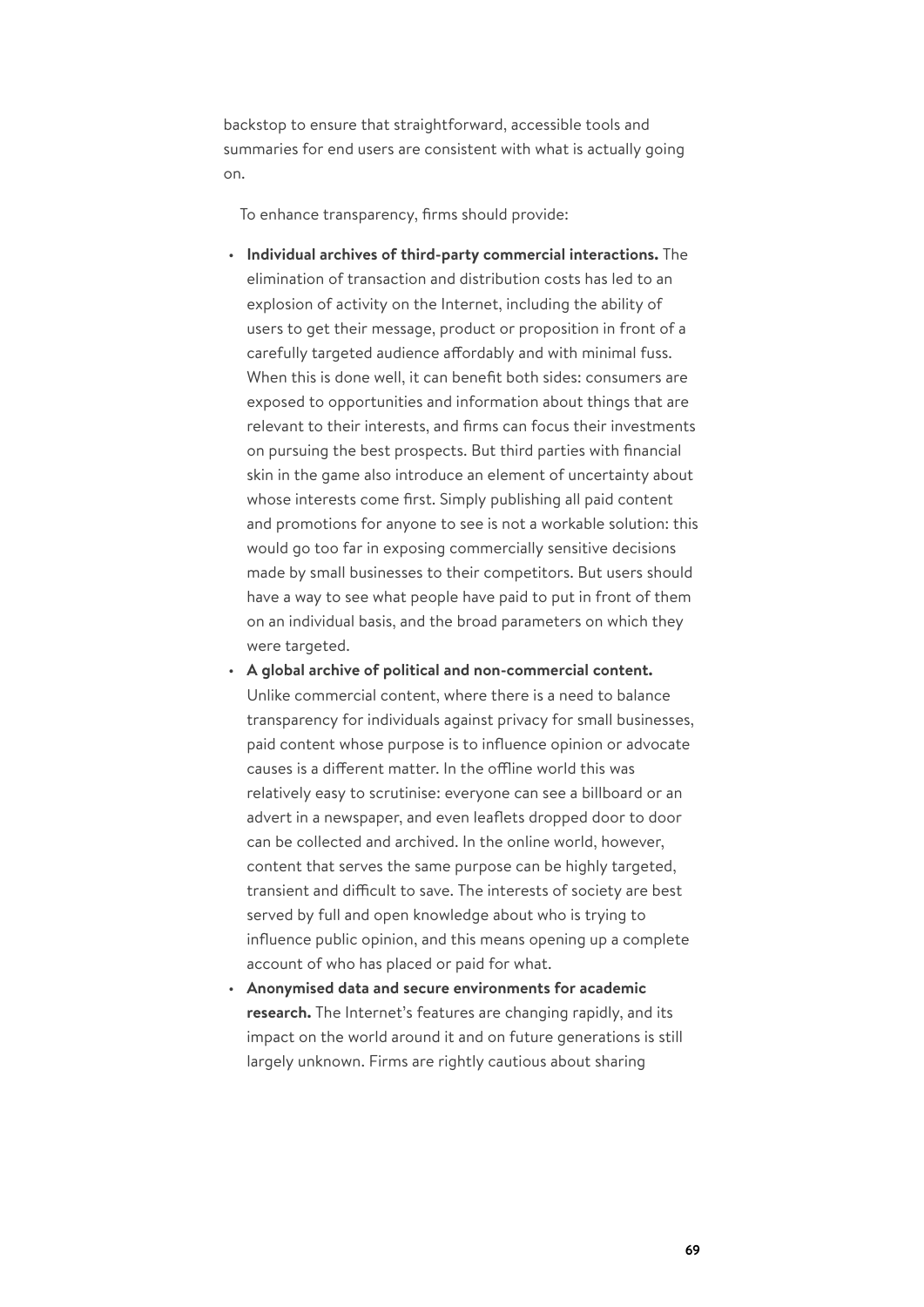personally identifiable and commercially sensitive data, but too often this means that research is constrained by extensive nondisclosure agreements or impossible to replicate. This significantly limits the breadth and depth of evidence required for public understanding and good policymaking. New provisions should require all large services to provide greater access for rigorous research that is peer reviewed and protects privacy and trade secrets.

In some cases, the tools to achieve these objectives already exist, but users do not always know about them, and the primary action for tech companies will be to make sure these tools are promoted properly and are easy to use. In other cases, more substantial development may be required. Ultimately there is a huge premium on ensuring that participants in markets dominated by technology are better informed about how they work. Competition on the Internet may only be a click away, but this is meaningless if people do not understand their options.

## **Institutional Reform**

The third duty of the regulator is to remove old-fashioned rules that make it hard for big tech companies to do the right thing, and rewrite others so they remain effective.

The complexity of modern technology, and the unique vantage point of big tech companies over the ecosystems around them, means that the most acute insights into the problems and potential ways forward often lie with the companies themselves.

The regulator should therefore:

• **Have the power to create safe harbours where firms can develop and test new solutions to economic and social challenges.** These have the purpose of protecting big tech firms from exposure to snowballing liability if they act in good faith to try to improve the ecosystem around them. Policy should help people do the right thing without holding them to impossible standards. But in the present environment it is too easy to paint every shortcoming as a damning indictment to score short-term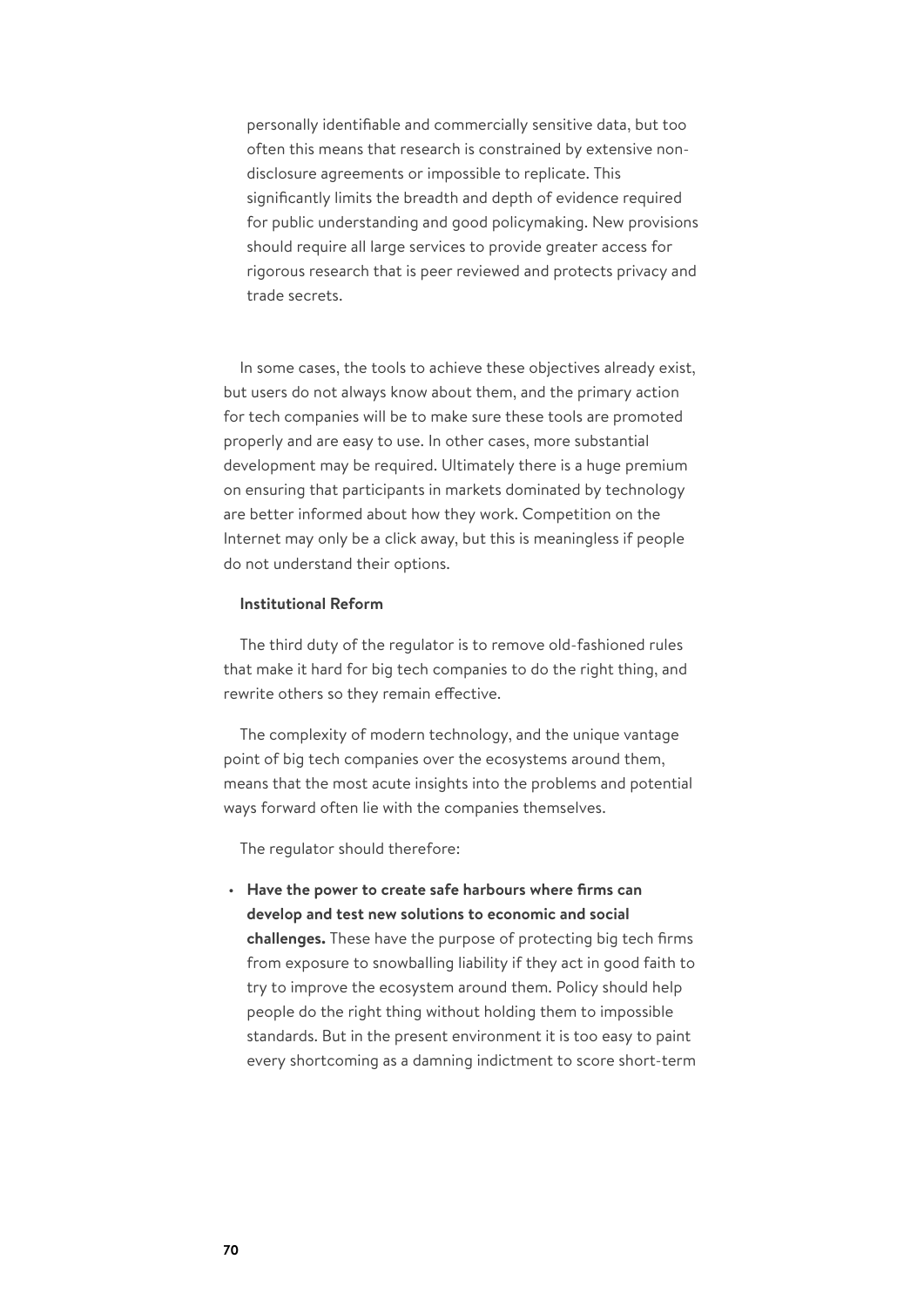political points. To move things forward, the new regulator should establish explicit safe harbours across a range of Internet-enabled sectors to help firms experiment more openly and direct innovation towards solving big problems.

• **Recommend the repeal or reform of obsolete rules and regulations that currently inhibit innovation or the public interest.** The current policy debate is awash with examples of people trying to force new technologies, business models and markets into rules and regulations designed for the offline world. The effects of this can vary—from driving inefficiencies and bureaucracy into processes for no obvious gain to making it impossible for some products and services to be deployed at all, even if they have overwhelming public support. Safe harbours are a good short-term solution to these problems, but eventually policymakers will have to confront the harder task of repealing or rewriting the underlying legislation and regulation. While this job ultimately falls to legislatures, the regulator will have a unique perspective on the classes of problems caused by obsolete rules and be able to make credible, independent recommendations that are fit for the modern age and consistent across different sectors. This may extend to the behaviour of government itself; recommendations to open up more government data sets, alongside mandating more data sharing by large companies, could be an important way to enable future innovation.

There will always be a temptation for big tech companies to use their considerable resources to consolidate their power and outmanoeuvre governments.

The regulator should therefore:

• **Be required to approve acquisitions of potentially competitive start-ups by big tech companies.** There would be a presumption that these will not be allowed unless there is a compelling publicinterest case to the contrary. The structure and incentives inherent in Internet-based businesses and markets mean that policymakers need to refresh their approach to competition policy. This means relaxing concerns about scale arising from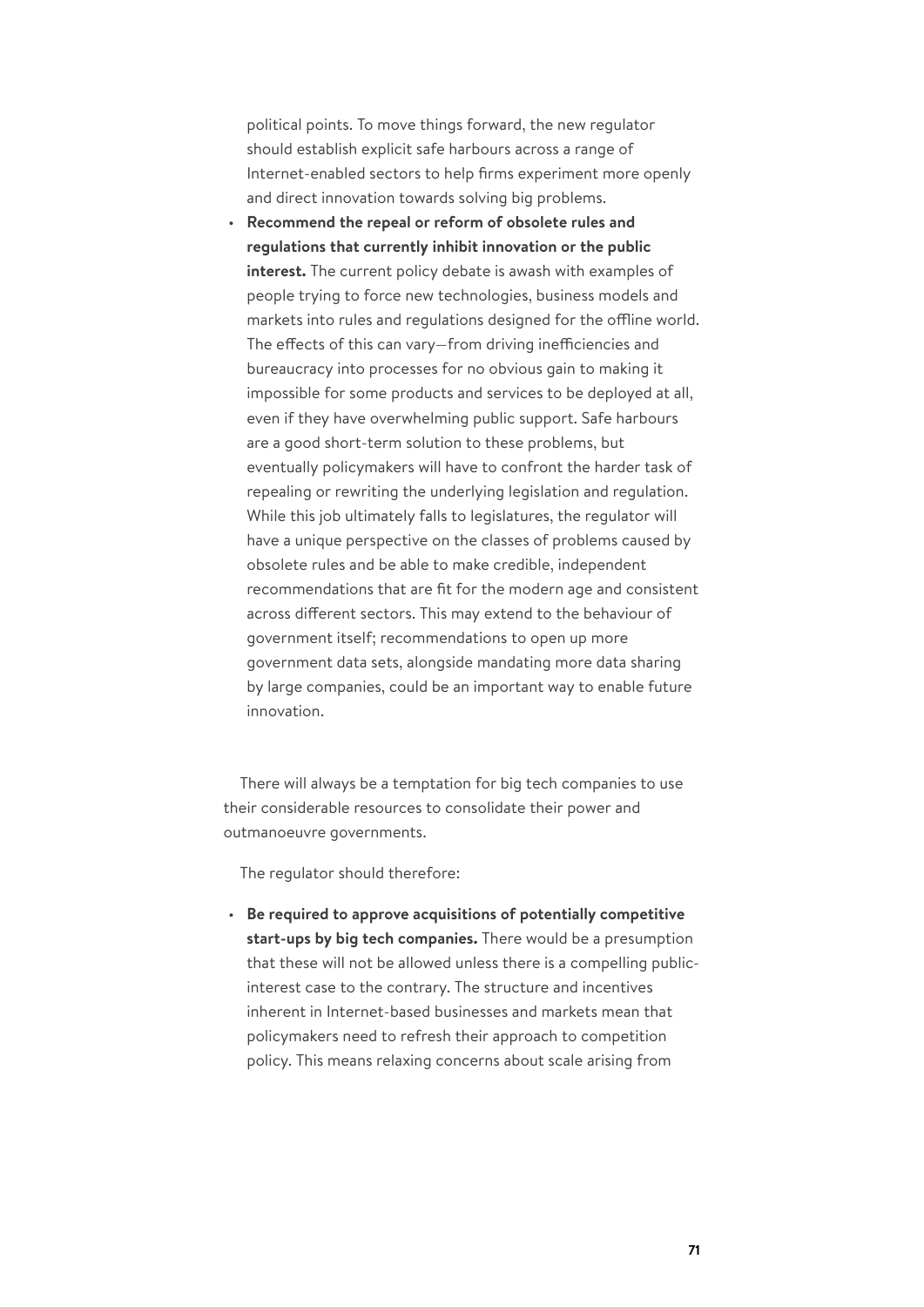organic growth but being more sceptical of mergers and acquisitions by large incumbent firms. Historically, regulators have a poor track record of figuring out the scope of rapidly changing technology markets, and by the time the implications of acquisitions are realised, fighting an uphill battle to unwind history may be a poor use of official resources and political capital. A more forward-looking stance would help mitigate this. This means being alert to the different risks to competition posed by companies with different business models and strategies. Adopting this approach would mean accepting some degree of dead weight in terms of entrepreneurs and investors discouraged by a reduced likelihood of an early windfall. But on other fronts, wiping out the kill zone around big tech companies should make genuinely competitive innovation more viable. On balance, the short-term cost is worth carrying for the longerterm benefit of more diversity in technology businesses and leadership.

• **Have the power to place big tech companies into an alternative corporate-tax regime that allocates profits geographically in proportion to active users.** This would be a temporary measure to protect the public finances until global tax reform can be achieved, as the issues with corporate tax run far deeper than those related to tech companies. But right now, taxation is a major sticking point in most debates about technology policy, and is only likely to become harder still as more activity moves online—particularly for countries where global technology firms have little by way of permanent establishment. And progress will never be made on a rational debate about the role of technology if every discussion is dragged off course by a destructive confrontation on tax. Meaningful reform to protect the integrity of the public finances while retaining the principles of taxing profits and encouraging investment is therefore essential. If full international consensus for reform cannot be reached, then at a minimum a coalition of North American and European countries should agree to harmonise tax rates and apportion profits in line with what is known about the distribution of active users for a company's services.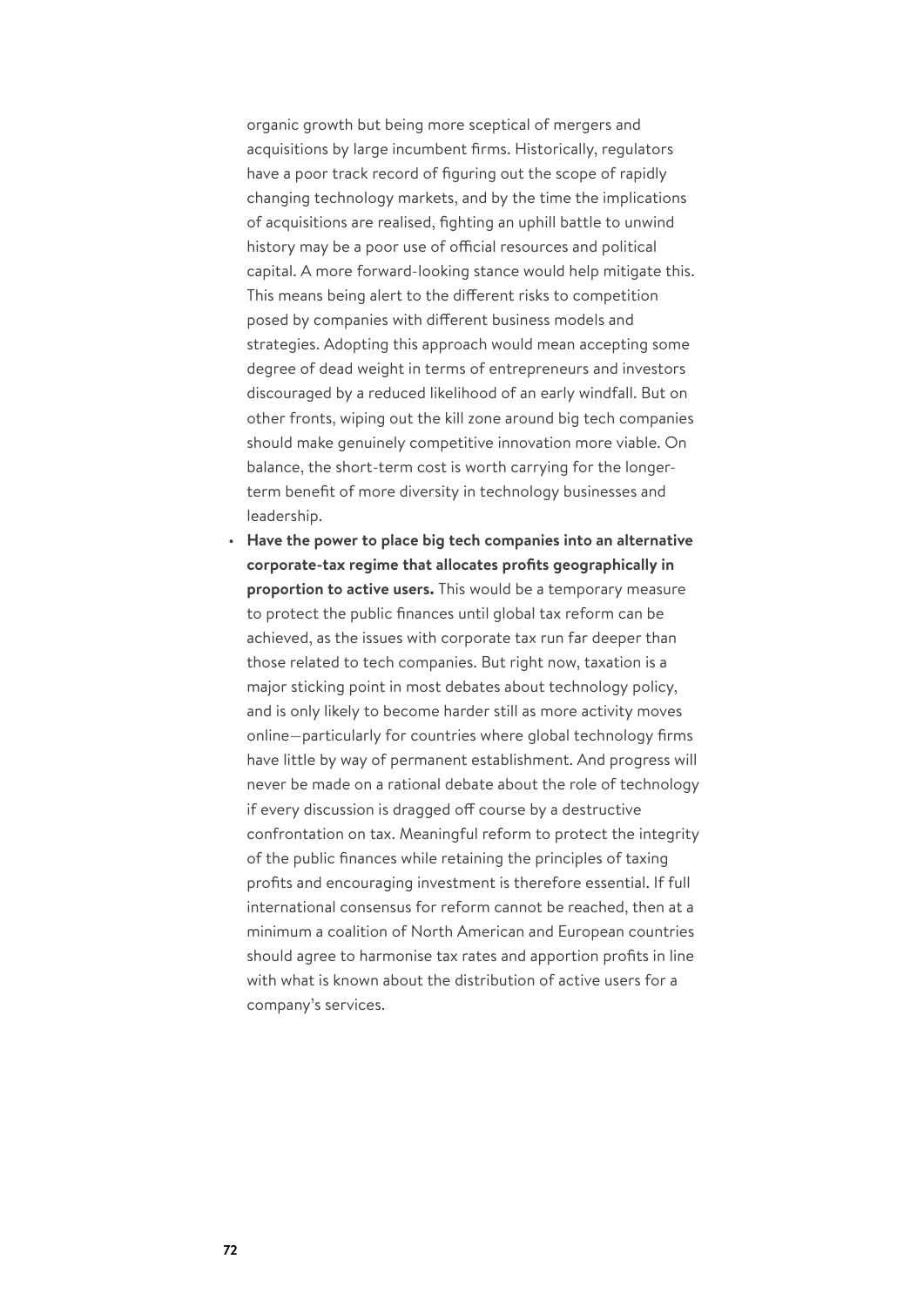In a world where the Internet touches every aspect of people's lives, many old rules and regulations are as obsolete as the oldfashioned products and services people no longer use, and the nowdefunct companies they no longer deal with. There is still a critical role for regulation, but it needs to move with the times by opening up more space for innovation and new ways of doing things, while engaging more firmly where the power of big tech firms has not been properly checked.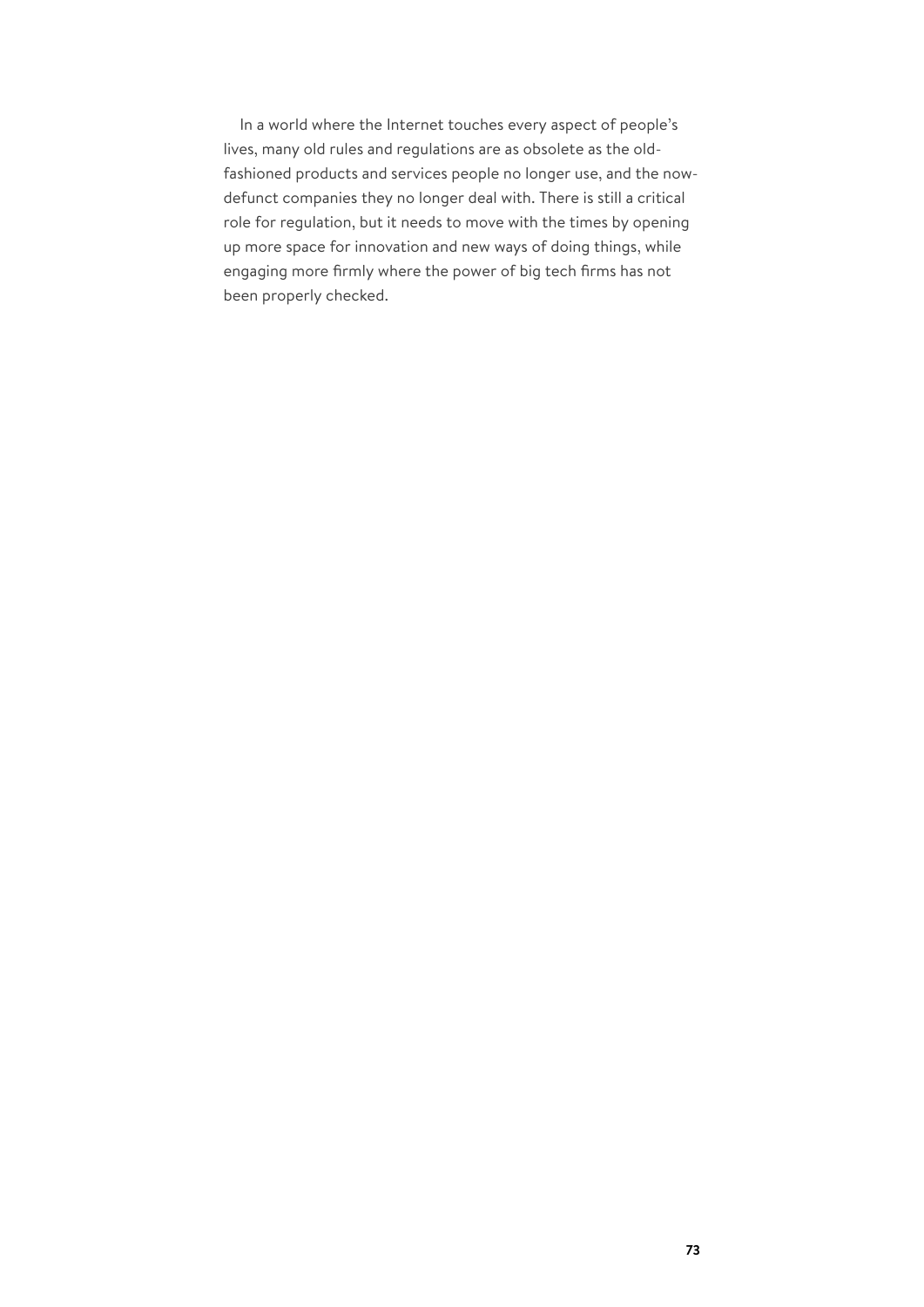## **CONCLUSION**

A long-term realignment that repeals dusty and ineffective old rules and replaces them with a new framework based on responsibility for tech companies, agency for consumers and institutional reform would reset people's relationship with technology and those that build it.

Here are a few illustrative examples of how this might look in different domains:

- Social networks would employ both trained human beings and artificial intelligence to actively seek out harmful and illegal content, and do their best to find new solutions without being held to impossible standards.
- Gig-economy firms would leverage their scale to secure significant risk-mitigating benefits for people using their app, without this immediately reclassifying independent workers as employees or wiping out the flexibility that many people value.
- App stores would provide more options for developers to build sustainable and profitable relationships with end users, while continuing to act as a trusted intermediary and first line of defence against malware.
- News feeds and recommendations would place more weight on material supported by facts and analysis, without being forced to abandon personalisation or the paid content that supports free services.
- Infrastructure businesses would provide access to their services on terms that are reasonable and non-discriminatory, while keeping the freedom to continue evolving and without being made to prop up old industries too.

Although the implications would vary significantly in different markets, the common thread would be recognising that scale can benefit all parties, provided the correct incentives are in place to exercise power wisely and confer legitimacy on the outcomes that arise.

This means policymakers need to look past incremental tweaks to old rules designed for the offline world. Instead, they should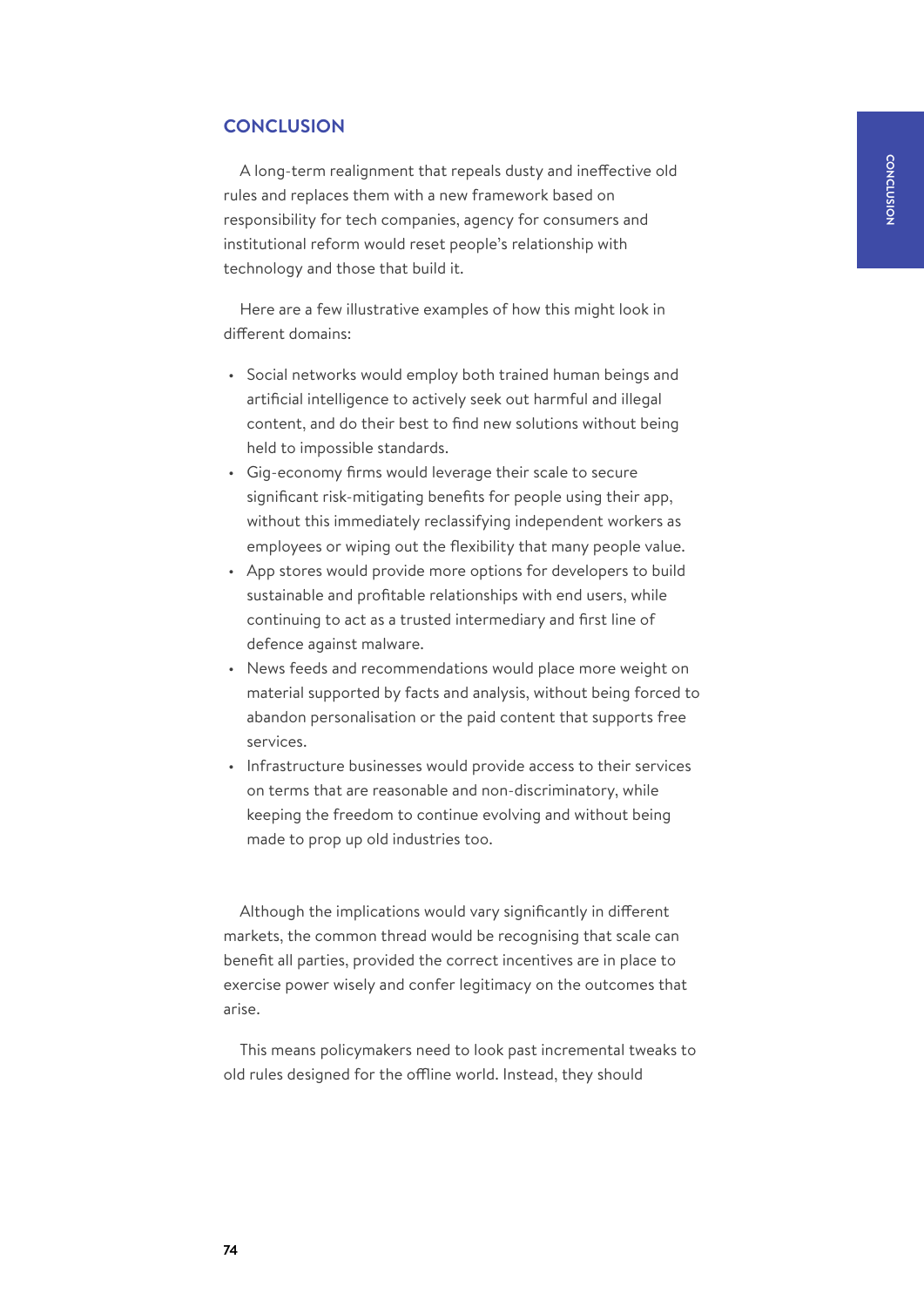embrace a new approach to regulation and a bold reinvention of partnership suitable for a world where businesses built on the Internet are the norm, not the exception.

A next-generation regulator with a remit of the force and scope described here would match an operating environment defined by technology with a new approach to solving the policy challenges it poses. It would be the cornerstone of a new deal for an economy where big tech is in the ascendant.

Implementing this programme will not be an easy undertaking. A values-based approach, and the blurring of the boundary between corporation, regulator and community implicit in these proposals, is a radical departure from the old model of policymaking. But it is also essential for establishing a way forward that is compatible with the new reality of the Internet.

Importantly, accepting that big tech companies have publicinterest obligations will be good for everyone. Governments stand to benefit from a more effective approach to dealing with harms and anchoring a new world on progressive values. Companies stand to benefit from taking actions that are ultimately in their long-term interests (even if this comes at the expense of short-term profitability). And society will gain from better and healthier relationships between its members and with the technology that connects them.

The leaders who can make this happen will be at the forefront of delivering a robust, rational and progressive response to a rapidly changing world, and by charting a route through the techlash will set the stage for a much-needed return to optimism about the future.